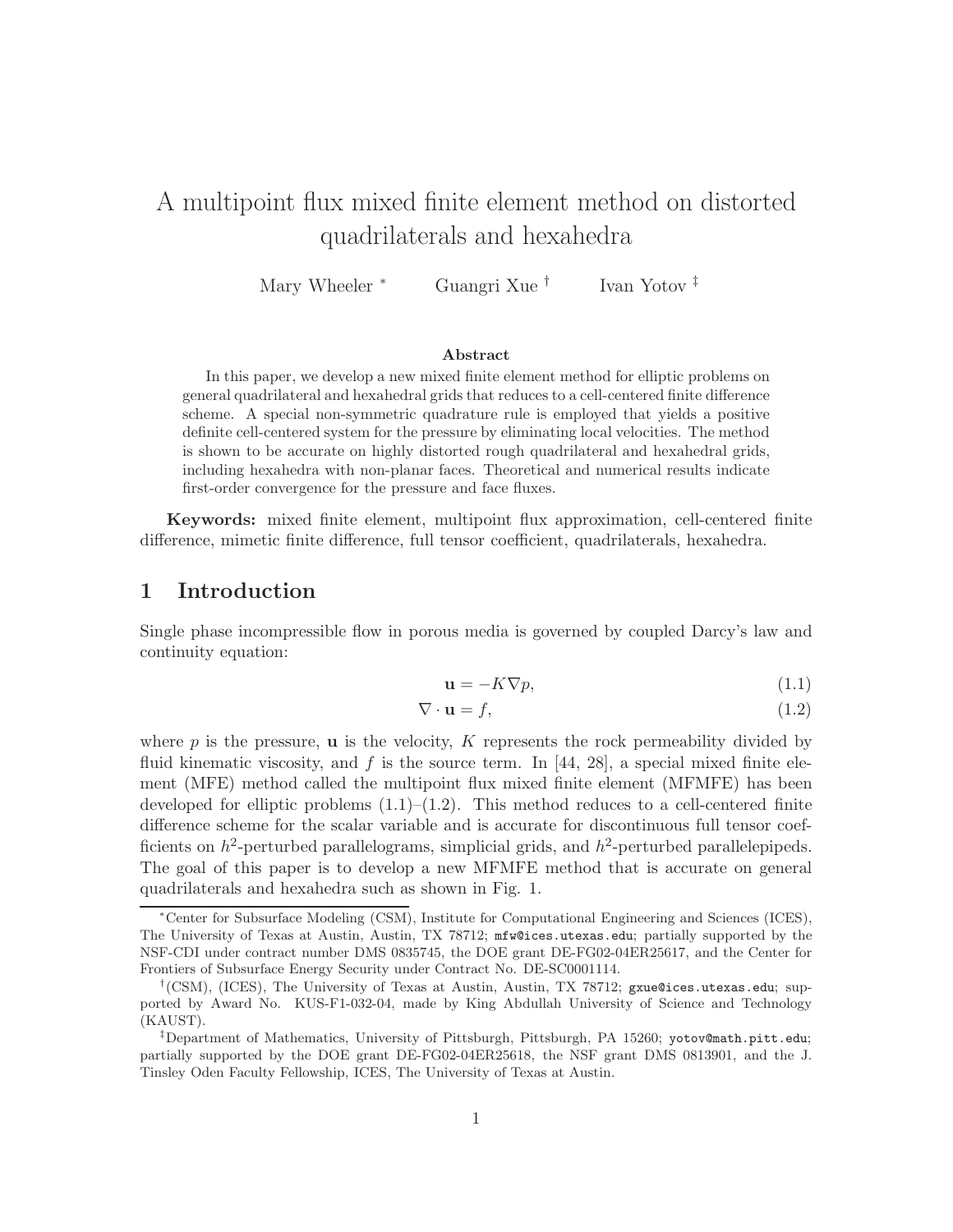

Figure 1: General hexahedral mesh for a geological computational domain with layers and faults

MFE methods [36, 40, 35, 12, 11, 17, 19] are widely used to discretize this coupled system, as they provide accurate and locally mass conservative velocities and can accurately treat discontinuous full tensor coefficients. A standard formulation of MFE yields a saddle point system and requires solving pressure and velocity simultaneously. Another approach, the hybrid MFE formulation [9, 13], reduces the discrete problem to a symmetric positive definite system for the pressure Lagrange multipliers on element faces. In addition, efficient formulations that reduce to cell-centered pressure schemes have also been developed. These apply appropriate MFE spaces and numerical quadrature rules for the velocity mass term. Examples include [37, 42] for diagonal permeability on rectangular grids based on the lowest order Raviart-Thomas MFE method [36] and the expanded mixed finite element (EMFE) method for smooth full tensor permeability on rectangular and cuboid grids [5] and smooth curvilinear grids [4]. In the case of discontinuous permeability, EMFE loses accuracy unless the pressure Lagrange multipliers are introduced along discontinuous interfaces [4]. The MFMFE method [44, 28] has been designed to be a cell-centered pressure scheme that is accurate for both smooth and discontinuous full tensor permeability, but unfortunately it is not accurate on general hexahedral grids.

The velocity finite element spaces in the above mentioned MFE methods on quadrilateral and hexahedral meshes are defined via a mapping from the reference rectangle or cube using the Piola transformation [40, 33]. This transformation preserves normal components of vectors and leads to continuous normal flux approximations on the physical grid. Optimal order velocity convergence in the  $L^2$ -norm on quadrilaterals has been established for the Raviart-Thomas (RT) spaces [36, 40] in [40, 41, 8]. However, approximation accuracy for the divergence of the velocity as well as for the  $L^2$ -norm of the velocity in other MFE spaces may be reduced due to failure of the classical scaling arguments [8]. On hexahedra, the deterioration of accuracy is even more severe due the fact that the constant vector is not contained in the velocity space [34, 38]. Optimal approximation and superconvergence properties in some MFE methods can be obtained under a grid restrictions to  $h^2$ -perturbed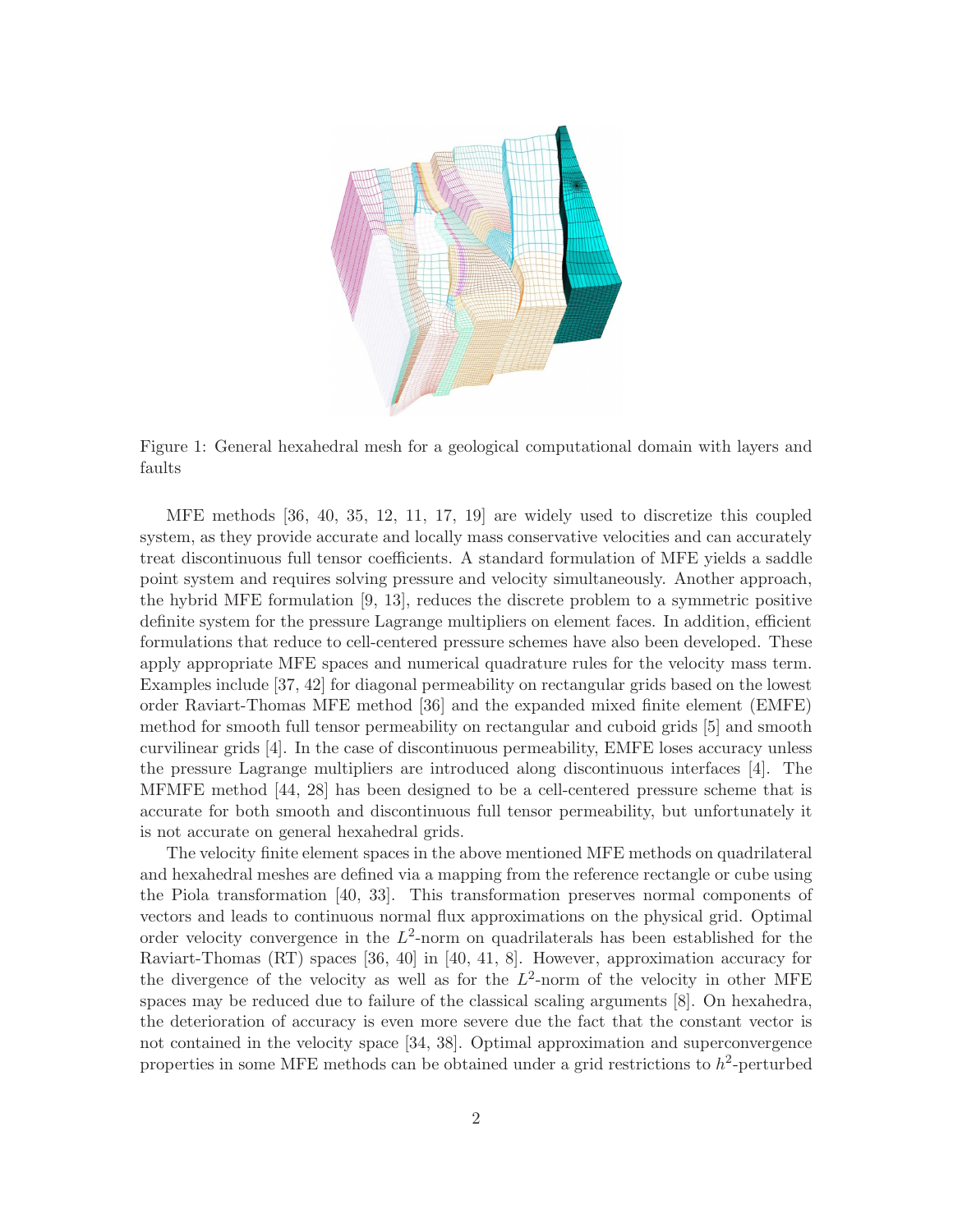parallelograms or parallelepipeds [22, 44, 28]. Efforts have been made to define accurate MFE methods on highly distorted elements; proposed developments include [39, 7, 8, 24] where new families of quadrilateral finite element spaces and lowest order hexahedral finite element spaces are obtained by enriching the classical Raviart-Thomas finite element spaces. Other approaches employ composite-element techniques, see [31, 38]. All of these methods require solving saddle point problems in their standard forms.

The multipoint flux approximation (MPFA) method  $[1, 2, 21, 20]$  has gained significant popularity since it combines the advantages of the above mentioned methods: it is accurate for rough grids and rough full tensor coefficients, and reduces to a cell-centered pressure scheme. The method was first developed as a non-variational finite volume method. However, the convergence analysis was done by formulating it as a MFE method with appropriate finite element spaces and numerical quadrature rules. Motivated by the MPFA method, the MFMFE method was defined in [44] using the lowest order Brezzi-Douglas-Marini  $(BDM_1)$  finite element spaces and applying a special symmetric quadrature rule for the local velocity elimination. In [28], this scheme was extended to hexahedral elements by introduction of finite element spaces based on enhanced BDDF<sup>1</sup> spaces. These methods were shown to be accurate on  $h^2$ -perturbed parallelograms and  $h^2$ -perturbed parallelepipeds. Similar approaches have been developed on simplicial elements in [14] and on quadrilaterals in [29, 30], using a broken Raviart-Thomas space. The method in [30] uses a non-symmetric quadrature rule and it is first order accurate on general quadrilaterals. It is shown to be equivalent to the physical space MPFA method [1].

In this paper we develop a new non-symmetric MFMFE method that is first order accurate on general quadrilaterals and hexahedra. As in the symmetric MFMFE method  $[44, 28, 43]$ , we employ the lowest order BDM<sub>1</sub> or enhanced BDDF<sub>1</sub> spaces. A nonsymmetric quadrature rule is introduced for the velocity mass matrix that allows for local velocity elimination and reduces the method to a cell-centered pressure system. Unlike its symmetric variant, the quadrature rule satisfies certain critical properties on the physical elements, which are key ingredients in the analysis. The method is equivalent to the symmetric MFMFE method on cuboids and rectangles.

The quadrature rule is similar to the one proposed in [30] for quadrilateral grids. However, the analysis in [30] does not extend to three dimensions, as it relies on the approximation property of the  $RT_0$  velocity space, which is lost on general hexahedral elements. Motivated by the fact that the Piola transformation provides accurate interpolation of normal velocities on faces of physical elements, we employ techniques from the analysis of mimetic finite difference (MFD) methods [15, 32]. We prove first order convergence for the pressure and the normal velocity on the element faces. Our analysis applies to hexahedra with non-planar faces and it is confirmed by the numerical experiments. A key property is that the Piola image of a constant vector on a physical element has a linear normal component in the reference element, which belongs to the  $BDDF<sub>1</sub>$  space. This allows us to establish first order approximation of the BDDF<sub>1</sub> interpolant in a face-based  $L^2$ -norm. We note that such property does not hold for the  $RT_0$  interpolant, which have a constant normal component on the reference element. We also note that existing methods with pressure and velocity degrees of freedom similar to our method, such as MFD methods [15], composite  $RT_0$  methods [31, 38], or finite volume methods [23], are limited to planar faces or require extra tangential velocity degrees of freedom to handle non-planar faces [16].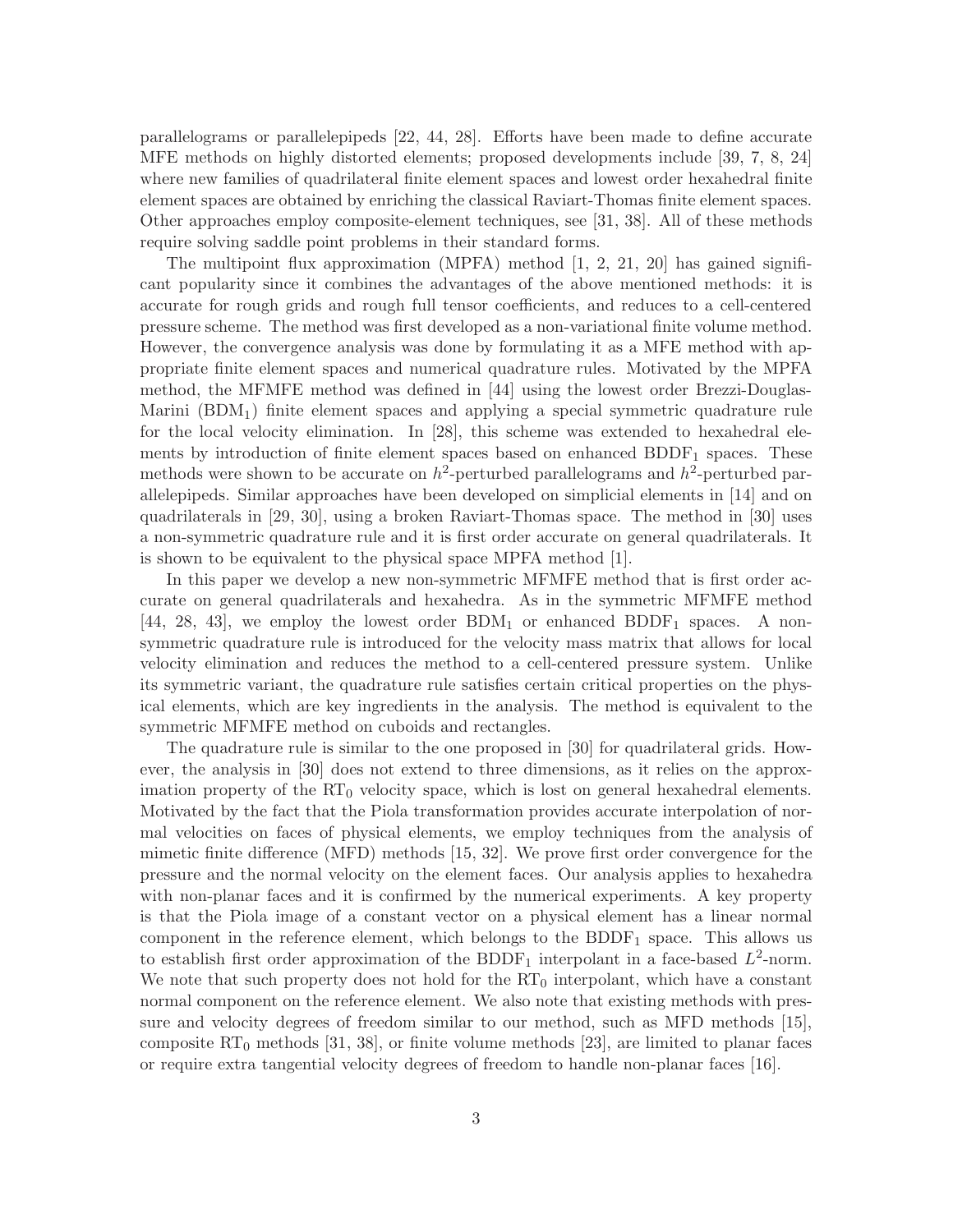The rest of the paper is organized as follows. In Section 2, the non-symmetric MFMFE method is developed. In Sections 3 and 4, the error analysis for the velocity and pressure, respectively, is presented. In Section 5, numerical examples demonstrate the superior convergence properties of the non-symmetric MFMFE method compared to the symmetric MFMFE method [44, 28]. Conclusions are given in Section 6.

Throughout the paper we use the notation  $X \leq (\geq) Y$  to denote that there exists a constant C, independent of the mesh size h, such that  $X \leq (\geq) CY$ . The notation  $X \approx Y$ means that both  $X \leq Y$  and  $X \geq Y$  hold.

For a domain  $G \subset \mathbb{R}^d$ , the  $L^2(G)$  inner product and norm for scalar and vector valued functions are denoted  $(\cdot, \cdot)_G$  and  $\|\cdot\|_G$ , respectively. The norms and seminorms of the Sobolev spaces  $W^{k,p}(G)$ ,  $k \in \mathbb{R}$ ,  $p > 0$  are denoted by  $\|\cdot\|_{k,p,G}$  and  $|\cdot|_{k,p,G}$ , respectively. The norms and seminorms of the Hilbert spaces  $H^k(G)$  are denoted by  $\|\cdot\|_{k,G}$  and  $|\cdot|_{k,G}$ , respectively. We omit G in the subscript if  $G = \Omega$ . For a section of the domain, subdomain, or element boundary  $S \subset \mathbb{R}^{d-1}$  we write  $\langle \cdot, \cdot \rangle_S$  and  $\|\cdot\|_S$  for the  $L^2(S)$  inner product (or duality pairing) and norm, respectively. For a tensor-valued function M, let  $||M||_{k,\infty} =$  $\max_{i,j} ||M_{ij}||_{k,\infty}$ . Furthermore, let

$$
H(\text{div}; G) = \left\{ \mathbf{v} \in (L^2(G))^d : \nabla \cdot \mathbf{v} \in L^2(G) \right\},
$$
  

$$
\|\mathbf{v}\|_{\text{div}; G} = \left( \|\mathbf{v}\|_G^2 + \|\nabla \cdot \mathbf{v}\|_G^2 \right)^{1/2}.
$$

# 2 Definition of the method

We consider the system  $(1.1)$ – $(1.2)$  in a domain  $\Omega \subset \mathbb{R}^d$ ,  $d = 2, 3$  with Lipschitz continuous boundary. For simplicity we assume homogeneous Dirichlet boundary conditions

$$
p = 0 \quad \text{on } \partial\Omega,
$$

although more general boundary conditions can also be treated. We assume that  $K$  is a symmetric and uniformly positive definite tensor with  $L^{\infty}(\Omega)$  components satisfying, for some  $0 < k_0 \leq k_1 < \infty$ ,

$$
k_0 \xi^T \xi \le \xi^T K(\mathbf{x}) \xi \le k_1 \xi^T \xi, \quad \forall \mathbf{x} \in \Omega, \text{ and } \forall \xi \in \mathbb{R}^d. \tag{2.1}
$$

#### 2.1 Finite element mappings

Let  $\mathcal{T}_h$  be a conforming, shape-regular, quasi-uniform partition of  $\Omega$  [18]. The elements considered are quadrilaterals and hexahedra in two and three dimensions, respectively. We assume that for any  $E \in \mathcal{T}_h$  there exists a bilinear (trilinear in 3D) bijection mapping  $F_E: E \to \hat{E}$ , where  $\hat{E}$  is the reference square (cube). Denote the Jacobian matrix by  $DF_E$ and let  $J_E = |\text{det}(DF_E)|$ . Denote the inverse mapping by  $F_E^{-1}$  $E^{-1}$ , its Jacobian matrix by  $DF_E^{-1}$ , and let  $J_{F_E^{-1}} = |\text{det}(DF_E^{-1})|$ . We have that

$$
DF_E^{-1}(\mathbf{x}) = (DF_E)^{-1}(\hat{\mathbf{x}}), \quad J_{F_E^{-1}}(\mathbf{x}) = \frac{1}{J_E(\hat{\mathbf{x}})}.
$$

In the case of hexahedra,  $\hat{E}$  is the unit cube with vertices  $\hat{\mathbf{r}}_1 = (0, 0, 0)^T$ ,  $\hat{\mathbf{r}}_2 = (1, 0, 0)^T$ ,  $\hat{\mathbf{r}}_3 = (1, 1, 0)^T, \, \hat{\mathbf{r}}_4 = (0, 1, 0)^T, \, \hat{\mathbf{r}}_5 = (0, 0, 1)^T, \, \hat{\mathbf{r}}_6 = (1, 0, 1)^T, \, \hat{\mathbf{r}}_7 = (1, 1, 1)^T, \, \hat{\mathbf{r}}_8 = (0, 1, 1)^T.$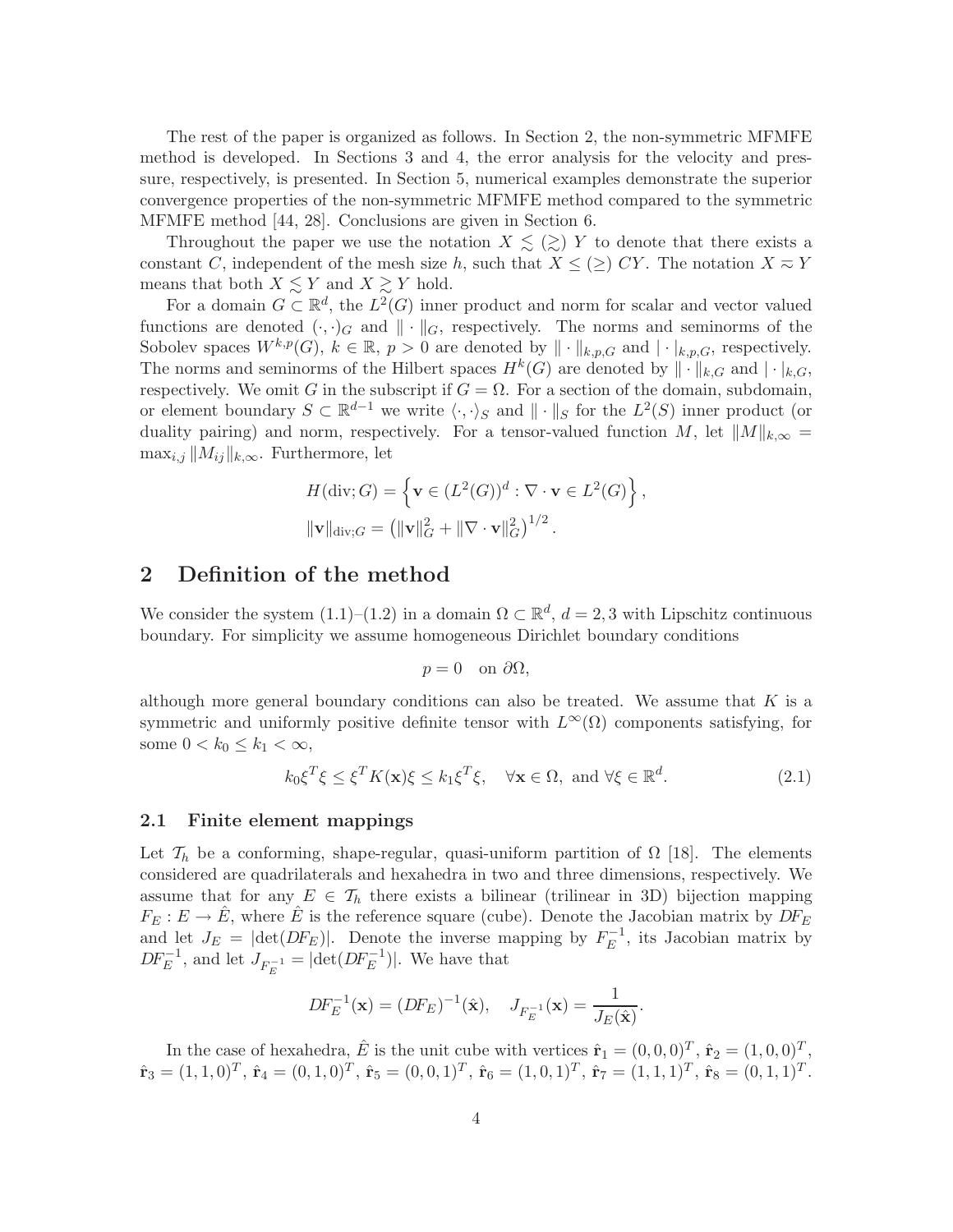

Figure 2: Trilinear hexahedral mapping.

Denote by  $\mathbf{r}_i = (x_i, y_i, z_i)^T, i = 1, \dots, 8$ , the eight corresponding vertices of element E as shown in Fig. 2. We note that the element can have non-planar faces. The outward unit normal vectors to the faces of E and  $\hat{E}$  are denoted by  $\mathbf{n}_i$  and  $\hat{\mathbf{n}}_i$ ,  $i = 1, \ldots, 6$ , respectively. In this case  $F_E$  is a trilinear mapping given for  $\hat{\mathbf{x}} = (\hat{x}, \hat{y}, \hat{z}) \in \hat{E}$  by

$$
F_E(\hat{\mathbf{x}}) = \mathbf{r}_1(1-\hat{x})(1-\hat{y})(1-\hat{z}) + \mathbf{r}_2\hat{x}(1-\hat{y})(1-\hat{z}) + \mathbf{r}_3\hat{x}\hat{y}(1-\hat{z}) + \mathbf{r}_4(1-\hat{x})\hat{y}(1-\hat{z}) + \mathbf{r}_5(1-\hat{x})(1-\hat{y})\hat{z} + \mathbf{r}_6\hat{x}(1-\hat{y})\hat{z} + \mathbf{r}_7\hat{x}\hat{y}\hat{z} + \mathbf{r}_8(1-\hat{x})\hat{y}\hat{z} = \mathbf{r}_1 + \mathbf{r}_{21}\hat{x} + \mathbf{r}_{41}\hat{y} + \mathbf{r}_{51}\hat{z} + (\mathbf{r}_{34} - \mathbf{r}_{21})\hat{x}\hat{y} + (\mathbf{r}_{65} - \mathbf{r}_{21})\hat{x}\hat{z} + (\mathbf{r}_{85} - \mathbf{r}_{41})\hat{y}\hat{z} + (\mathbf{r}_{21} - \mathbf{r}_{34} - \mathbf{r}_{65} + \mathbf{r}_{78})\hat{x}\hat{y}\hat{z},
$$
\n(2.2)

where  $\mathbf{r}_{ij} = \mathbf{r}_i - \mathbf{r}_j$ . It is easy to see that each component of  $DF_E$  is a bilinear function of two space variables:

$$
DF_E(\hat{\mathbf{x}})
$$
  
=  $[\mathbf{r}_{21} + (\mathbf{r}_{34} - \mathbf{r}_{21})\hat{y} + (\mathbf{r}_{65} - \mathbf{r}_{21})\hat{z} + (\mathbf{r}_{21} - \mathbf{r}_{34} - \mathbf{r}_{65} + \mathbf{r}_{78})\hat{y}\hat{z},$   

$$
\mathbf{r}_{41} + (\mathbf{r}_{34} - \mathbf{r}_{21})\hat{x} + (\mathbf{r}_{85} - \mathbf{r}_{41})\hat{z} + (\mathbf{r}_{21} - \mathbf{r}_{34} - \mathbf{r}_{65} + \mathbf{r}_{78})\hat{x}\hat{z},
$$
  

$$
\mathbf{r}_{51} + (\mathbf{r}_{65} - \mathbf{r}_{21})\hat{x} + (\mathbf{r}_{85} - \mathbf{r}_{41})\hat{y} + (\mathbf{r}_{21} - \mathbf{r}_{34} - \mathbf{r}_{65} + \mathbf{r}_{78})\hat{x}\hat{y}].
$$
 (2.3)

In the case of quadrilaterals,  $\hat{E}$  is the unit square with vertices  $\hat{\mathbf{r}}_1 = (0,0)^T$ ,  $\hat{\mathbf{r}}_2 = (1,0)^T$ ,  $\hat{\mathbf{r}}_3 = (1,1)^T$ ,  $\hat{\mathbf{r}}_4 = (0,1)^T$ . Let  $\mathbf{r}_i$ ,  $i = 1, \ldots, 4$ , be the corresponding vertices of E. The bilinear mapping of quadrilaterals has the form, for  $\hat{\mathbf{x}}(\hat{x}, \hat{y}) \in \hat{E}$ ,

$$
F_E(\hat{\mathbf{x}}) = \mathbf{r}_1(1-\hat{x})(1-\hat{y}) + \mathbf{r}_2\hat{x}(1-\hat{y}) + \mathbf{r}_3\hat{x}\hat{y} + \mathbf{r}_4(1-\hat{x})\hat{y}
$$
  
=  $\mathbf{r}_1 + (\mathbf{r}_2 - \mathbf{r}_1)\hat{x} + (\mathbf{r}_4 - \mathbf{r}_1)\hat{y} + (\mathbf{r}_3 + \mathbf{r}_1 - \mathbf{r}_2 - \mathbf{r}_4)\hat{x}\hat{y}.$  (2.4)

The Jacobian matrix and its determinant are

$$
DF_E(\hat{\mathbf{x}}) = [\mathbf{r}_2 - \mathbf{r}_1 + (\mathbf{r}_3 + \mathbf{r}_1 - \mathbf{r}_2 - \mathbf{r}_4)\hat{y}, \mathbf{r}_4 - \mathbf{r}_1 + (\mathbf{r}_3 + \mathbf{r}_1 - \mathbf{r}_2 - \mathbf{r}_4)\hat{x}],
$$
(2.5)

$$
J_E = 2|T_1| + 2(|T_2| - |T_1|)\hat{x} + 2(|T_4| - |T_1|)\hat{y},\tag{2.6}
$$

where  $|T_i|$  is the area of the triangle formed by the two edges sharing  $r_i$ .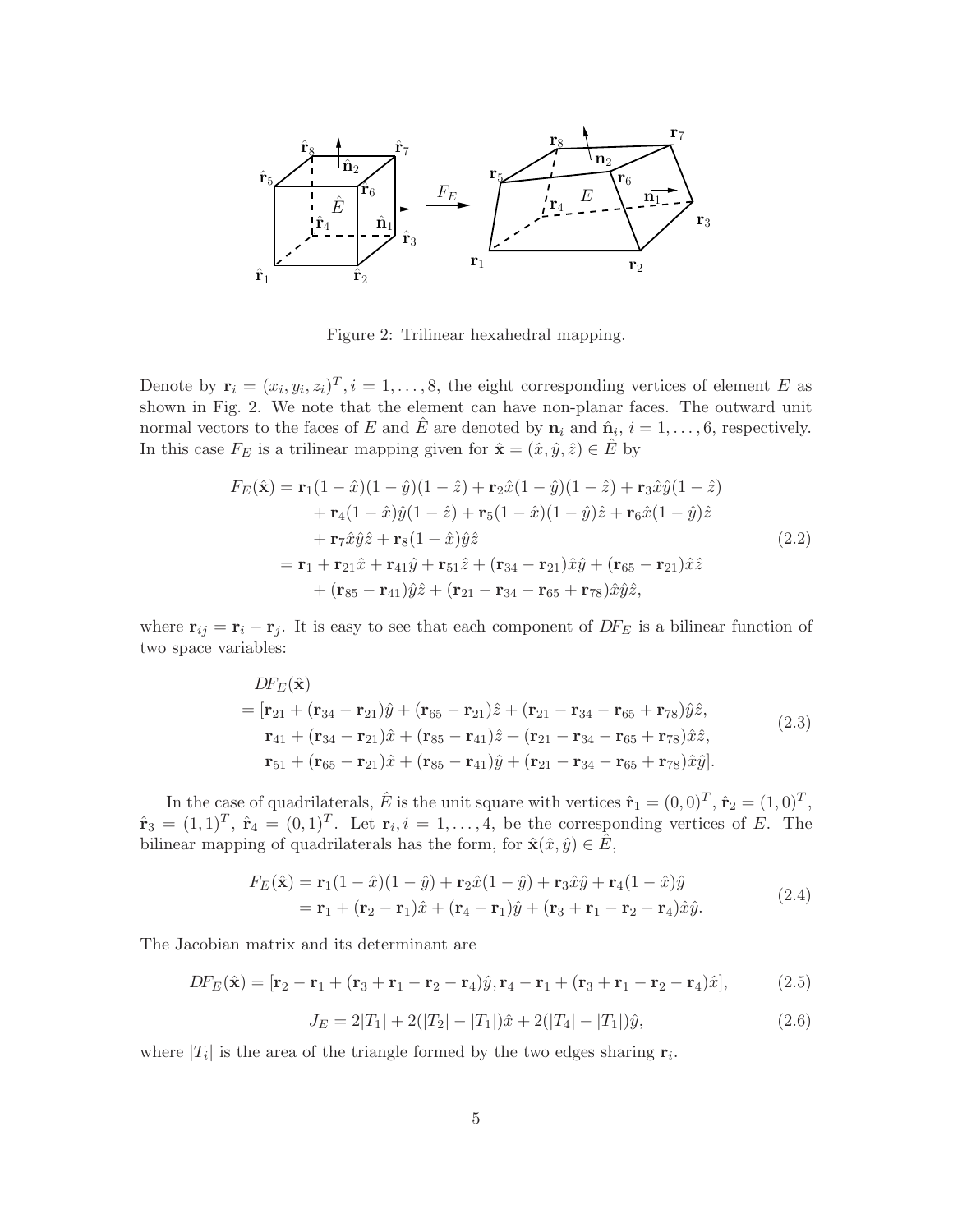Using the above mapping definitions and the classical formula, for scalar  $\phi(\mathbf{x}) = \hat{\phi}(\hat{\mathbf{x}})$ ,  $\nabla \phi = (DF_E^{-1})^T \hat{\nabla} \hat{\phi}$ , it is easy to see that, for any face or edge  $e_i \subset E$ ,

$$
\mathbf{n}_{i} = \frac{1}{J_{e_i}} J_E (DF_E^{-1})^T \hat{\mathbf{n}}_i, \quad J_{e_i} = |J_E (DF_E^{-1})^T \hat{\mathbf{n}}_i|_{\mathbb{R}^d},\tag{2.7}
$$

where  $|\cdot|_{\mathbb{R}^d}$  is the Euclidean norm in  $\mathbb{R}^d$ . Also, the shape regularity and quasiuniformity of the grids imply that, for all  $E \in \mathcal{T}_h$ ,

$$
||DF_E||_{0,\infty,\hat{E}} \lesssim h, \qquad ||DF_E^{-1}||_{0,\infty,E} \lesssim h^{-1},
$$
  

$$
||J_E||_{0,\infty,\hat{E}} \approx h^d, \qquad ||J_{F_E^{-1}}||_{0,\infty,E} \approx h^{-d}.
$$
 (2.8)

#### 2.2 Mixed finite element spaces

Let  $\hat{\mathbf{V}}(\hat{E})$  and  $\hat{W}(\hat{E})$  be the finite element spaces on the reference element  $\hat{E}$ . For convenience, we use the same notation in two and three dimensions.

On the reference square, let  $\hat{V}(E) \times \hat{W}(E)$  be the lowest order BDM<sub>1</sub> finite element space [12]:

$$
\hat{\mathbf{V}}(\hat{E}) = (P_1(\hat{E}))^2 + r \operatorname{curl}(\hat{x}^2 \hat{y}) + s \operatorname{curl}(\hat{x} \hat{y}^2), \n\hat{W}(\hat{E}) = P_0(\hat{E}),
$$
\n(2.9)

where r and s are real constants and  $(P_k)^d$  denotes the space of d-dimensional polynomials of degree  $\leq k$ . In the case of the unit cube, the space is defined by the enhanced BDDF<sub>1</sub> space [28]:

$$
\hat{\mathbf{V}}(\hat{E}) = \text{BDDF}_1(\hat{E}) + r_2 \text{curl}(0, 0, \hat{x}^2 \hat{z})^T + r_3 \text{curl}(0, 0, \hat{x}^2 \hat{y} \hat{z})^T \n+ s_2 \text{curl}(\hat{x} \hat{y}^2, 0, 0)^T + s_3 \text{curl}(\hat{x} \hat{y}^2 \hat{z}, 0, 0)^T \n+ t_2 \text{curl}(0, \hat{y} \hat{z}^2, 0)^T + t_3 \text{curl}(0, \hat{x} \hat{y} \hat{z}^2, 0)^T,
$$
\n(2.10)

 $\hat{W}(\hat{E}) = P_0(\hat{E}),$ 

where the BDDF<sub>1</sub> velocity spaces on the unit cube  $[11]$  is defined as

$$
BDDF_1(\hat{E}) = (P_1(\hat{E}))^3 + r_0 \text{curl}(0, 0, \hat{x}\hat{y}\hat{z})^T + r_1 \text{curl}(0, 0, \hat{x}\hat{y}^2)^T
$$
  
+  $s_0 \text{curl}(\hat{x}\hat{y}\hat{z}, 0, 0)^T + s_1 \text{curl}(\hat{y}\hat{z}^2, 0, 0)^T$   
+  $t_0 \text{curl}(0, \hat{x}\hat{y}\hat{z}, 0)^T + t_1 \text{curl}(0, \hat{x}^2\hat{z}, 0)^T$ . (2.11)

Here  $r_i, s_i, t_i, (i = 0, \ldots, 3)$  are real constants. Note that in both cases

$$
\hat{\nabla} \cdot \hat{\mathbf{V}}(\hat{E}) = \hat{W}(\hat{E}),
$$

and that for all  $\hat{\mathbf{v}} \in \hat{V}(\hat{E})$  and for any face (or edge)  $\hat{e}$  of  $\hat{E}$ ,

 $\hat{\mathbf{v}} \cdot \hat{\mathbf{n}}_{\hat{e}} \in P_1(\hat{e})$  on the unit square,  $\hat{\mathbf{v}} \cdot \hat{\mathbf{n}}_{\hat{e}} \in Q_1(\hat{e})$  on the unit cube,

where  $Q_1$  is the space of bilinear functions. The degrees of freedom of  $\hat{V}(\hat{E})$  are chosen to be the values of  $\hat{\mathbf{v}} \cdot \hat{\mathbf{n}}_{\hat{e}}$  at the corners of  $\hat{e}$  for all faces (or edges) of  $\hat{E}$ .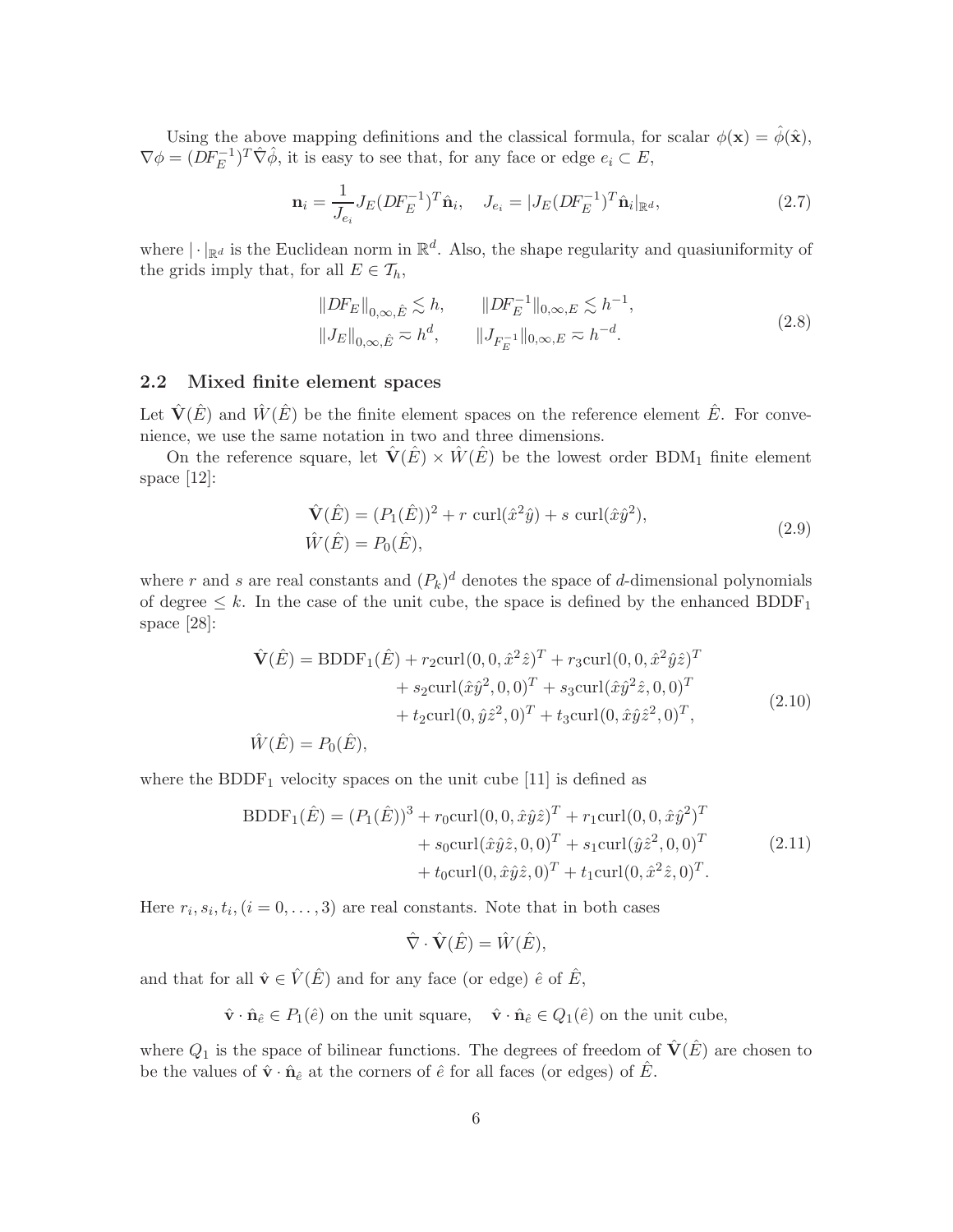The spaces  $V(E)$  and  $W(E)$  on any physical element  $E \in \mathcal{T}_h$  are defined via the Piola transformation:

$$
\mathbf{v} \leftrightarrow \hat{\mathbf{v}} : \hat{\mathbf{v}} = \frac{1}{J_E} DF_E \hat{\mathbf{v}} \circ F_E^{-1}, \tag{2.12}
$$

and the standard scalar transformation

$$
w \leftrightarrow \hat{w} : w = \hat{w} \circ F_E^{-1}.
$$
\n
$$
(2.13)
$$

Under these transformations, the normal components of the velocity vectors on the faces (edges) are preserved [13]:

$$
(\nabla \cdot \mathbf{v}, w)_E = (\hat{\nabla} \cdot \hat{\mathbf{v}}, \hat{w})_{\hat{E}} \quad \text{and} \quad \langle \mathbf{v} \cdot \mathbf{n}_e, w \rangle_e = \langle \hat{\mathbf{v}} \cdot \hat{\mathbf{n}}_{\hat{e}}, \hat{w} \rangle_{\hat{e}}.
$$
 (2.14)

In addition, (2.7) implies that

$$
\mathbf{v} \cdot \mathbf{n}_e = \frac{1}{J_e} \hat{\mathbf{v}} \cdot \hat{\mathbf{n}}_{\hat{e}} \circ F_E^{-1}(\mathbf{x}), \qquad (2.15)
$$

and (2.14) implies that

$$
\nabla \cdot \mathbf{v} = \left(\frac{1}{J_E} \hat{\nabla} \cdot \hat{\mathbf{v}}\right) \circ F_E^{-1}(\mathbf{x}).\tag{2.16}
$$

Clearly, for  $\mathbf{v} \in \mathbf{V}(E)$ ,  $\nabla \cdot \mathbf{v} \neq \text{constant}$  since  $J_E$  is not constant on quadrilaterals or hexahedra. Furthermore, while  $J_e = |e| = constant$  on quadrilaterals, this is not true on hexahedra. As a result  $\mathbf{v} \cdot \mathbf{n}_e \in P_1(e)$  on quadrilaterals, but  $\mathbf{v} \cdot \mathbf{n}_e \notin Q_1(e)$  on hexahedra.

The finite element spaces  $V_h$  and  $W_h$  are given by

$$
\mathbf{V}_h = \left\{ \mathbf{v} \in \mathbf{V} : \quad \mathbf{v}|_E \leftrightarrow \hat{\mathbf{v}}, \ \hat{\mathbf{v}} \in \hat{\mathbf{V}}(\hat{E}), \quad \forall E \in \mathcal{T}_h \right\},\
$$
  
\n
$$
W_h = \left\{ w \in W : \quad w|_E \leftrightarrow \hat{w}, \ \hat{w} \in \hat{W}(\hat{E}), \quad \forall E \in \mathcal{T}_h \right\},\
$$
\n(2.17)

where

$$
\mathbf{V} = H(\text{div}; \Omega) = \left\{ \mathbf{v} \in (L^2(\Omega))^d : \nabla \cdot \mathbf{v} \in L^2(\Omega) \right\}, \quad W = L^2(\Omega).
$$

Recall the projection operator in the space  $V_h$ . The operator  $\hat{\Pi} : (H^1(\hat{E}))^d \to \hat{V}(\hat{E})$  is defined locally on each element by

$$
\langle (\hat{\Pi}\hat{\mathbf{q}} - \hat{\mathbf{q}}) \cdot \hat{\mathbf{n}}_{\hat{e}}, \hat{q}_1 \rangle_{\hat{e}} = 0, \quad \forall \hat{e} \subset \partial \hat{E}, \tag{2.18}
$$

where  $\hat{q}_1 \in P_1(\hat{e})$  for the case of the unit square  $\hat{E}$ , and  $\hat{q}_1 \in Q_1(\hat{e})$  for the case of the unit cube  $\hat{E}$ . The global operator  $\Pi : \mathbf{V} \cap (H^1(\Omega))^d \to \mathbf{V}_h$  on each element E is defined by the Piola transformation:

$$
\Pi \mathbf{q} \leftrightarrow \widehat{\Pi \mathbf{q}}, \quad \widehat{\Pi \mathbf{q}} = \widehat{\Pi} \widehat{\mathbf{q}}.
$$
\n(2.19)

Furthermore,  $(2.15)$  and  $(2.18)$  imply that  $\Pi$ **q**  $\cdot$  **n** is continuous across element interfaces, which gives  $\Pi \in \mathbf{V}_h$ , and  $(2.16)$  implies that

$$
(\nabla \cdot (\Pi \mathbf{q} - \mathbf{q}), w) = 0, \quad \forall w \in W_h.
$$
\n(2.20)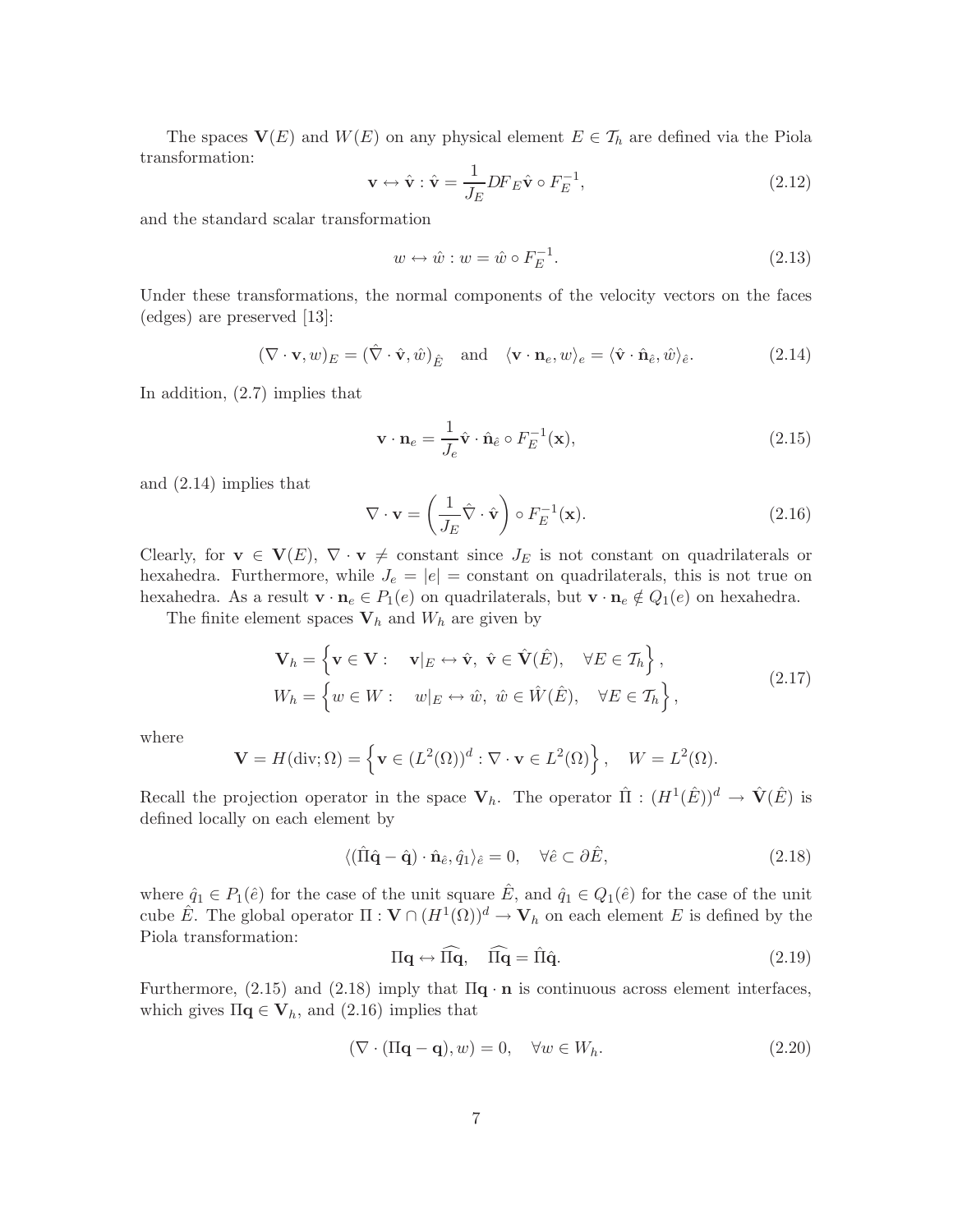In the analysis, we will require a similar projection operator onto the lowest order Raviart-Thomas velocity space [36, 35]. The  $RT_0$  spaces are defined on the unit cube as

$$
\hat{\mathbf{V}}^R(\hat{E}) = \begin{pmatrix} \alpha_1 + \beta_1 \hat{x} \\ \alpha_2 + \beta_2 \hat{y} \\ \alpha_3 + \beta_3 \hat{z} \end{pmatrix}, \qquad \hat{W}^R(\hat{E}) = P_0(\hat{E}), \tag{2.21}
$$

and on the unit square as

$$
\hat{\mathbf{V}}^R(\hat{E}) = \begin{pmatrix} \alpha_1 + \beta_1 \hat{x} \\ \alpha_2 + \beta_2 \hat{y} \end{pmatrix}, \qquad \hat{W}^R(\hat{E}) = P_0(\hat{E}). \tag{2.22}
$$

Here  $\alpha_i$  and  $\beta_i$  (i = 1, 2, 3) are real constants. In both cases,  $\hat{\nabla} \cdot \hat{\mathbf{V}}^R(\hat{E}) = \hat{W}^R(\hat{E})$  and  $\hat{\mathbf{v}} \cdot \hat{\mathbf{n}}_{\hat{e}} \in P_0(\hat{e})$ . The degrees of freedom of  $\hat{\mathbf{V}}^R(\hat{E})$  are chosen to be the values of  $\hat{\mathbf{v}} \cdot \hat{\mathbf{n}}_{\hat{e}}$  at the midpoints of all faces (or edges) of  $\hat{E}$ . The projection operator  $\hat{\Pi}_R: (H^1(\hat{E}))^d \to \hat{\mathbf{V}}_R(\hat{E})$ satisfies

$$
\langle (\hat{\Pi}_R \hat{\mathbf{q}} - \hat{\mathbf{q}}) \cdot \hat{\mathbf{n}}_{\hat{e}}, \hat{q}_0 \rangle_{\hat{e}} = 0, \quad \forall \hat{e} \subset \partial \hat{E}, \quad \forall \hat{q}_0 \in P_0(\hat{E}). \tag{2.23}
$$

The spaces  $V_h^R$  and  $W_h^R$  on  $\mathcal{T}_h$  and the projection operator  $\Pi_R: (H^1(\Omega))^d \to \mathbf{V}_h^R$  are defined similarly to the case of  $V_h$  and  $W_h$ . By definition, we have

$$
\mathbf{V}_h^R \subset \mathbf{V}_h, \qquad W_h^R = W_h. \tag{2.24}
$$

The projection operator  $\Pi_R$  satisfies

$$
(\nabla \cdot (\Pi_R \mathbf{q} - \mathbf{q}), w) = 0, \quad \forall w \in W_h^R,
$$
\n(2.25)

and

$$
\nabla \cdot \mathbf{v} = \nabla \cdot \Pi_R \mathbf{v}, \quad \forall \mathbf{v} \in \mathbf{V}_h.
$$
\n(2.26)

It has been shown in [41, 8, 28] that on general quadrilaterals and  $h^2$ -perturbed parallelepipeds,

$$
\|\mathbf{q} - \Pi \mathbf{q}\| + \|\mathbf{q} - \Pi_R \mathbf{q}\| = O(h).
$$

However, on general hexahedra, it only holds that [34, 38, 24]

$$
\|\mathbf{q} - \Pi \mathbf{q}\| + \|\mathbf{q} - \Pi_R \mathbf{q}\| = O(1).
$$

Due to the above property, the analysis in [30] of the non-symmetric MPFA method on quadrilaterals does not extend to hexahedra.

Let  $\hat{Q}$  be the  $L^2(\hat{E})$ -orthogonal projection onto  $\hat{W}(\hat{E})$ , satisfying for any  $\hat{\varphi} \in L^2(\hat{E})$ ,

$$
(\hat{\varphi} - \hat{Q} \hat{\varphi}, \hat{w})_{\hat{E}} = 0, \quad \forall \hat{w} \in \hat{W}(\hat{E}).
$$

Let  $\mathcal{Q}_h : L^2(\Omega) \to W_h$  be the projection operator satisfying for any  $\varphi \in L^2(\Omega)$ ,

$$
\mathcal{Q}_h \varphi = \hat{Q} \hat{\varphi} \circ F_E^{-1} \quad \text{on all } E.
$$

It is easy to see that, due to (2.14),

$$
(\varphi - \mathcal{Q}_h \varphi, \nabla \cdot \mathbf{v}) = 0, \quad \forall \mathbf{v} \in \mathbf{V}_h.
$$
\n(2.27)

Using a scaling argument and the Bramble-Hilbert lemma [18], it can be shown that

$$
\|\varphi - \mathcal{Q}_h\varphi\| \lesssim h|\varphi|_1. \tag{2.28}
$$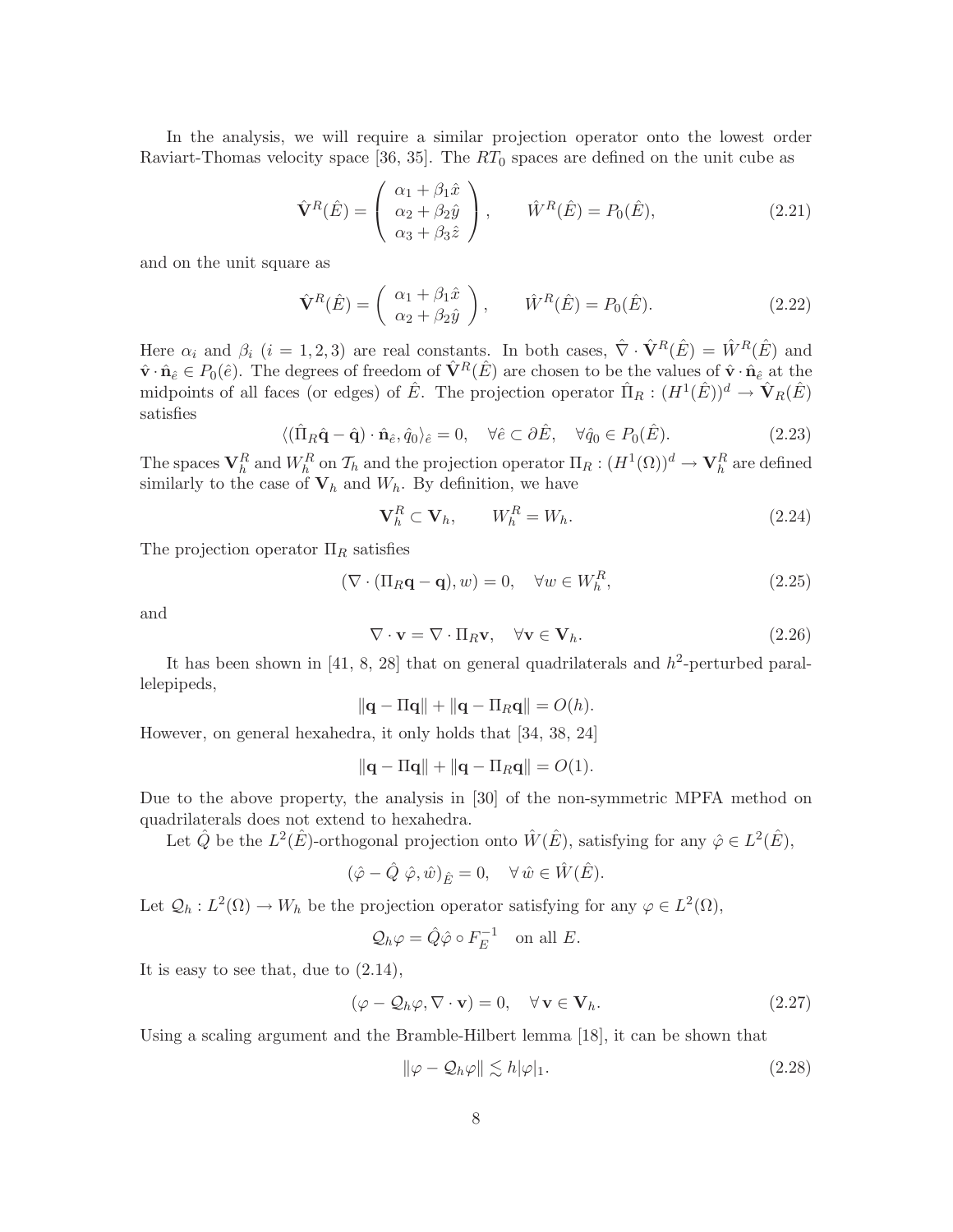#### 2.3 Quadrature rule

The integration for the velocity mass matrix on any element  $E$  is performed by mapping to the reference element  $E$  and applying quadrature rule defined on  $E$ . Using (2.17) and (2.12), we map the physical integral to the reference one; namely for all  $\mathbf{q}, \mathbf{v} \in \mathbf{V}_h$ , we have

$$
(K^{-1}\mathbf{q},\mathbf{v})_E = \left(\frac{1}{J_E}DF_E^T K^{-1}(F_E(\hat{\mathbf{x}}))DF_E\hat{\mathbf{q}}, \hat{\mathbf{v}}\right)_{\hat{E}} \equiv (\mathcal{M}_E\hat{\mathbf{q}}, \hat{\mathbf{v}})_{\hat{E}},
$$

where

$$
\mathcal{M}_E = \frac{1}{J_E} DF_E^T K^{-1}(F_E(\hat{\mathbf{x}})) DF_E.
$$
\n(2.29)

Define a constant matrix  $\overline{K}_E$  such that  $\overline{K}_E^{ij}$  is the mean value of  $K^{ij}$  on E, where  $\overline{K}_E^{ij}$  and  $K^{ij}$  denote the elements on the *i*-th row and *j*-th column of matrix  $\overline{K}_E$  and K respectively. Let  $\hat{\mathbf{r}}_{c,\hat{E}}$  denote the center of mass of  $\hat{E}$ . Replacing  $DF_E^T$  and K by the constant matrices  $DF_E^T(\hat{\mathbf{r}}_{c,\hat{E}})$  and  $\overline{K}_E$  respectively, we define

$$
\widetilde{\mathcal{M}}_E = \frac{1}{J_E} DF_E^T(\hat{\mathbf{r}}_{c,\hat{E}}) \overline{K}_E^{-1} DF_E.
$$
\n(2.30)

In addition, we use  $(\cdot,\cdot)_{\hat{Q},\hat{E}}$  to denote the trapezoidal rule on  $\hat{E}$ :

$$
(\hat{\mathbf{q}}, \hat{\mathbf{v}})_{\hat{Q}, \hat{E}} \equiv \frac{|\hat{E}|}{2^d} \sum_{i=1}^{2^d} \hat{\mathbf{q}}(\hat{\mathbf{r}}_i) \cdot \hat{\mathbf{v}}(\hat{\mathbf{r}}_i), \qquad (2.31)
$$

where  $\hat{\mathbf{r}}_i$  are the vertices of element  $\hat{E}$  defined in Section 2.1.

The quadrature rule on an element  $E$  is defined as

$$
(K^{-1}\mathbf{q}, \mathbf{v})_{Q,E} \equiv (\widetilde{\mathcal{M}}_E \hat{\mathbf{q}}, \hat{\mathbf{v}})_{\hat{Q}, \hat{E}} = \frac{|\hat{E}|}{2^d} \sum_{i=1}^{2^d} \widetilde{\mathcal{M}}_E(\hat{\mathbf{r}}_i) \hat{\mathbf{q}}(\hat{\mathbf{r}}_i) \cdot \hat{\mathbf{v}}(\hat{\mathbf{r}}_i).
$$
(2.32)

Mapping back to the physical element  $E$ , we have the quadrature rule on  $E$ :

$$
(K^{-1}\mathbf{q}, \mathbf{v})_{Q,E} = \frac{1}{2^d} \sum_{i=1}^{2^d} J_E(\hat{\mathbf{r}}_i) (DF_E^{-1})^T(\mathbf{r}_i) DF_E^T(\hat{\mathbf{r}}_{c,\hat{E}}) \overline{K}_E^{-1} \mathbf{q}(\mathbf{r}_i) \cdot \mathbf{v}(\mathbf{r}_i).
$$
(2.33)

This is related to a non-symmetric inner product used in mimetic finite difference methods [27, 32]. Note that this trapezoidal rule for the modified integrand induces a non-symmetric quadrature rule unless the Jacobian matrix  $DF_E$  is constant. A similar quadrature rule on quadrilateral elements was introduced in [30], where the mean value of  $K^{-1}$  was used.

The global quadrature rule on  $\Omega$  is defined as

$$
(K^{-1}\mathbf{q}, \mathbf{v})_Q \equiv \sum_{E \in \mathcal{T}_h} (K^{-1}\mathbf{q}, \mathbf{v})_{Q,E}.
$$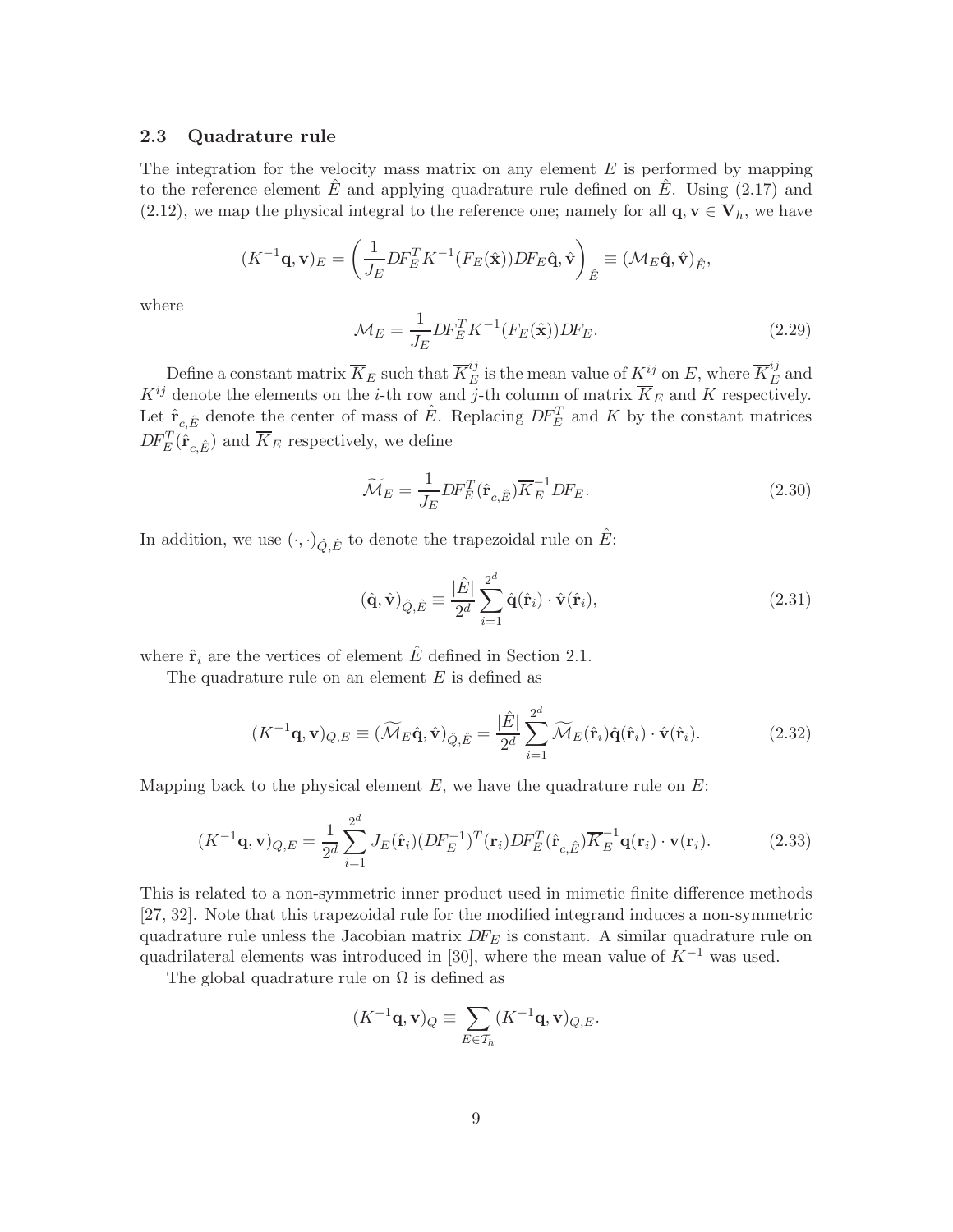

Figure 3: Degrees of freedom and basis functions for the enhanced  $BDDF_1$  velocity space on hexahedra.

Remark 2.1. *The quadrature rule* (2.33) *becomes symmetric on parallelograms and parallelepipeds. In such cases the method is equivalent to the symmetric MFMFE method introduced in [44, 28] when the permeability is an element by element piecewise constant tensor.*

Next we discuss a property of the quadrature rule that leads to a cell-centered pressure scheme. The corner vector  $\hat{\mathbf{q}}(\hat{\mathbf{r}}_i)$  is uniquely determined by its normal components to the faces that share the vertex. Since we chose the velocity degrees of freedom as the normal components to the face (edge) at each corner  $\hat{\mathbf{r}}_i$ , the corner vector  $\hat{\mathbf{q}}(\hat{\mathbf{r}}_i)$  can be uniquely expressed in terms of the degrees of freedom that share the vertex  $\hat{\mathbf{r}}_i$ . More precisely,

$$
\hat{\mathbf{q}}(\hat{\mathbf{r}}_i) = \sum_{j=1}^d \hat{\mathbf{q}} \cdot \hat{\mathbf{n}}_{ij}(\hat{\mathbf{r}}_i) \hat{\mathbf{n}}_{ij},
$$

where  $\hat{\mathbf{n}}_{ij}$ ,  $j = 1, \ldots, d$ , are the outward unit normal vectors to the faces (or edges) sharing  $\hat{\mathbf{r}}_i$ , and  $\hat{\mathbf{q}} \cdot \hat{\mathbf{n}}_{ij}(\hat{\mathbf{r}}_i)$  are the velocity degrees of freedom associated with this corner. More precisely, the first index  $i$  denotes the node and the second index  $j$  denotes the direction. Denote the basis functions associated with  $\hat{\mathbf{r}}_i$  by  $\hat{\mathbf{v}}_{ij}$ ,  $j = 1, \ldots, d$ , see Fig. 3:

$$
\hat{\mathbf{v}}_{ij} \cdot \hat{\mathbf{n}}_{ij}(\hat{\mathbf{r}}_i) = 1, \quad \hat{\mathbf{v}}_{ij} \cdot \hat{\mathbf{n}}_{ik}(\hat{\mathbf{r}}_i) = 0, k \neq j, \quad \hat{\mathbf{v}}_{ij} \cdot \hat{\mathbf{n}}_{lk}(\hat{\mathbf{r}}_l) = 0, \quad l \neq i, \quad k = 1, \ldots, d.
$$

The quadrature rule  $(2.32)$  couples only the d basis functions associated with a corner. For example, on the unit cube,

$$
\begin{aligned}\n(\widetilde{\mathcal{M}}_{E}\hat{\mathbf{v}}_{11}, \hat{\mathbf{v}}_{11})_{\hat{Q}, \hat{E}} &= \frac{\widetilde{\mathcal{M}}_{E}^{11}(\hat{\mathbf{r}}_{1})}{8}, \quad (\widetilde{\mathcal{M}}_{E}\hat{\mathbf{v}}_{11}, \hat{\mathbf{v}}_{12})_{\hat{Q}, \hat{E}} = \frac{\widetilde{\mathcal{M}}_{E}^{21}(\hat{\mathbf{r}}_{1})}{8}, \\
(\widetilde{\mathcal{M}}_{E}\hat{\mathbf{v}}_{11}, \hat{\mathbf{v}}_{13})_{\hat{Q}, \hat{E}} &= \frac{\widetilde{\mathcal{M}}_{E}^{31}(\hat{\mathbf{r}}_{1})}{8}, \quad \text{and } (\widetilde{\mathcal{M}}_{E}\hat{\mathbf{v}}_{11}, \hat{\mathbf{v}}_{ij})_{\hat{Q}, \hat{E}} = 0,\n\end{aligned} \tag{2.34}
$$

where  $i \neq 1, j = 1, 2, 3$ .

The following are some properties of the quadrature rule that are key ingredients in the velocity error analysis.

**Lemma 2.1** ([44, 28]). For any  $\hat{\mathbf{v}} \in \hat{V}(\hat{E})$  and constant vector  $\hat{\mathbf{q}}_0$  on  $\hat{E}$ *, the numerical quadrature rule satisfies*

$$
(\hat{\mathbf{v}} - \hat{\Pi}_R \hat{\mathbf{v}}, \hat{\mathbf{q}}_0)_{\hat{Q}, \hat{E}} = 0.
$$
\n(2.35)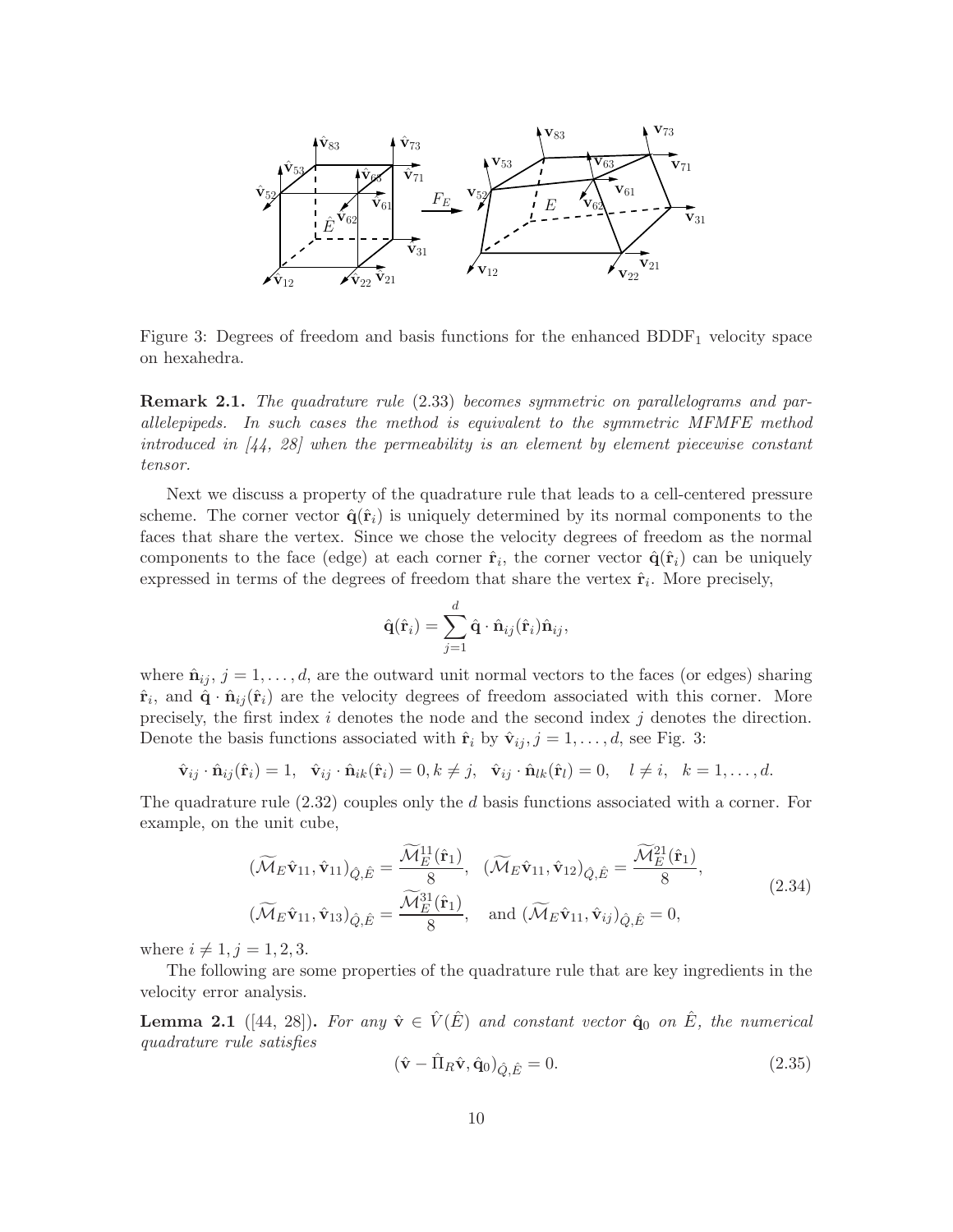**Lemma 2.2.** For any constant vector  $q_0$  on E and  $v \in V_h(E)$ ,

$$
(K^{-1}\mathbf{q}_0, \mathbf{v} - \Pi_R \mathbf{v})_{Q,E} = 0.
$$
\n(2.36)

*Proof.* By the definition (2.32) of the quadrature rule and the Piola transformation (2.12),

$$
(K^{-1}\mathbf{q}_0, \mathbf{v} - \Pi_R \mathbf{v})_{Q,E} = (\widetilde{\mathcal{M}}_E \hat{\mathbf{q}}_0, \hat{\mathbf{v}} - \hat{\Pi}_R \hat{\mathbf{v}})_{\hat{Q},\hat{E}}
$$
  
\n
$$
= \left(\frac{1}{J_E} DF_E^T(\hat{\mathbf{r}}_{c,\hat{E}}) \overline{K}_E^{-1} DF_E J_E DF_E^{-1} \mathbf{q}_0, \hat{\mathbf{v}} - \hat{\Pi}_R \hat{\mathbf{v}}\right)_{\hat{Q},\hat{E}}
$$
(2.37)  
\n
$$
= \left(DF_E^T(\hat{\mathbf{r}}_{c,\hat{E}}) \overline{K}_E^{-1} \mathbf{q}_0, \hat{\mathbf{v}} - \hat{\Pi}_R \hat{\mathbf{v}}\right)_{\hat{Q},\hat{E}} = 0,
$$

where we have used (2.35) in the last equality.

**Lemma 2.3.** For any constant vector  $\mathbf{q}_0$  on  $\hat{E}$  and  $\hat{\mathbf{v}} \in RT_0(\hat{E})$ ,

$$
(DF_E(\hat{\mathbf{r}}_{c,\hat{E}})\hat{\mathbf{v}},\mathbf{q}_0)_{\hat{E}} = (DF_E\hat{\mathbf{v}},\mathbf{q}_0)_{\hat{E}}.
$$
\n(2.38)

*Proof.* Since the proofs in two and three dimensions are very similar, we give only the proof for the 3D case. Let  $\hat{\mathbf{v}} = [\hat{v}_1(\hat{x}), \hat{v}_2(\hat{y}), \hat{v}_3(z)]^T$ ,  $\hat{\mathbf{r}}_{c,\hat{E}} = (\hat{x}_c, \hat{y}_c, \hat{z}_c)$ , and  $DF_E =$  $[\xi_1(\hat{y}, \hat{z}), \xi_2(\hat{x}, \hat{z}), \xi_3(\hat{x}, \hat{y})],$ . We have

$$
(DF_E \hat{\mathbf{v}}, \mathbf{q}_0)_{\hat{E}} = \int_{\hat{E}} \hat{v}_1(\hat{x}) \boldsymbol{\xi}_1(\hat{y}, \hat{z}) \cdot \mathbf{q}_0 d\hat{x} d\hat{y} d\hat{z} + \int_{\hat{E}} \hat{v}_2(\hat{y}) \boldsymbol{\xi}_2(\hat{x}, \hat{z}) \cdot \mathbf{q}_0 d\hat{x} d\hat{y} d\hat{z} + \int_{\hat{E}} \hat{v}_3(\hat{z}) \boldsymbol{\xi}_3(\hat{x}, \hat{y}) \cdot \mathbf{q}_0 d\hat{x} d\hat{y} d\hat{z}.
$$
\n(2.39)

Since the midpoint quadrature rule is exact for bilinear functions on a square, the first term in the right in (2.39) can be written as

$$
\int_{\hat{E}} \hat{v}_1(\hat{x}) \xi_1(\hat{y}, \hat{z}) \cdot \mathbf{q}_0 \, d\hat{x} d\hat{y} d\hat{z} = \int_0^1 \hat{v}_1(\hat{x}) d\hat{x} \int_0^1 \int_0^1 \xi_1(\hat{y}, \hat{z}) \cdot \mathbf{q}_0 \, d\hat{y} d\hat{z} \n= \int_0^1 \hat{v}_1(\hat{x}) \, d\hat{x} \int_0^1 \int_0^1 \xi_1(\hat{y}_c, \hat{z}_c) \cdot \mathbf{q}_0 \, d\hat{y} d\hat{z} = \int_{\hat{E}} \hat{v}_1(\hat{x}) \xi_1(\hat{y}_c, \hat{z}_c) \cdot \mathbf{q}_0 \, d\hat{x} d\hat{y} d\hat{z}.
$$

Similar identities hold for the other terms on the right in (2.39).

**Lemma 2.4.** *For any constant vector*  $\mathbf{q}_0$  *on E and*  $\mathbf{v} \in RT_0(E)$ *,* 

$$
(K^{-1}\mathbf{q}_0, \mathbf{v})_{Q,E} = (\overline{K}_E^{-1}\mathbf{q}_0, \mathbf{v})_E.
$$
\n(2.40)

*Proof.* The proof is similar to the proof of Lemma 3.1 in [30]. By the definition  $(2.32)$  of the quadrature rule and the Piola transformation (2.12),

$$
(K^{-1}\mathbf{q}_{0},\mathbf{v})_{Q,E} = \left(\frac{1}{J_{E}}DF_{E}^{T}(\hat{\mathbf{r}}_{c,\hat{E}})\overline{K}_{E}^{-1}DF_{E}\hat{\mathbf{q}}_{0},\hat{\mathbf{v}}\right)_{\hat{Q},\hat{E}}
$$
  
\n
$$
= \left(DF_{E}^{T}(\hat{\mathbf{r}}_{c,\hat{E}})\overline{K}_{E}^{-1}\mathbf{q}_{0},\hat{\mathbf{v}}\right)_{\hat{Q},\hat{E}} = \left(DF_{E}^{T}(\hat{\mathbf{r}}_{c,\hat{E}})\overline{K}_{E}^{-1}\mathbf{q}_{0},\hat{\mathbf{v}}\right)_{\hat{E}}
$$
  
\n
$$
= \left(\overline{K}_{E}^{-1}\mathbf{q}_{0},DF_{E}(\hat{\mathbf{r}}_{c,\hat{E}})\hat{\mathbf{v}}\right)_{\hat{E}} = \left(\overline{K}_{E}^{-1}\mathbf{q}_{0},DF_{E}\hat{\mathbf{v}}\right)_{\hat{E}} = \left(\overline{K}_{E}^{-1}\mathbf{q}_{0},\mathbf{v}\right)_{E},
$$
\n(2.41)

where we have used the fact that trapezoidal rule is exact for bilinear (trilinear) functions on  $E$ , and  $(2.38)$ .  $\Box$ 

$$
\Box
$$

 $\Box$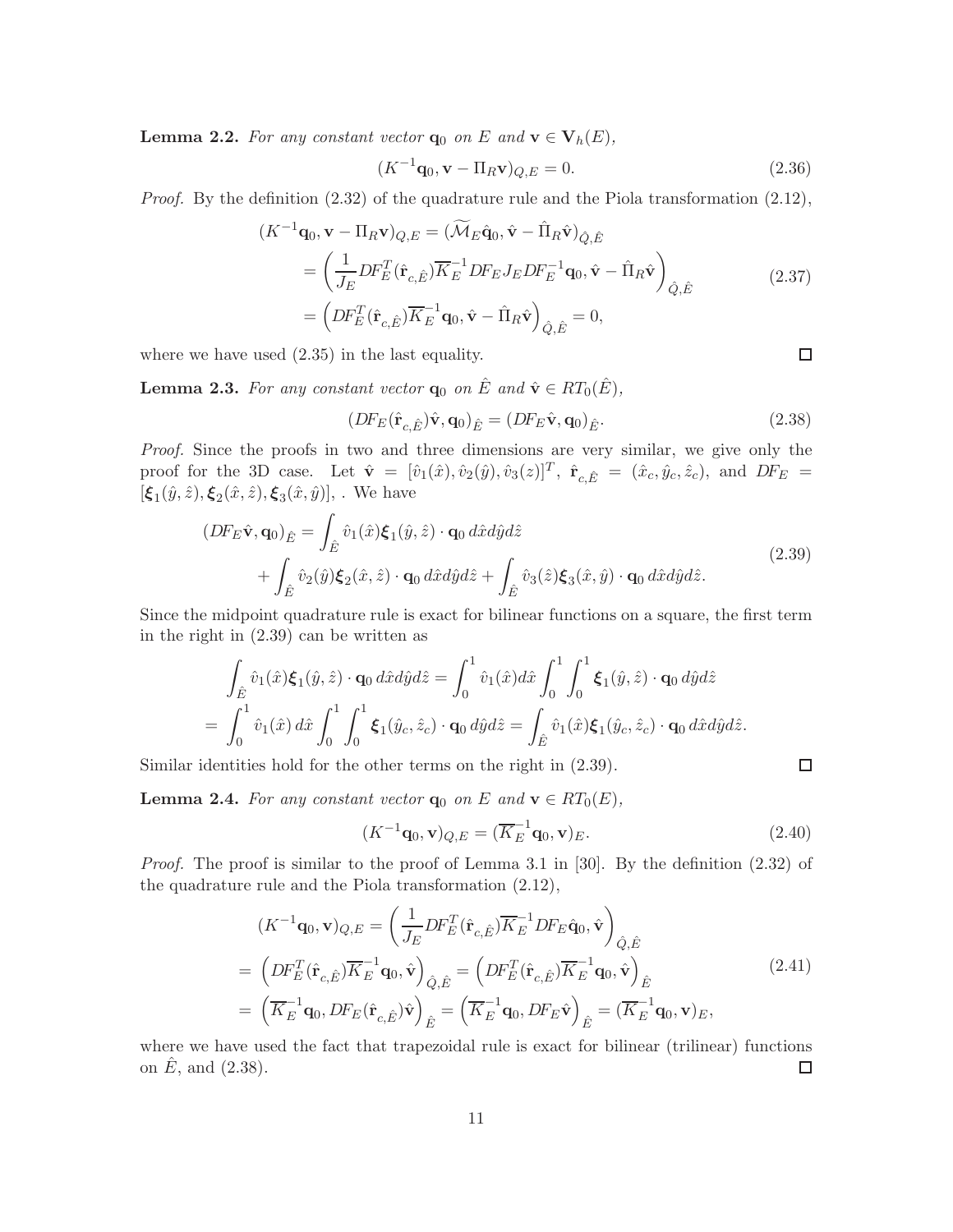## 2.4 The multipoint flux mixed finite element method

The method is defined as follows: find  $\mathbf{u}_h \in \mathbf{V}_h$  and  $p_h \in W_h$  such that

$$
(K^{-1}\mathbf{u}_h, \mathbf{v})_Q - (p_h, \nabla \cdot \mathbf{v}) = 0, \qquad \forall \mathbf{v} \in \mathbf{V}_h \tag{2.42}
$$

$$
(\nabla \cdot \mathbf{u}_h, w) = (f, w), \qquad \forall w \in W_h \tag{2.43}
$$

Following the terminology from  $[44, 28]$ , we call the method  $(2.42)$ – $(2.43)$  a non-symmetric multipoint flux mixed finite element (MFMFE) method, due to its relation to the MPFA method and the non-symmetric quadrature rule (2.33).

For the solvability of this system, we require the bilinear form  $(\cdot, \cdot)_Q$  to be coercive. This holds if the matrix  $M_c$  associated with  $(\cdot, \cdot)_Q$  is positive definite, see (3.27) in Section 3.2.

Lemma 2.5. *If* (3.27) *holds, then the method* (2.42)*–*(2.43) *has a unique solution.*

*Proof.* It is sufficient to show the uniqueness since  $(2.42)-(2.43)$  is a finite-dimensional square linear system. We let  $f = 0$  and choose  $\mathbf{v} = \mathbf{u}_h$  and  $w = p_h$  to conclude that  $(K^{-1}\mathbf{u}_h, \mathbf{u}_h)_{Q,\Omega_i} = 0$ . Since (3.27) holds, the norm equivalence (3.28) implies that  $\mathbf{u}_h = 0$ . For  $p_h \in W_h \subset L^2(\Omega)$ , there exists  $\mathbf{q} \in (H^1(\Omega))^d$  such that  $\nabla \cdot \mathbf{q} = p_h$  [26, 25]. Taking  $\mathbf{v} = \Pi \mathbf{q}$  in (2.42) and using (2.20) implies that  $p_h = 0$ .  $\Box$ 

#### 2.5 Reduction to a cell-centered stencil

In this section we describe how the multipoint flux mixed finite element method reduces to a system for the pressure at the cell centers. Consider any interior vertex  $\mathbf{r}_c$  that is shared by k elements  $E_1, \ldots, E_k$ ; see Fig. 4 for a two-dimensional example of five quadrilaterals sharing a vertex. Denote the faces that share the vertex by  $e_1, \ldots, e_k$ , and the corresponding velocity basis functions associated with the vertex by  $\mathbf{v}_1, \ldots, \mathbf{v}_k$ . Let the normal components of  $\mathbf{u}_h$ on the edges be denoted by  $u_1, \ldots, u_k$ . Note that for clarity the normal velocities in Fig. 4 are drawn at a distance from the vertex.

Recall that the quadrature rule  $(K^{-1} \cdot, \cdot)_Q$  decouples the basis functions that do not share a vertex (see  $(2.34)$ ). Setting  $v_1$  in  $(2.42)$  leads to coupling of  $u_1$  only with  $u_2$  and  $u_5$ . Similarly,  $u_2$  is coupled only with  $u_1$  and  $u_3$ , etc. Thus, the five equations obtained by taking  $\mathbf{v} = \mathbf{v}_1, \dots, \mathbf{v}_5$  form a linear system for  $u_1, \dots, u_5$ .

We derive the local linear system for the example in Fig. 4. Taking  $\mathbf{v} = \mathbf{v}_3$  in (2.42) gives

$$
(K^{-1}\mathbf{u}_h, \mathbf{v}_3)_Q = (K^{-1}\mathbf{u}_h, \mathbf{v}_3)_{Q,E_3} + (K^{-1}\mathbf{u}_h, \mathbf{v}_3)_{Q,E_4}.\tag{2.44}
$$

By applying the quadrature rule (2.32), we have

$$
(K^{-1}\mathbf{u}_h, \mathbf{v}_3)_{Q,E_3} = (\widetilde{\mathcal{M}}_E \hat{\mathbf{u}}_h, \hat{\mathbf{v}}_3)_{\hat{Q}, \hat{E}}
$$
  
=  $u_2(\widetilde{\mathcal{M}}_E \hat{\mathbf{v}}_2, \hat{\mathbf{v}}_3)_{\hat{Q}, \hat{E}} + u_3(\widetilde{\mathcal{M}}_E \hat{\mathbf{v}}_3, \hat{\mathbf{v}}_3)_{\hat{Q}, \hat{E}}$   
=  $\frac{1}{4} (\widetilde{\mathcal{M}}_E^{12} |e_2| u_2 + \widetilde{\mathcal{M}}_E^{11} |e_3| u_3) |e_3|,$  (2.45)

where we have used  $(2.15)$  in the last equality. Similarly, the second term on the right of (2.45) can be written as

$$
(K^{-1}\mathbf{u}_h, \mathbf{v}_3)_{Q, E_4} = \frac{1}{4} \left( \widetilde{\mathcal{M}}_E^{11} |e|_3 u_3 + \widetilde{\mathcal{M}}_E^{12} |e|_4 u_4 \right) |e_3|.
$$
 (2.46)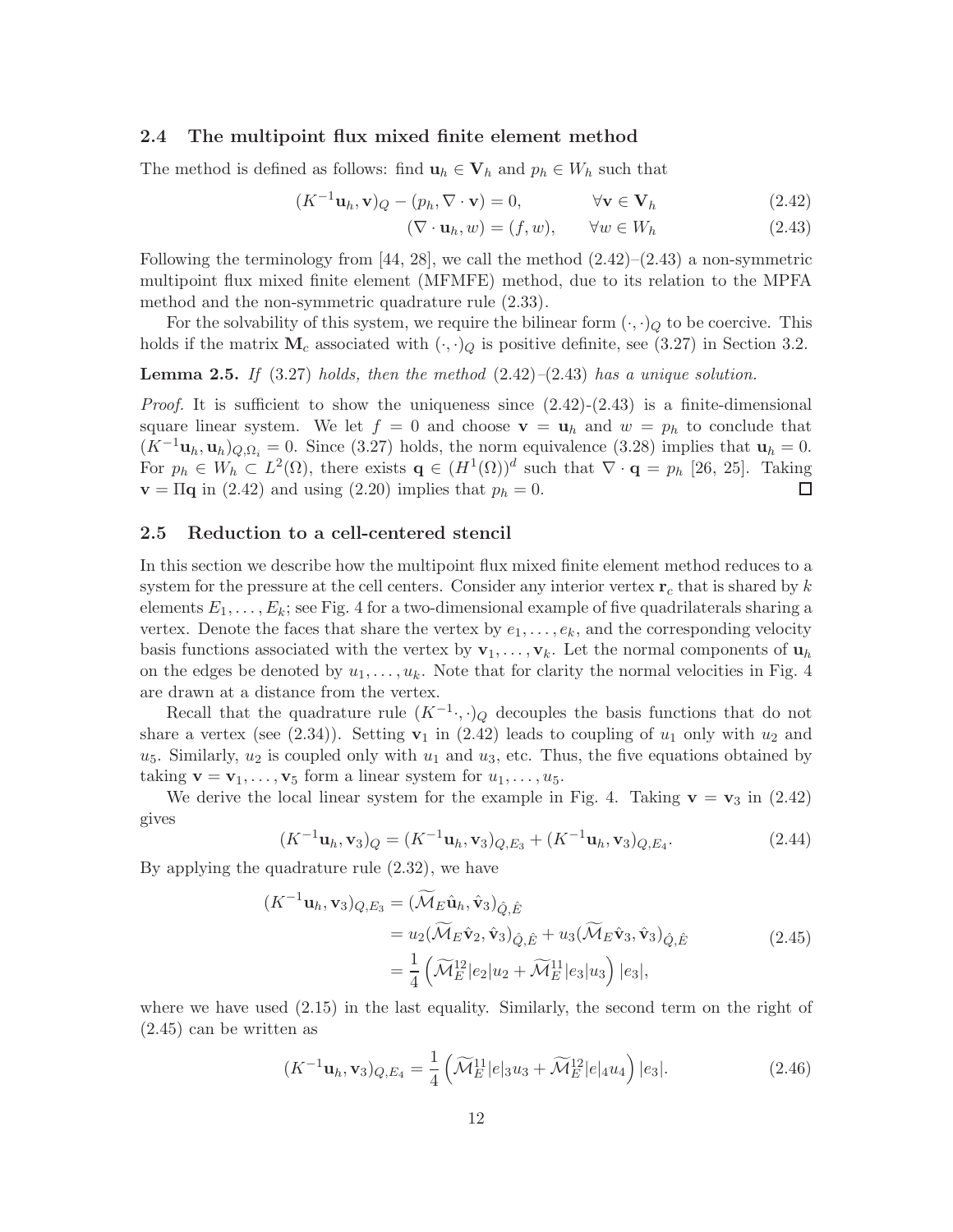

Figure 4: Five quadrilaterals sharing a vertex and associated degrees of freedom.

For the second term on the left of (2.42), we write

$$
(p_h, \nabla \cdot \mathbf{v}_3) = (p_h, \nabla \cdot \mathbf{v}_3)_{E_3} + (p_h, \nabla \cdot \mathbf{v}_3)_{E_4}
$$
  
\n
$$
= \langle p_h, \mathbf{v}_3 \cdot \mathbf{n}_{E_3} \rangle_{e_3} + \langle p_h, \mathbf{v}_3 \cdot \mathbf{n}_{E_4} \rangle_{e_3}
$$
  
\n
$$
= \langle \hat{p}_h, \hat{\mathbf{v}}_3 \cdot \hat{\mathbf{n}}_{E_3} \rangle_{\hat{e}_3} + \langle \hat{p}_h, \hat{\mathbf{v}}_3 \cdot \hat{\mathbf{n}}_{E_4} \rangle_{\hat{e}_3} = \frac{1}{2} (p_3 - p_4) |e_3|.
$$
 (2.47)

In the last equality we used the fact that trapezoidal rule is exact for the integrals on  $\hat{e}_3$ since  $\hat{p}_h$  is constant and  $\hat{\mathbf{v}}_3 \cdot \hat{\mathbf{n}}$  is linear (or bilinear for 3D elements). The above results gives the equation associated with test function  $\mathbf{v}_3$  as:

$$
\frac{1}{2}\widetilde{\mathcal{M}}_{E_3}^{12}|e_2|u_2+\left(\frac{1}{2}\widetilde{\mathcal{M}}_{E_3}^{11}+\frac{1}{2}\widetilde{\mathcal{M}}_{E_4}^{11}\right)|e_3|u_3+\frac{1}{2}\widetilde{\mathcal{M}}_{E_4}^{12}|e_4|u_4=p_3-p_4.
$$

Similarly we derive the other four equations of the local system and write the system as

$$
\widetilde{\mathbf{AM}}_{c}\mathbf{A}\begin{pmatrix} u_{1} \\ u_{2} \\ u_{3} \\ u_{4} \\ u_{5} \end{pmatrix} = \mathbf{A}\begin{pmatrix} 2p_{1} - 2p_{2} \\ 2p_{2} - 2p_{3} \\ 2p_{3} - 2p_{4} \\ 2p_{4} - 2p_{5} \\ 2p_{5} - 2p_{1} \end{pmatrix},
$$
\n(2.48)

where  $\mathbf{A} = \text{diag}(|e_1|, |e_2|, |e_3|, |e_4|, |e_5|)$  and

$$
\mathbf{M}_{c} = \begin{pmatrix}\n\widetilde{\mathcal{M}}_{E_{1}}^{11} + \widetilde{\mathcal{M}}_{E_{2}}^{11} & \widetilde{\mathcal{M}}_{E_{2}}^{12} & \widetilde{\mathcal{M}}_{E_{3}}^{22} & \widetilde{\mathcal{M}}_{E_{3}}^{21} & \widetilde{\mathcal{M}}_{E_{4}}^{21} \\
& \widetilde{\mathcal{M}}_{E_{2}}^{21} & \widetilde{\mathcal{M}}_{E_{3}}^{22} & \widetilde{\mathcal{M}}_{E_{3}}^{21} & \widetilde{\mathcal{M}}_{E_{4}}^{21} & \widetilde{\mathcal{M}}_{E_{4}}^{22} \\
& \widetilde{\mathcal{M}}_{E_{1}}^{12} & \widetilde{\mathcal{M}}_{E_{4}}^{21} & \widetilde{\mathcal{M}}_{E_{4}}^{22} + \widetilde{\mathcal{M}}_{E_{5}}^{22} & \widetilde{\mathcal{M}}_{E_{5}}^{21} \\
& \widetilde{\mathcal{M}}_{E_{1}}^{12} & \widetilde{\mathcal{M}}_{E_{5}}^{22} + \widetilde{\mathcal{M}}_{E_{5}}^{22} & \widetilde{\mathcal{M}}_{E_{5}}^{21} + \widetilde{\mathcal{M}}_{E_{1}}^{11}\n\end{pmatrix} .
$$
\n(2.49)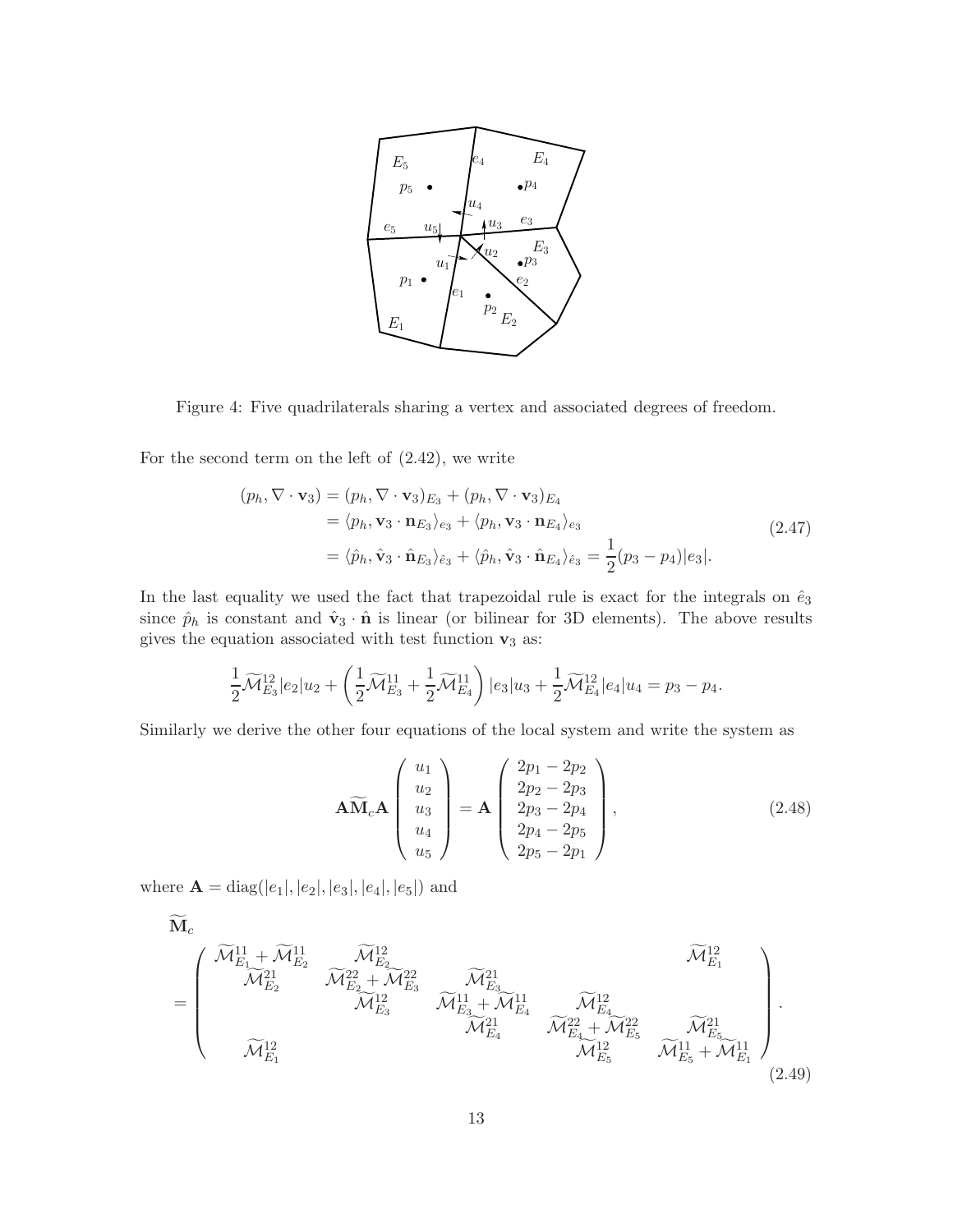Let  $\mathbf{M}_c = \mathbf{A}\widetilde{\mathbf{M}}_c\mathbf{A}$ . On general quadrilateral and hexahedral elements,  $\mathbf{M}_c$  is not symmetric unless the meshes are parallelograms and parallelepipeds. The stability condition (3.27) ensures the solvability of this local system. Let  $M$  be the matrix induced by the bilinear form  $(K^{-1} \cdot, \cdot)_Q$ . Clearly M is block-diagonal with each block  $M_c$  associated with a corner point c. The size of  $M_c$  is  $n_c \times n_c$ , where  $n_c$  is the number of faces (or edges in 2D) that share the vertex point c. The solution of the local  $n_c \times n_c$  linear system allows for the velocities  $u_i, i = 1, \ldots, n_c$  to be expressed in term of the pressure degrees of freedom  $p_i, i = 1, \ldots N_c$ at the cell centers, where  $N_c$  is the number of elements that share the vertex c. Then, substituting these expressions into to the discrete mass conservation equation (2.43) gives a cell-centered stencil for the pressures. The pressure in each element  $E$  is coupled only with the pressures in elements that share a vertex with  $E$ . This gives a 9-point or a 27-point stencil on logically rectangular or cuboid grids, respectively.

# 3 Convergence of the velocity

In the error analysis, we will make use of the following auxiliary lemmas on general quadrilateral and hexahedral elements.

## 3.1 Auxiliary results

**Lemma 3.1** ([28]). For any element  $E \in \mathcal{T}_h$ ,

$$
\|\mathbf{q}\|_{j,E} \lesssim h^{-1} \|\mathbf{q}\|_{j-1,E}, \quad j=1,2, \quad \forall \mathbf{q} \in \mathbf{V}_h(E). \tag{3.1}
$$

The following are bounds on the Jacobian matrix terms that appear in he Piola transformation (2.12).

**Lemma 3.2.** For a general quadrilateral and hexahedral element  $E \in \mathcal{T}_h$ ,

$$
\left| \frac{1}{J_E} DF_E \right|_{0,\infty,E} \lesssim h^{1-d},\tag{3.2}
$$

$$
|J_E D F_E^{-1}|_{j,\infty,\hat{E}} \lesssim h^{d-1}, \quad j = 0, 1.
$$
 (3.3)

*Proof.* The proof for general hexahedra can be found in [28]. The proof for general quadrilaterals is similar.  $\Box$ 

Remark 3.1. *Better bounds can be obtained under a certain restriction on the element geometry.* A quadrilateral in 2D or a hexahedral face in 3D with vertices  $\mathbf{r}_1$ ,  $\mathbf{r}_2$ ,  $\mathbf{r}_3$ , and  $\mathbf{r}_4$ *(numbered counter clockwise) is called an* h 2 *-parallelogram if*

$$
|\mathbf{r}_{34}-\mathbf{r}_{21}|_{\mathbb{R}^d}\lesssim h^2.
$$

*A hexahedron is called an* h 2 *-parallelepiped when all of its faces are* h 2 *-parallelograms.* For  $h^2$ -parallelograms and  $h^2$ -parallelepipeds, one order higher estimate holds for the one $seminorm; \; namely, \; |J_EDF_E^{-1}|_{1,\infty,\hat{E}} \lesssim h^d \; \; (see \; [44, \; 28]), \; as \; compared \; to \; (3.3) \; for \; general$ *quadrilateral and hexahedral elements.*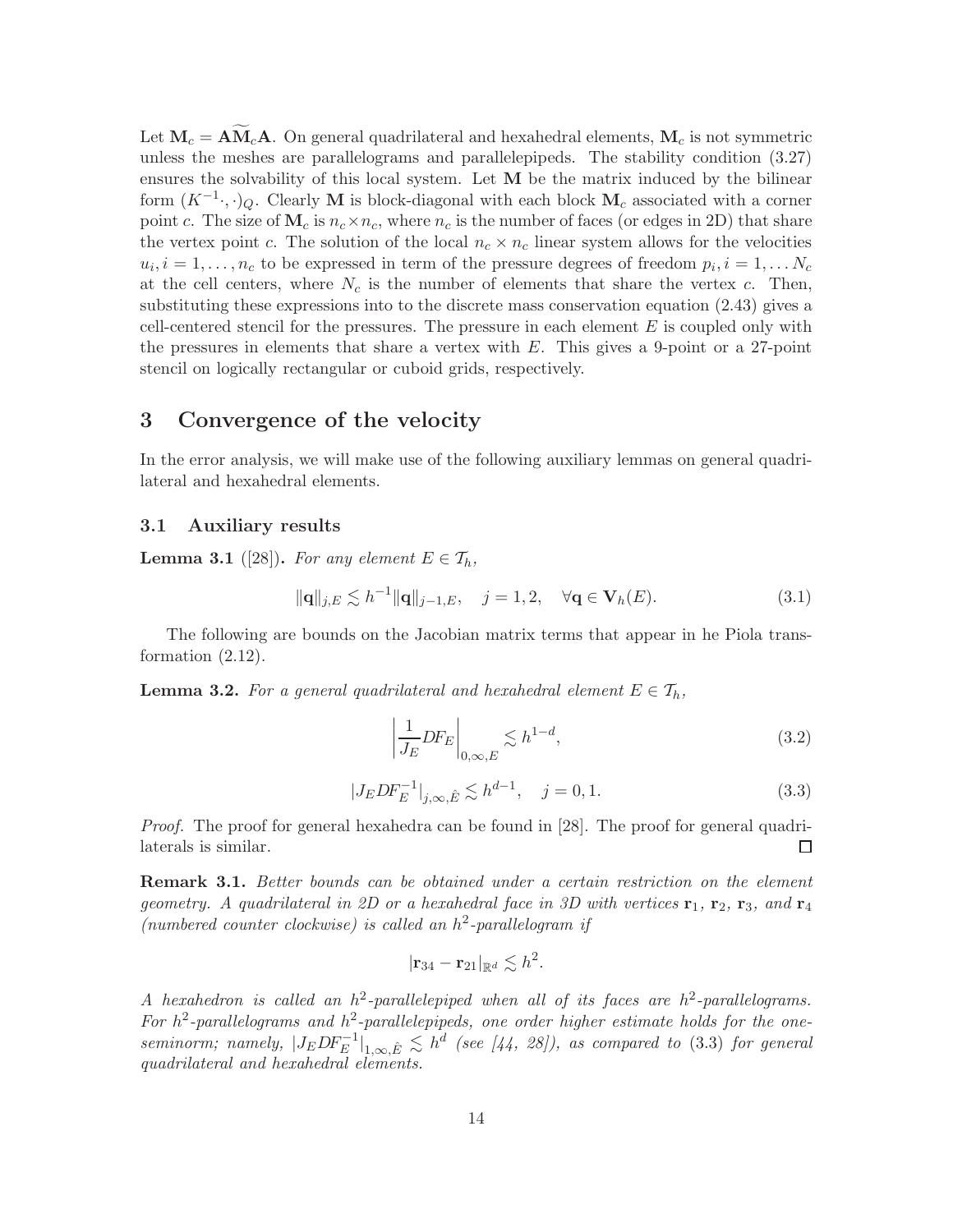**Lemma 3.3.** *For any element*  $E \in \mathcal{T}_h$ ,

 $\|\hat{\mathbf{q}}\|_{\hat{E}} \approx h^{-1+d/2} \|\mathbf{q}\|_{E}, \quad \forall \mathbf{q} \in (L^2(E))^d$  $(3.4)$ 

$$
|\hat{\mathbf{q}}|_{1,\hat{E}} \lesssim (h^{-1+d/2} \|\mathbf{q}\|_{E} + h^{d/2} |\mathbf{q}|_{1,E}), \quad \forall \mathbf{q} \in (H^1(E))^d.
$$
 (3.5)

*Proof.* Let  $\tilde{\mathbf{q}}(\hat{\mathbf{x}}) = \mathbf{q} \circ F(\hat{\mathbf{x}})$ . By the standard scaling argument [18] and the shape regularity of mesh,

$$
|\tilde{\mathbf{q}}|_{j,\hat{E}} \sim h^{j-d/2} |\mathbf{q}|_{j,E}, \quad j = 0, 1.
$$
\n(3.6)

The definition of the Piola transformation (2.12) implies,

$$
\hat{\mathbf{q}}(\hat{\mathbf{x}}) = J_E D F_E^{-1} \tilde{\mathbf{q}}(\hat{\mathbf{x}}).
$$
\n(3.7)

Then, by (3.3) and (3.6),

$$
\|\hat{\mathbf{q}}\|_{\hat{E}} \le |J_E D F_E^{-1}|_{0,\infty,\hat{E}} \|\tilde{\mathbf{q}}\|_{\hat{E}} \lesssim h^{d-1} h^{-d/2} \|\mathbf{q}\|_E = h^{-1+d/2} \|\mathbf{q}\|_E. \tag{3.8}
$$

Similarly, using (3.2), one can show

$$
\|\mathbf{q}\|_{E} \lesssim h^{1-d/2} \|\hat{\mathbf{q}}\|_{\hat{E}}.\tag{3.9}
$$

Next, using (3.7), (3.3), and (3.6), we get

$$
\begin{split} |\hat{\mathbf{q}}|_{1,\hat{E}} &\lesssim |J_E D F_E^{-1}|_{1,\infty,\hat{E}} ||\tilde{\mathbf{q}}||_{\hat{E}} + |J_E D F_E^{-1}|_{0,\infty,\hat{E}} |\tilde{\mathbf{q}}|_{1,\hat{E}} \\ &\lesssim h^{d-1} h^{-d/2} ||\mathbf{q}||_E + h^{d-1} h^{1-d/2} |\mathbf{q}|_{1,E} \\ &= h^{-1+d/2} ||\mathbf{q}||_E + h^{d/2} |\mathbf{q}|_{1,E} . \end{split} \tag{3.10}
$$

Lemma 3.4. *The following trace inequality holds:*

$$
\|\mathbf{v} \cdot \mathbf{n}\|_{\partial E} \approx h^{-1/2} \|\mathbf{v}\|_E \quad \forall \mathbf{v} \in \mathbf{V}_h,
$$
\n(3.11)

*Proof.* First, note that (2.8) implies that  $J_e \nightharpoonup h^{d-1}$ . Now, (3.11) follows from (2.15), the norm equivalence on the reference element  $\hat{E}$ ,  $\|\hat{\mathbf{v}} \cdot \hat{\mathbf{n}}\|_{\partial \hat{E}} \approx \|\hat{\mathbf{v}}\|_{\hat{E}}$ , and the scaling estimate (3.4). (3.4).

**Lemma 3.5.** *The following hold for all*  $q \in (H^1(E))^d$ :

$$
\|\Pi_R \mathbf{q}\|_E + \|\Pi \mathbf{q}\|_E \lesssim \|\mathbf{q}\|_E + h|\mathbf{q}|_{1,E},\tag{3.12}
$$

$$
\|\nabla \cdot \Pi_R \mathbf{q}\|_E + \|\nabla \cdot \Pi \mathbf{q}\|_E \lesssim \|\nabla \cdot \mathbf{q}\|_E. \tag{3.13}
$$

*Proof.* We present the proof for  $\Pi_R$ . The proof for  $\Pi$  is similar. First, note that

$$
\|\hat{\Pi}_{R}\hat{\mathbf{q}}\|_{\hat{E}} \lesssim \|\hat{\mathbf{q}}\|_{\hat{E}} + \|\hat{\Pi}_{R}\hat{\mathbf{q}} - \hat{\mathbf{q}}\|_{\hat{E}} \lesssim \|\hat{\mathbf{q}}\|_{\hat{E}} + \|\hat{\mathbf{q}}\|_{1,\hat{E}} \lesssim \|\hat{\mathbf{q}}\|_{1,\hat{E}},
$$
\n(3.14)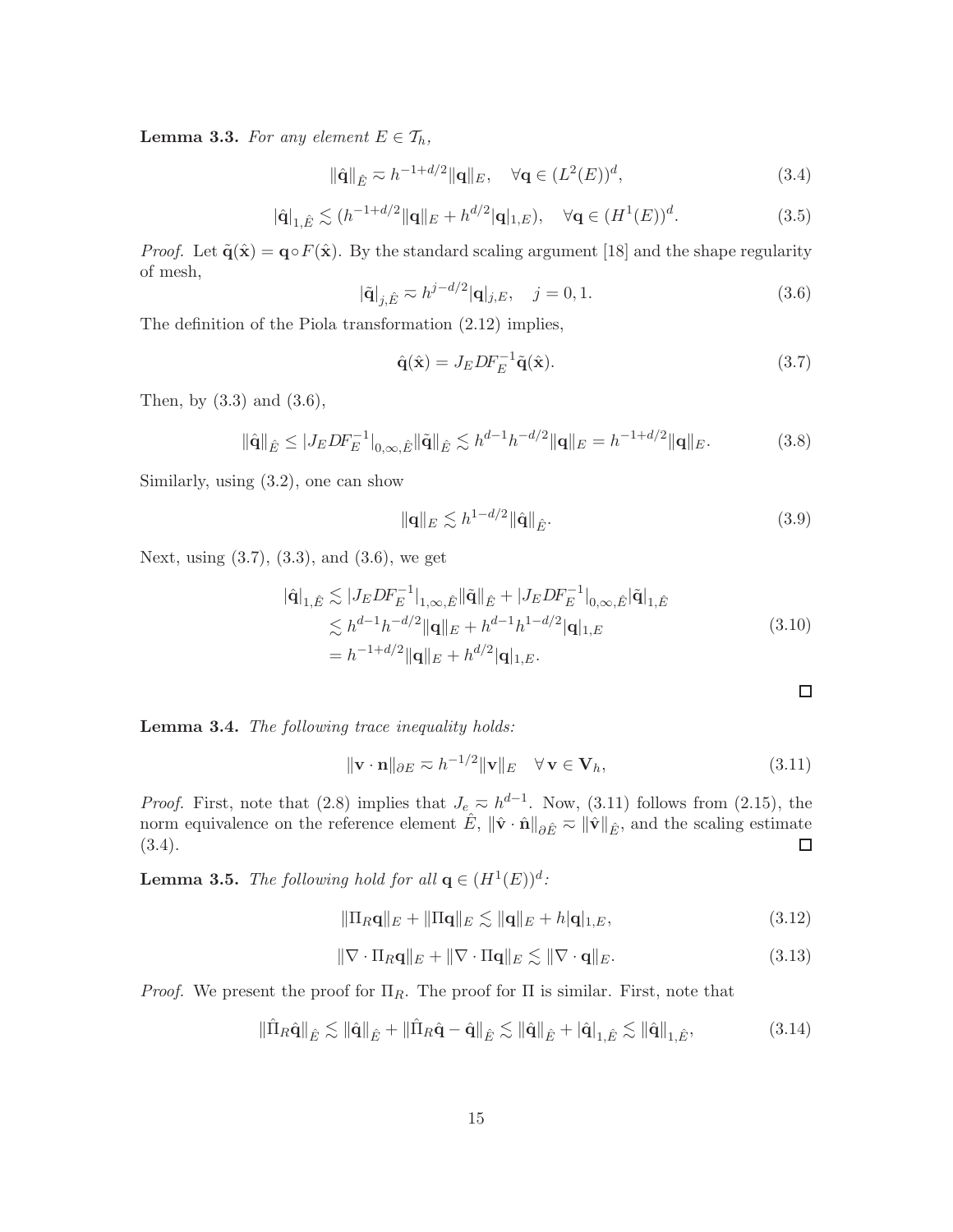where we have used the Bramble-Hilbert lemma in the second inequality. Now, using  $(3.4)$ , we have

$$
\|\Pi_R \mathbf{q}\|_E \lesssim h^{1-d/2} \|\hat{\Pi}_R \hat{\mathbf{q}}\|_{\hat{E}} \lesssim h^{1-d/2} \|\hat{\mathbf{q}}\|_{1,E}
$$
  

$$
\lesssim h^{1-d/2} (h^{-1+d/2} \|\mathbf{q}\|_E + h^{d/2} |\mathbf{q}|_{1,E}) = \|\mathbf{q}\|_E + h|\mathbf{q}|_{1,E},
$$
 (3.15)

using  $(3.5)$  in the last inequality. This gives  $(3.12)$ . To show  $(3.13)$  we write, using  $(2.16)$ and (2.8),

$$
\|\nabla \cdot \Pi_R \mathbf{q}\|_E \lesssim h_E^{-d/2} \|\hat{\nabla} \cdot \hat{\Pi}_R \hat{\mathbf{q}}\|_{\hat{E}} \le h_E^{-d/2} \|\hat{\nabla} \cdot \hat{\mathbf{q}}\|_{\hat{E}} \lesssim \|\nabla \cdot \mathbf{q}\|_E,
$$

where we have used that  $\hat{\nabla} \cdot \hat{\Pi}_R \hat{\mathbf{q}}$  is the  $L^2(\hat{E})$ -projection of  $\hat{\nabla} \cdot \hat{\mathbf{q}}$ . This completes the proof of (3.13).  $\Box$ 

The next lemmas establish important properties of the Piola transformation acting on constant (in 3D) and linear (in 2D) vectors in a physical element.

**Lemma 3.6.** In the case of hexahedra, for any constant vector  $q_0$  on E,

$$
\forall e \subset \partial E, \quad \Pi \mathbf{q}_0 \cdot \mathbf{n}_e = \mathbf{q}_0 \cdot \mathbf{n}_e. \tag{3.16}
$$

*Proof.* The Piola transformation gives  $\hat{\mathbf{q}}_0 = J_E D F_E^{-1} \mathbf{q}_0$  with  $J_E D F_E^{-1} = C_E^T$ , where  $C_E$  is the cofactor matrix of  $DF_E$ . Then

$$
\hat{\mathbf{q}}_0 \cdot \hat{\mathbf{n}}_{\hat{e}} = C_E^T \mathbf{q}_0 \cdot \hat{\mathbf{n}}_{\hat{e}} = C_E \hat{\mathbf{n}}_{\hat{e}} \cdot \mathbf{q}_0.
$$

It is easy to check by direct computation that

$$
C_E = [\mathbf{c}_1, \mathbf{c}_2, \mathbf{c}_3], \quad \mathbf{c}_1 \in (P_{2,1,1}(E))^3, \, \mathbf{c}_2 \in (P_{1,2,1}(E))^3, \, \mathbf{c}_3 \in (P_{1,1,2}(E))^3,
$$

where  $P_{\alpha_1,\alpha_2,\alpha_3}$  is the space of tensor-product polynomials of degree at most  $\alpha_i$  in variable  $x_i$ ,  $i = 1, 2, 3$ . A closer inspection shows that  $C_E \hat{\mathbf{n}}_{\hat{e}} \in P_1(\hat{e})^3$ . For example on the face  $(\hat{x} = 0)$  of the reference element  $\hat{E}$ , it is easy to calculate using (2.3)

$$
C_E \hat{\mathbf{n}}_{\hat{e}} = -\begin{bmatrix} (c_2 + g_2 \hat{z})(d_3 + g_3 \hat{y}) - (d_2 + g_2 \hat{y})(c_3 + g_3 \hat{z}) \\ (d_1 + g_1 \hat{y})(c_3 + g_3 \hat{z}) - (c_1 + g_1 \hat{z})(d_3 + g_3 \hat{y}) \\ (c_1 + g_1 \hat{z})(d_2 + g_2 \hat{y}) - (d_1 + g_1 \hat{y})(c_2 + g_2 \hat{z}) \end{bmatrix},
$$

where the constant vectors are  $[c_1 c_2 c_3]^T = \mathbf{r}_{41}$ ,  $[d_1 d_2 d_3]^T = \mathbf{r}_{51}$ , and  $[g_1 g_2 g_3]^T = \mathbf{r}_{85}-\mathbf{r}_{21}$ . This gives  $C_E\hat{\mathbf{n}}_{\hat{e}}\cdot\mathbf{q}_0 \in P_1(\hat{e}),$  implying that  $\hat{\mathbf{q}}_0\cdot\hat{\mathbf{n}}_{\hat{e}}\in P_1(\hat{e})\subset \hat{\mathbf{V}}(\hat{E})\cdot\hat{\mathbf{n}}_{\hat{e}}.$ 

Now, (2.18) implies that  $\Pi \hat{\mathbf{q}}_0 \cdot \hat{\mathbf{n}}_{\hat{e}} = \hat{\mathbf{q}}_0 \cdot \hat{\mathbf{n}}_{\hat{e}}$  and the proof is completed by using (2.15).  $\Box$ 

**Lemma 3.7.** In the case of quadrilaterals, for any linear vector  $q_1$  on  $E$ ,

$$
\forall e \subset \partial E, \quad \Pi \mathbf{q}_1 \cdot \mathbf{n}_e = \mathbf{q}_1 \cdot \mathbf{n}_e. \tag{3.17}
$$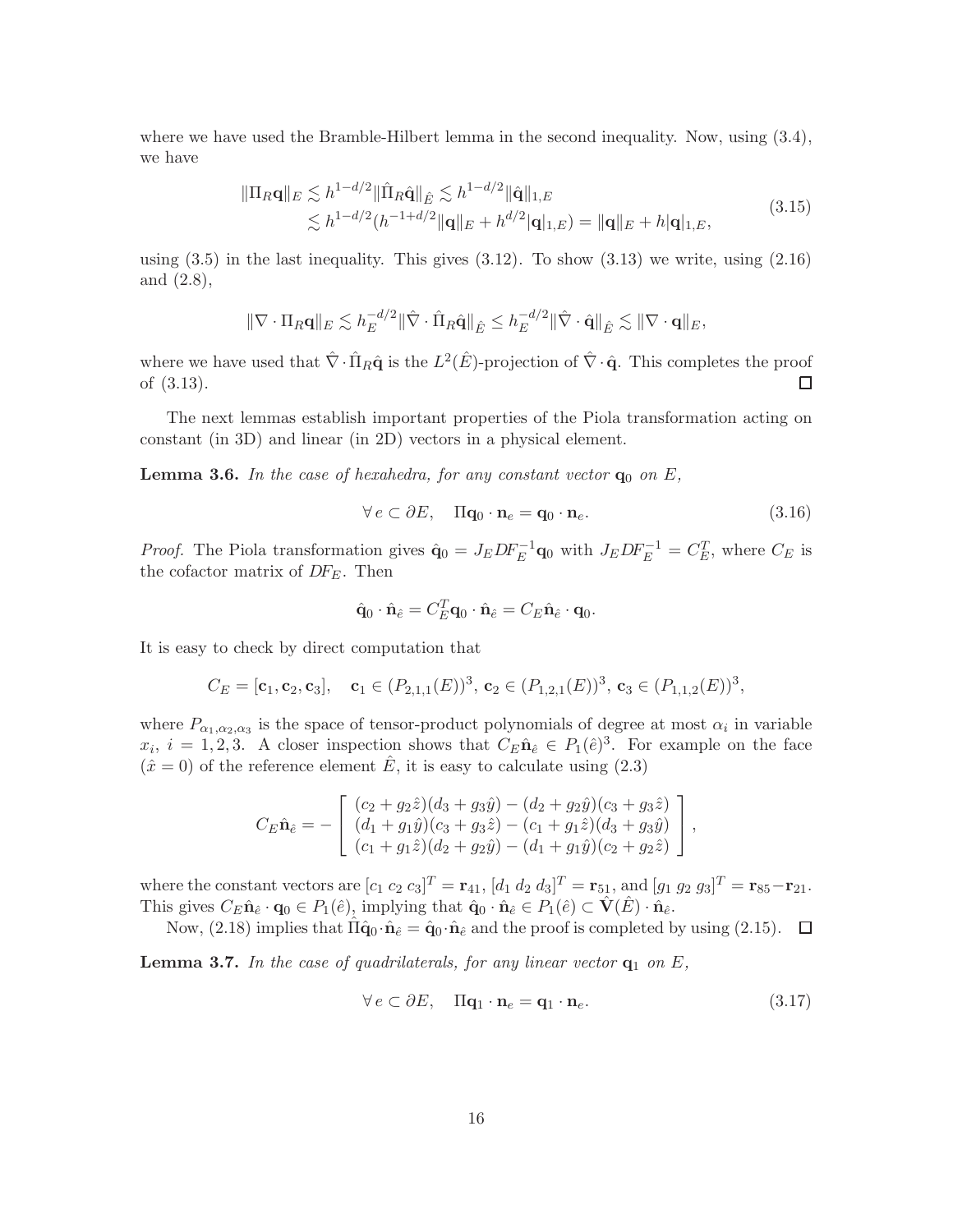*Proof.* Let  $\hat{\mathbf{q}}_1 = J_E D F_E^{-1} \mathbf{q}_1$ . Due to (2.15), it is enough to show on any edge  $\hat{e}$ ,

$$
\hat{\Pi}\hat{\mathbf{q}}_1 \cdot \hat{\mathbf{n}}_{\hat{e}} = \hat{\mathbf{q}}_1 \cdot \hat{\mathbf{n}}_{\hat{e}}.\tag{3.18}
$$

 $\Box$ 

Let  $\mathbf{q}_1 = [a_1 + b_1x + c_1y \ a_2 + b_2x + c_2y]^T$  and the constant normal vector  $\mathbf{n}_e = [d_1 \ d_2]^T$ . By (2.15)

$$
\hat{\mathbf{q}}_1 \cdot \hat{\mathbf{n}}_{\hat{e}} = |e| \mathbf{q}_1 \cdot \mathbf{n}_e = |e| \sum_{i=1}^2 (a_i + b_i x + c_i y) d_i.
$$
 (3.19)

Then by (2.4), we have  $\hat{\mathbf{q}}_1 \cdot \hat{\mathbf{n}}_{\hat{e}} \in P_1(\hat{e})$ . Now, (2.18) implies (3.18).

Remark 3.2. *The above result in 3D relies on the key property that the Piola image of a constant vector on a physical element has a linear normal component in the reference element, which belongs to the BDDF*<sup>1</sup> *space and the enhanced BDDF*<sup>1</sup> *space. This property does not hold for the RT*<sup>0</sup> *interpolant, which has a constant normal component on the reference element.*

In the analysis, we will use the following well-known estimates [10]. There exists  $q^1 \in$  $P_1(E)$  such that

$$
||p - q1||_{j,E} \lesssim h^{2-j} ||p||_{2,E}, \quad j = 0, 1,
$$
\n(3.20)

and

$$
||p - q1||E \lesssim h||p||1,E.
$$
\n(3.21)

Using the trace inequality for Lipschitz domains [3, 6],

$$
\forall e \in \partial E, \quad \|\phi\|_e \lesssim h^{-1/2} \|\phi\|_E + h^{1/2} |\phi|_{1,E}, \quad \forall \phi \in H^1(E), \tag{3.22}
$$

we have the interpolation estimate on e:

$$
||p - q1||e \lesssim h3/2|p|_{2,E}.
$$
\n(3.23)

We also have [18]

$$
||K - \overline{K}_E||_E \lesssim h||K||_{1,E}.
$$
\n(3.24)

### 3.2 Coercivity of the velocity bilinear form

For the analysis of non-symmetric MFMFE method we require some properties of the bilinear form  $(K^{-1} \cdot, \cdot)_Q$  defined on the space  $V_h$ . Note that

$$
(K^{-1}\mathbf{q}, \mathbf{v})_Q = \sum_{E \in \mathcal{T}_h} (K^{-1}\mathbf{q}, \mathbf{v})_{Q,E} = \sum_{c \in \mathcal{C}_h} \mathbf{v}_c^T \mathbf{M}_c \mathbf{q}_c = \mathbf{v}_\Omega^T \mathbf{M} \mathbf{q}_\Omega, \tag{3.25}
$$

where  $\mathcal{C}_h$  denotes the set of corner or vertex points in  $\mathcal{T}_h$ ,  $\mathbf{v}_c := \{(\mathbf{v} \cdot \mathbf{n}_e)(\mathbf{x}_c)\}_{e=1}^{n_c}$ ,  $\mathbf{x}_c$  is the coordinate vector of point c, and  $n_c$  is the number of faces (or edges in 2D) that share the vertex point c. An example of the  $n_c \times n_c$  matrix  $\mathbf{M}_c$  is given in (2.49). In the above,  $\mathbf{v}_\Omega$  is the global vector of values of the normal trace degrees of freedom of **v** in  $V_h$  and M is the block-diagonal matrix with blocks  $M_c$ ,  $c \in C_h$ . From (2.30) and (2.8) one can see that

$$
\|\mathbf{M}_c\|_{0,\infty,\hat{E}} \approx h^d \|K^{-1}\|_{0,\infty,E}.\tag{3.26}
$$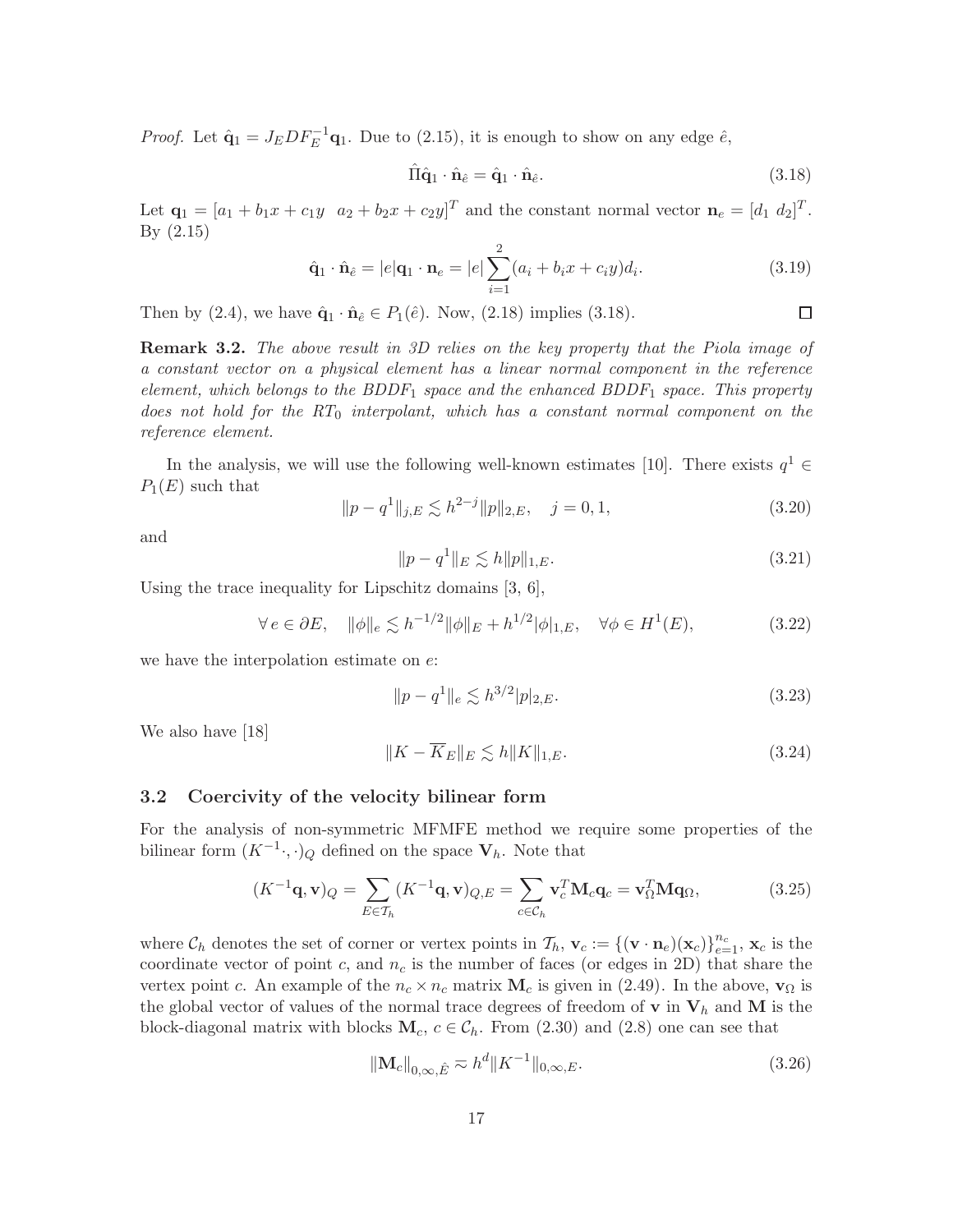**Lemma 3.8.** Assume that  $M_c$  is uniformly positive definite for all  $c \in C_h$ :

$$
h^{d}\boldsymbol{\xi}^{T}\boldsymbol{\xi} \lesssim \boldsymbol{\xi}^{T}\mathbf{M}_{c}\boldsymbol{\xi}, \quad \forall \boldsymbol{\xi} \in \mathbb{R}^{n_{c}}.
$$
\n(3.27)

*Then the bilinear form*  $(K^{-1} \cdot, \cdot)_{Q}$  *is coercive in*  $V_{h}$  *and induces a norm in*  $V_{h}$  *equivalent to the* L 2 *-norm:*

$$
(K^{-1}\mathbf{v}, \mathbf{v})_Q \approx \|\mathbf{v}\|^2, \quad \forall \,\mathbf{v} \in \mathbf{V}_h. \tag{3.28}
$$

*If in addition*

$$
\boldsymbol{\xi}^T \mathbf{M}_c^T \mathbf{M}_c \boldsymbol{\xi} \lesssim h^{2d} \boldsymbol{\xi}^T \boldsymbol{\xi}, \quad \forall \boldsymbol{\xi} \in \mathbb{R}^{n_c}, \tag{3.29}
$$

*then the following Cauchy-Schwarz type inequality holds:*

$$
(K^{-1}\mathbf{q}, \mathbf{v})_Q \lesssim \|\mathbf{q}\| \|\mathbf{v}\| \quad \forall \mathbf{q}, \mathbf{v} \in \mathbf{V}_h,
$$
\n(3.30)

*Proof.* Let  $\mathbf{v} \in \mathbf{V}_h$ . Using the shape regularity of  $\mathcal{T}_h$ , it is easy to check by direct calculation that for all  $E \in \mathcal{T}_h$ 

$$
\|\mathbf{v}\|_E^2 \lesssim h^d \mathbf{v}_E^T \mathbf{v}_E,
$$

where  $v_E$  is the vector of values of the degrees of freedom of v in E. We then have

$$
\|\mathbf{v}\|^2 \lesssim \sum_{E \in \mathcal{T}_h} h^d \mathbf{v}_E^T \mathbf{v}_E \lesssim \sum_{c \in \mathcal{C}_h} h^d \mathbf{v}_c^T \mathbf{v}_c \lesssim \sum_{c \in \mathcal{C}_h} \mathbf{v}_c^T \mathbf{M}_c \mathbf{v}_c = (K^{-1} \mathbf{v}, \mathbf{v})_Q,
$$

where we have used (3.27) and (3.25). This implies that  $\mathbf{M}^s = \frac{1}{2}$  $\frac{1}{2}(\mathbf{M} + \mathbf{M}^T)$  is symmetric and positive definite and that  $(K^{-1}\mathbf{v}, \mathbf{v})_Q = \mathbf{v}_\Omega^T \mathbf{M} \mathbf{v}_\Omega = \mathbf{v}_\Omega^T \mathbf{M}^s \mathbf{v}_\Omega$  is a norm. The equivalence to  $\|\mathbf{v}\|$  follows from (3.26). If (3.29) holds, then (3.30) follows from the Cauchy-Schwarz inequality for the norm induced by the matrix  $M<sup>T</sup>M$ .  $\Box$ 

In practice, we can verify the assumptions (3.27) and (3.29) by considering only the local  $d \times d$  matrix associated with a vertex of an element E. In particular,  $\mathbf{M} = \sum_{E \in \mathcal{T}_h} \mathbf{M}_E$ , where  $M_E$  is a block diagonal matrix with  $2^d$  blocks of size  $d \times d$  corresponding to the vertices of E. For any vertex c of E, denote the associated  $d \times d$  matrix by  $\mathbf{M}_{E}^{c}$ . It is easy to check that

$$
h^d \eta^T \eta \lesssim \eta^T \mathbf{M}_E^c \eta \quad \forall \, \eta \in \mathbb{R}^d \tag{3.31}
$$

and

$$
\boldsymbol{\eta}^T (\mathbf{M}_{E}^c)^T \mathbf{M}_{E}^c \boldsymbol{\eta} \lesssim h^{2d} \boldsymbol{\eta}^T \boldsymbol{\eta}, \quad \forall \, \boldsymbol{\eta} \in \mathbb{R}^d \tag{3.32}
$$

imply (3.27) and (3.29), respectively.

Conditions (3.31) and (3.32) impose restrictions on the element geometry and the anisotropy of the permeability tensor  $K$ . We refer readers to [30, 32] for discussions on these conditions.

For the permeability tensor K, we will use the following notation. Let  $W_{\tau_k}^{\alpha,\infty}$  $\tau_h^{\alpha,\infty}$  consist of functions  $\phi$  such that  $\phi|_E \in W^{\alpha,\infty}(E)$  for all  $E \in \mathcal{T}_h$ . Here  $\alpha$  is an integer. Let  $|\|\phi\|_{\alpha,\infty} = \max_{E \in \mathcal{T}_h} ||\phi||_{\alpha,\infty,E}.$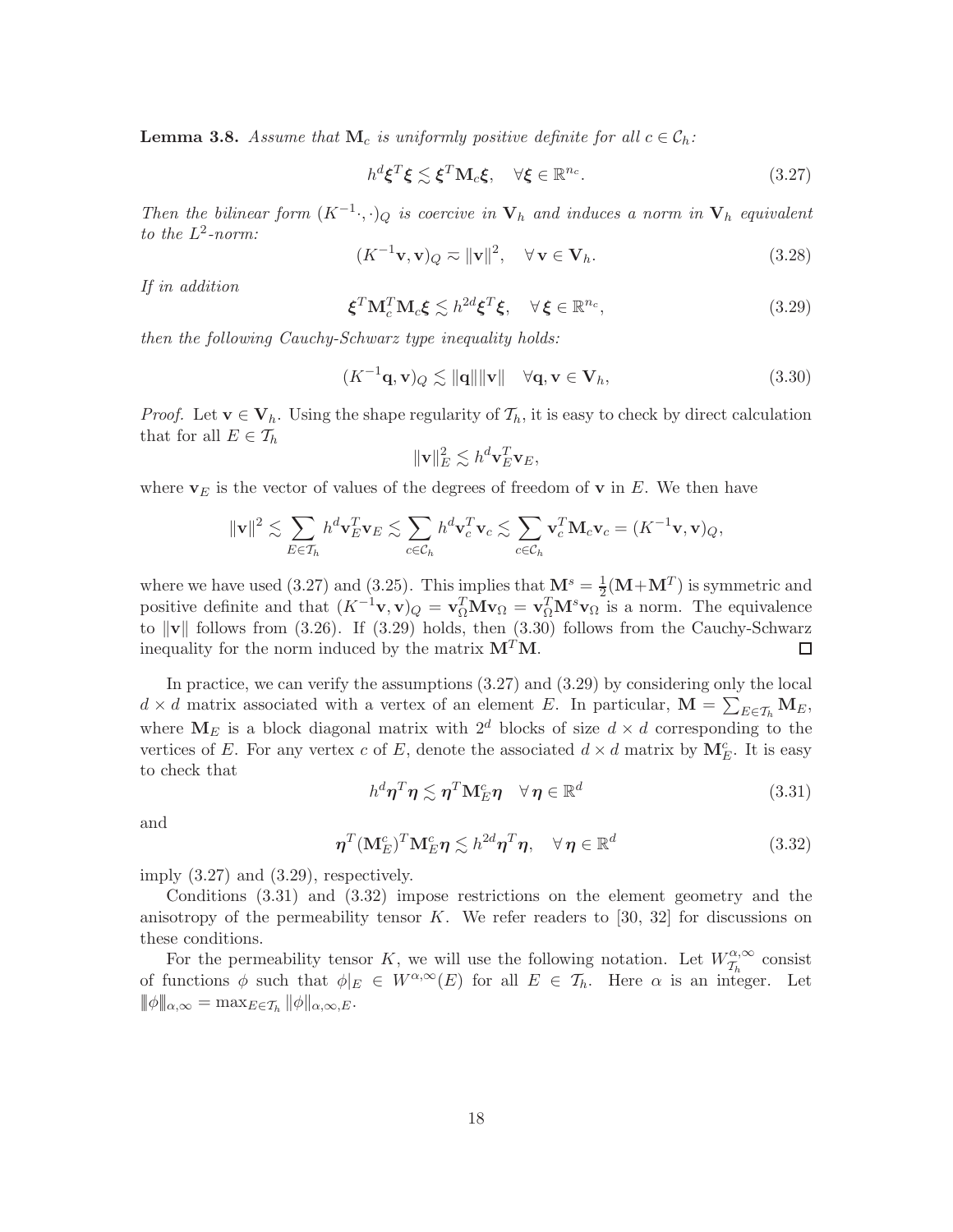## 3.3 Convergence of the velocity to the interpolant of the solution

We are now ready to establish first order convergence of the computed velocity to the MFE interpolant of the true solution.

**Theorem 3.1.** Let  $K \in W^{1,\infty}_{\mathcal{T}_k}$  $T_{T_h}^{1,\infty}$ (Ω) *and*  $K^{-1}$  ∈  $W^{0,\infty}$ (Ω) *. If* (3.27) *and* (3.29) *hold, then the velocity* u<sup>h</sup> *of the non-symmetric MFMFE method* (2.42)*—*(2.43) *satisfies*

$$
\|\Pi \mathbf{u} - \mathbf{u}_h\| \lesssim h(|\mathbf{u}|_1 + \|p\|_2),\tag{3.33}
$$

*Proof.* Let  $\mathbf{v} = \Pi \mathbf{u} - \mathbf{u}_h$ , and note that  $(1.2)$ ,  $(2.43)$ , and  $(2.20)$  imply that

$$
(\nabla \cdot \mathbf{v}, w) = 0 \quad \forall \, w \in W_h.
$$

Taking  $w \in W_h$  such that  $w|_E = J_E \nabla \cdot \mathbf{v}$  for all  $E \in \mathcal{T}_h$  implies that  $\nabla \cdot \mathbf{v} = 0$ . Then from  $(2.42)$  we have

$$
(K^{-1}(\Pi \mathbf{u} - \mathbf{u}_h), \Pi \mathbf{u} - \mathbf{u}_h)_Q
$$
  
=  $(K^{-1}\Pi \mathbf{u}, \mathbf{v})_Q - (p_h, \nabla \cdot \mathbf{v}) = (K^{-1}\Pi \mathbf{u}, \mathbf{v})_Q$   
=  $\sum_{E \in \mathcal{T}_h} (K^{-1}\Pi(\mathbf{u} + \overline{K}_E \nabla q^1), \mathbf{v})_{Q,E} - \sum_{E \in \mathcal{T}_h} (K^{-1}\Pi(\overline{K}_E \nabla q^1), \mathbf{v})_{Q,E}$  (3.34)  
 $\equiv I_1 + I_2,$ 

where  $q<sup>1</sup>$  is defined in (3.20). The term  $I_2$  in (3.34) can be manipulated as

$$
(K^{-1}\Pi(\overline{K}_E \nabla q^1), \mathbf{v})_{Q,E} = (K^{-1}\overline{K}_E \nabla q^1, \mathbf{v})_{Q,E} = (K^{-1}\overline{K}_E \nabla q^1, \Pi_R \mathbf{v})_{Q,E}
$$
  
=  $(\nabla q^1, \Pi_R \mathbf{v})_E$ ,

using (3.16), (2.36) and (2.40). Note that

$$
\sum_{E \in \mathcal{T}_h} (\nabla p, \Pi_R \mathbf{v})_E = (\nabla p, \Pi_R \mathbf{v}) = (p, \nabla \cdot \Pi_R \mathbf{v}) = (p, \nabla \cdot \mathbf{v}) = 0,
$$

using (2.25) and the fact that  $p = 0$  on  $\partial\Omega$ . Then  $I_2$  can be further written as

$$
I_2 = \sum_{E \in \mathcal{T}_h} (\nabla (p - q^1), \Pi_R \mathbf{v})_E \lesssim \sum_{E \in \mathcal{T}_h} \|\nabla (p - q^1)\|_E \|\Pi_R \mathbf{v}\|_E
$$
  

$$
\lesssim \sum_{E \in \mathcal{T}_h} h \|p\|_{2,E} (\|\mathbf{v}\|_E + h|\mathbf{v}|_{1,E}) \lesssim h \|p\|_2 \|\mathbf{v}\|,
$$
 (3.35)

where we have used  $(3.20)$ ,  $(3.12)$ , and  $(3.1)$ . To bound  $I_1$ , we write

$$
(K^{-1}\Pi(\mathbf{u} + \overline{K}_E \nabla q^1), \mathbf{v})_{Q,E} \lesssim \|\Pi(\mathbf{u} + \overline{K}_E \nabla q^1)\|_E \|\mathbf{v}\|_E
$$
  
\n
$$
\lesssim (\|\mathbf{u} + \overline{K}_E \nabla q^1\|_E + h|\mathbf{u} + \overline{K}_E \nabla q^1|_{1,E}) \|\mathbf{v}\|_E
$$
  
\n
$$
= (\|\mathbf{u} + \overline{K}_E \nabla q^1\|_E + h|\mathbf{u}|_{1,E}) \|\mathbf{v}\|_E, \tag{3.36}
$$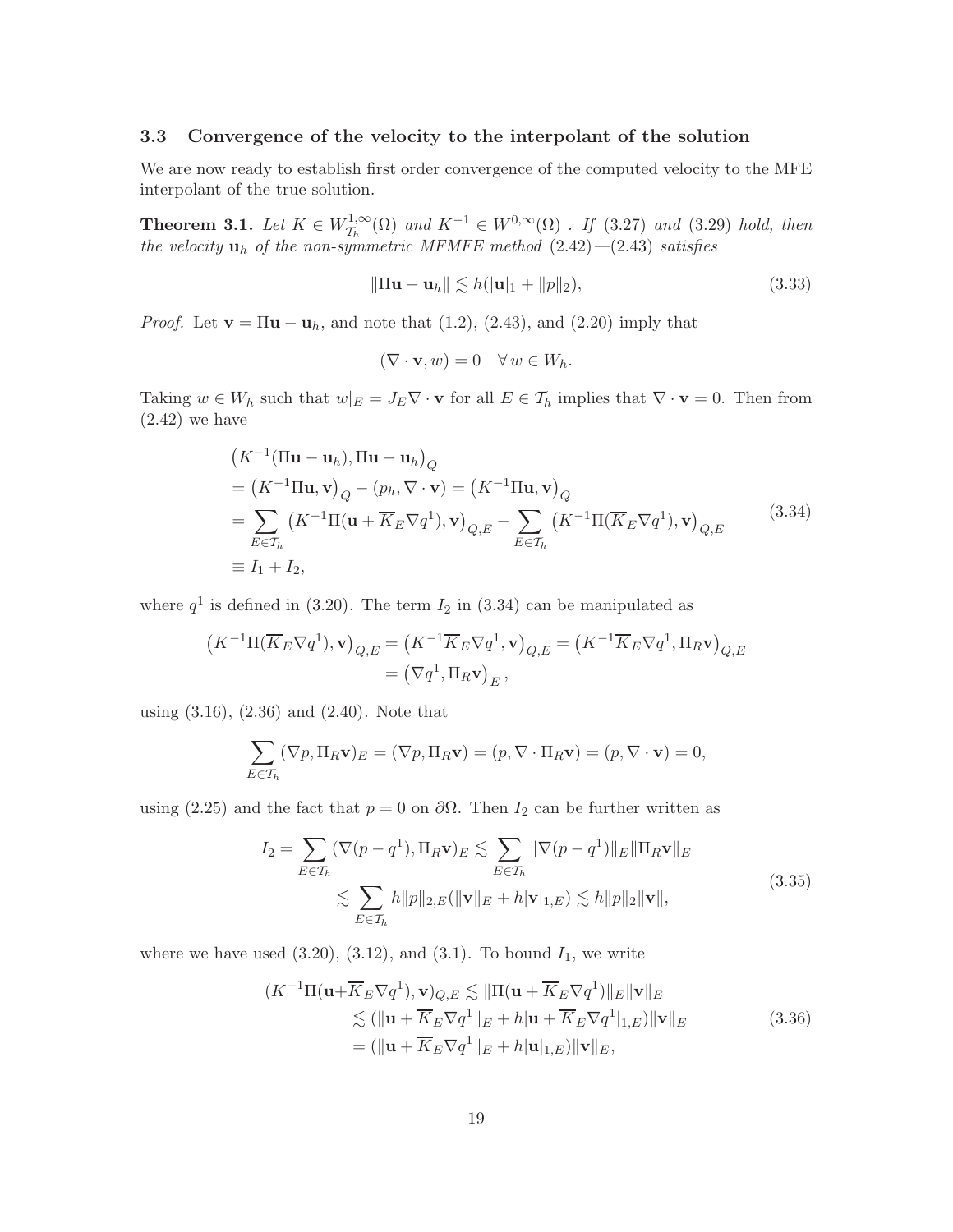using (3.30), (3.12), and the fact that  $\overline{K}_E \nabla q^1$  is a constant vector. It remains to estimate  $\|\mathbf{u} + \overline{K}_E \nabla q^1\|_E$ . From (3.20) and (3.24), we have

$$
\|\mathbf{u} + \overline{K}_E \nabla q^1\|_E \le \| (K - \overline{K}_E) \nabla p \|_E + \|\overline{K}_E \nabla (p - q^1) \|_E
$$
  
\$\le h(||\nabla p||\_E + ||p||\_{2,E}) \lesssim h||p||\_{2,E}.\n(3.37)

A combination of (3.36) and(3.37) gives

$$
|I_1| \lesssim h(||p||_2 + |\mathbf{u}|_1) \|\mathbf{v}\|.
$$
 (3.38)

The proof is completed by combining  $(3.34)$ ,  $(3.35)$ ,  $(3.38)$ , and  $(3.28)$ .

 $\Box$ 

## 3.4 Convergence of the velocity on the element faces

In this section we show that the result from the previous section implies convergence of the computed normal velocity to the true normal velocity on the element faces. We introduce a norm for vectors in  $\Omega$  based on the normal components on the faces of  $\mathcal{T}_h$ :

$$
\|\mathbf{v}\|_{\mathcal{F}_h}^2 := \sum_{E \in \mathcal{T}_h} \sum_{e \in \partial E} \frac{|E|}{|e|} \|\mathbf{v} \cdot \mathbf{n}_e\|_e^2, \tag{3.39}
$$

where  $|E|$  is the volume of E and  $|e|$  is the area of e. This norm gives an appropriate scaling of size of  $|\Omega|$  for a unit vector. The shape regularity assumption on the mesh implies that  $|E|/|e| \approx h$ , which gives

$$
\|\mathbf{v}\|_{\mathcal{F}_h} \approx h^{1/2} \left( \sum_{E \in \mathcal{T}_h} \sum_{e \in \partial E} \|\mathbf{v} \cdot \mathbf{n}_e\|_e^2 \right)^{1/2}.
$$
 (3.40)

The next result establishes approximation for the enhanced  $BDDF<sub>1</sub>$  interpolant in the norm  $\|\cdot\|_{\mathcal{F}_h}.$ 

Lemma 3.9. *On hexahedra,*

$$
\|(\mathbf{u} - \Pi \mathbf{u}) \cdot \mathbf{n}_e\|_e \lesssim h^{1/2} |\mathbf{u}|_{1,E},\tag{3.41}
$$

*and*

$$
\|\mathbf{u} - \Pi \mathbf{u}\|_{\mathcal{F}_h} \lesssim h|\mathbf{u}|_1. \tag{3.42}
$$

*On quadrilaterals,*

$$
\|(\mathbf{u} - \Pi \mathbf{u}) \cdot \mathbf{n}_e\|_e \lesssim h^{j+1/2} |\mathbf{u}|_{j+1,E}, \quad j = 0, 1
$$
 (3.43)

*and*

$$
\|\mathbf{u} - \Pi \mathbf{u}\|_{\mathcal{F}_h} \lesssim h^{j+1} |\mathbf{u}|_{j+1}, \quad j = 0, 1.
$$
 (3.44)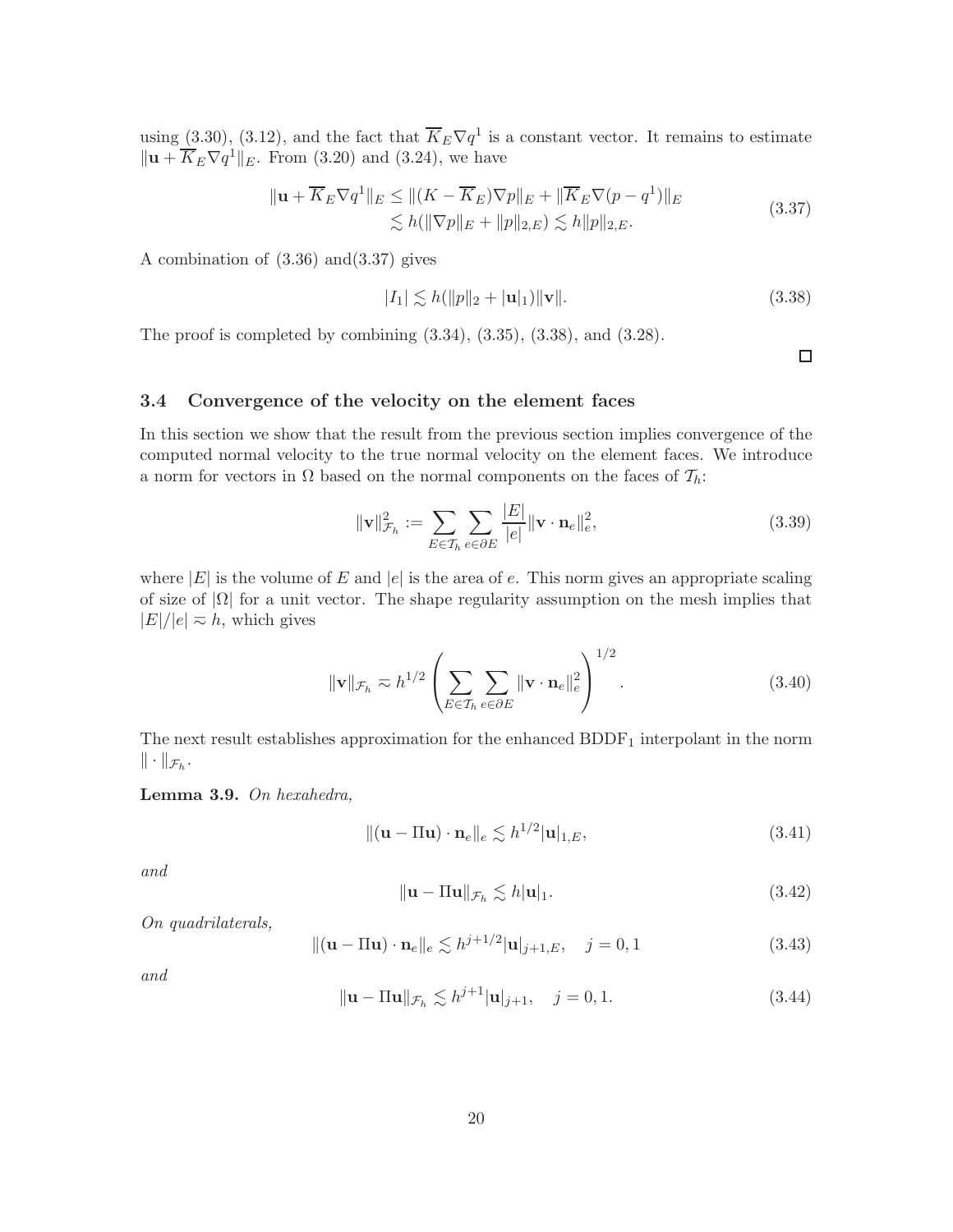*Proof.* Let q be any constant vector on E in the case of hexahedra or a linear vector on E in the case of quadrilaterals. Lemma 3.6 and Lemma 3.7 imply that

$$
\|(\mathbf{u} - \Pi \mathbf{u}) \cdot \mathbf{n}_e\|_e = \|(\mathbf{u} - \mathbf{q}) \cdot \mathbf{n}_e - (\Pi \mathbf{u} - \Pi \mathbf{q}) \cdot \mathbf{n}_e\|_e
$$
  
\n
$$
\leq \|(\mathbf{u} - \mathbf{q}) \cdot \mathbf{n}_e\|_e + \|\Pi (\mathbf{u} - \mathbf{q}) \cdot \mathbf{n}_e\|_e.
$$
\n(3.45)

By the trace inequality (3.22), we have

$$
\|(\mathbf{u}-\mathbf{q})\cdot\mathbf{n}_e\|_e \lesssim h^{-1/2} \|\mathbf{u}-\mathbf{q}\|_E + h^{1/2} |\mathbf{u}-\mathbf{q}|_{1,E}.\tag{3.46}
$$

The trace inequality (3.11) implies that

$$
\|\Pi(\mathbf{u}-\mathbf{q})\cdot\mathbf{n}_e\|_e \lesssim h^{-1/2} \|\Pi(\mathbf{u}-\mathbf{q})\|_E \lesssim h^{-1/2} \|\mathbf{u}-\mathbf{q}\|_E + h^{1/2} |\mathbf{u}-\mathbf{q}|_{1,E},\tag{3.47}
$$

where we have also used  $(3.12)$  in the last inequality. Taking **q** to be the  $L^2$ -projection of **u** into the space of constant vectors on  $E$  in the case of hexahedra or into the space of linear vectors in the case quadrilaterals in  $(3.45)$ – $(3.47)$  yields  $(3.41)$  and  $(3.43)$ . Inequalities  $(3.42)$  and  $(3.44)$  follow from  $(3.41)$  and  $(3.43)$ , respectively, and  $(3.40)$ .  $\Box$ 

Remark 3.3. *The above result for the enhanced BDDF*<sup>1</sup> *interpolant relies on Lemma 3.6. Therefore, due to Remark 3.2, similar approximation result also holds for the standard BDDF*<sup>1</sup> *interpolant, but it does not hold for the RT*<sup>0</sup> *interpolant.*

**Theorem 3.2.** Let  $K \in W^{1,\infty}_{\mathcal{T}_k}$  $T_h^{1,\infty}(\Omega)$  and  $K^{-1} \in W_{\mathcal{T}_h}^{0,\infty}$  $T_h^{0,\infty}(\Omega)$ *. If* (3.27) *and* (3.29) *hold, then the velocity* u<sup>h</sup> *of the non-symmetric MFMFE method* (2.42)*—*(2.43) *satisfies*

$$
\|\mathbf{u} - \mathbf{u}_h\|_{\mathcal{F}_h} \lesssim h(\|\mathbf{u}\|_1 + \|p\|_2). \tag{3.48}
$$

*Proof.* The triangle inequality gives

$$
\begin{aligned} ||(\mathbf{u}-\mathbf{u}_h)\cdot\mathbf{n}_e||_e &\leq ||(\mathbf{u}-\Pi\mathbf{u})\cdot\mathbf{n}_e||_e + ||(\Pi\mathbf{u}-\mathbf{u}_h)\cdot\mathbf{n}_e||_e \\ &\lesssim h^{1/2}|\mathbf{u}|_{1,E} + h^{-1/2}||\Pi\mathbf{u}-\mathbf{u}_h||_E, \end{aligned}
$$

where we have used  $(3.41)$  and  $(3.11)$  in the second inequality. The assertion of the theorem follows by combining the above inequality with (3.40) and (3.33). □

Remark 3.4. *It is easy to see that the analysis presented in this section is valid also for the method* (2.42)*–*(2.43) *using the BDDF*<sup>1</sup> *space instead of the enhanced BDDF*<sup>1</sup> *space. Recall that the standard BDDF*<sup>1</sup> *MFE method does not converge on general hexahedra. Our results indicate that, while the quadrature rule*  $(\cdot, \cdot)_Q$  *does not lead to a cell-centered finite difference system for the pressure in the case of the BDDF*<sup>1</sup> *space, it does lead to a method that gives a first order accurate fluxes on the hexahedral faces.*

## 4 Convergence of the pressure

**Lemma 4.1.** *The spaces*  $\mathbf{V}_h^R \times W_h$  *satisfy the inf-sup condition:* 

$$
\sup_{0 \neq \mathbf{v} \in \mathbf{V}_h^R} \frac{(\nabla \cdot \mathbf{v}, w)}{\|\mathbf{v}\|_{\text{div}}} \gtrsim \|w\|, \quad \forall w \in W_h.
$$
\n(4.1)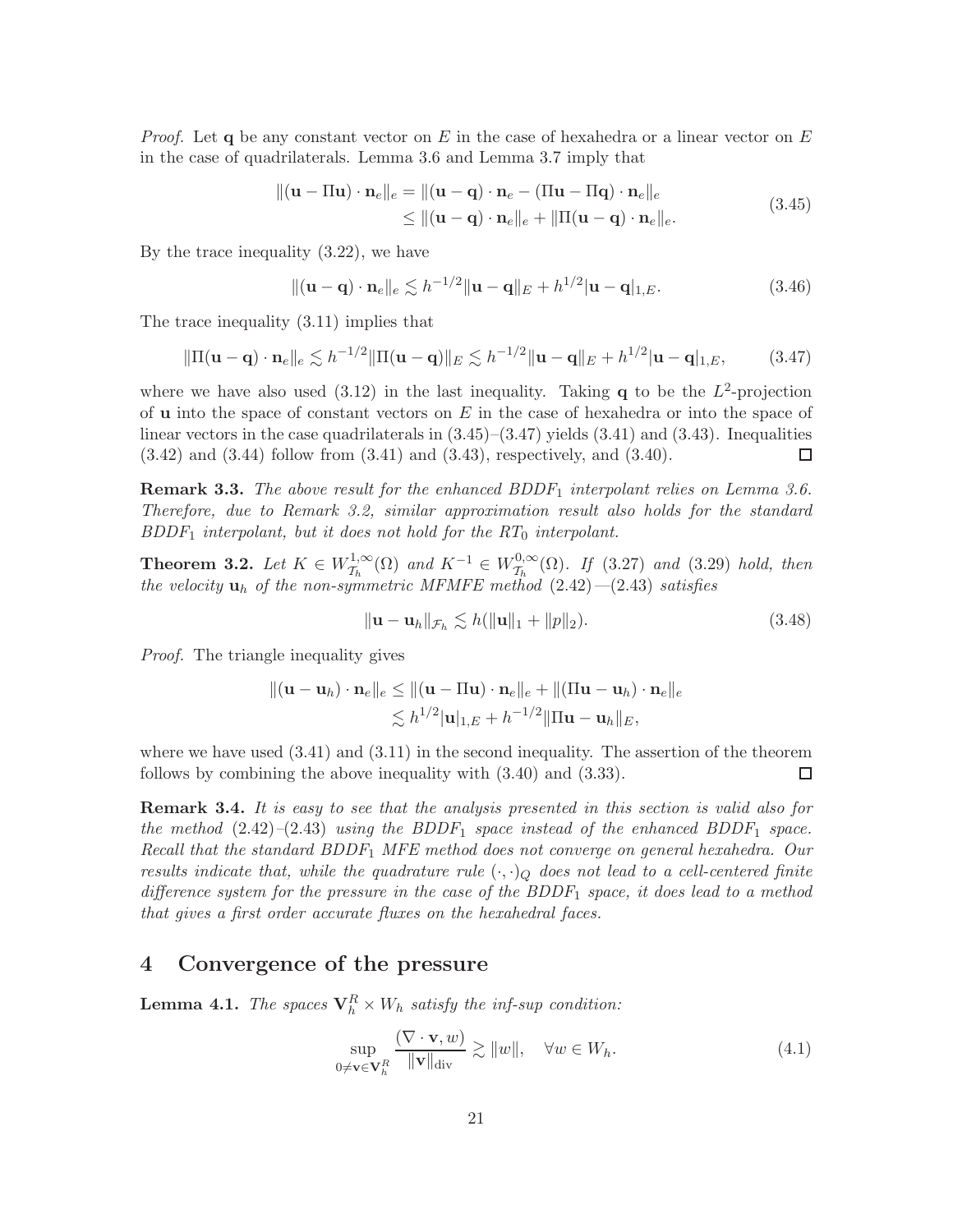*Proof.* It is enough to show that  $\forall w \in W_h$  there exists  $\mathbf{v} \in \mathbf{V}_h^R$  such that

$$
(\nabla \cdot \mathbf{v}, w) = ||w||^2 \quad \text{and} \quad ||\mathbf{v}||_{\text{div}} \lesssim ||w||. \tag{4.2}
$$

As noted in the proof of Lemma 2.5, for any  $w \in W_h \subset L^2(\Omega)$ , there exists  $\mathbf{q} \in H^1(\Omega)$  such that [26, 25]

$$
\nabla \cdot \mathbf{q} = w \quad \text{and} \quad \|\mathbf{q}\|_1 \lesssim \|w\|,\tag{4.3}
$$

Using  $(2.25)$ , we have

$$
(\nabla \cdot \Pi_R \mathbf{q}, w) = (\nabla \cdot \mathbf{q}, w) = ||w||^2.
$$
 (4.4)

Furthermore,  $(3.12)$ ,  $(3.13)$ , and  $(4.3)$  imply that

$$
\|\Pi_R \mathbf{q}\|_{\text{div}} \lesssim \|\mathbf{q}\|_1 \lesssim \|w\|.\tag{4.5}
$$

Now, (4.4) and (4.5) imply that  $\mathbf{v} = \Pi_R \mathbf{q}$  satisfies (4.2), which completes the proof.  $\Box$ 

**Theorem 4.1.** *Assume that*  $K \in W^{1,\infty}_{\mathcal{T}_k}$  $\tau_h^{1,\infty}(\Omega)$ ,  $K^{-1} \in W_{\mathcal{T}_h}^{0,\infty}$  $T_h^{0,\infty}(\Omega)$ , and that (3.27) and (3.29) *hold. Then the pressure* p<sup>h</sup> *of the non-symmetric MFMFE method* (2.42)*—*(2.43) *satisfies*

$$
||p - p_h|| \lesssim h(|\mathbf{u}|_1 + ||p||_2). \tag{4.6}
$$

*Proof.* By Lemma 4.1, we have

$$
||Q_h p - p_h|| \lesssim \sup_{\mathbf{v} \in \mathbf{V}_h^R} \frac{(\nabla \cdot \mathbf{v}, Q_h p - p_h)}{\|\mathbf{v}\|_{\text{div}}}.
$$
 (4.7)

Using  $(2.27)$  and  $(2.42)$ , the numerator can be written as

$$
(\nabla \cdot \mathbf{v}, Q_h p - p_h) = (\nabla \cdot \mathbf{v}, p - p_h) = (\nabla \cdot \mathbf{v}, p - q^1) + (\nabla \cdot \mathbf{v}, q^1) - (\nabla \cdot \mathbf{v}, p_h)
$$
  
\n
$$
= (\nabla \cdot \mathbf{v}, p - q^1) + \sum_{E \in \mathcal{T}_h} \sum_{e \in \partial E} \langle q_1, \mathbf{v} \cdot \mathbf{n} \rangle_e + (K^{-1} (\Pi \mathbf{u} - \mathbf{u}_h), \mathbf{v})_Q
$$
  
\n
$$
- \sum_{E \in \mathcal{T}_h} ((K^{-1} \Pi \mathbf{u}, \mathbf{v})_{Q,E} + (\nabla q_1, \mathbf{v}))_E
$$
  
\n
$$
\equiv I_1 + I_2 + I_3 + I_4,
$$

where  $q_1$  is defined by (3.21). Term  $I_1$  is estimated using (3.21):

$$
|I_1| \lesssim h \|p\|_1 \|\nabla \cdot \mathbf{v}\|.\tag{4.8}
$$

Using the continuity of  $p$ , (3.23), and (3.11), term  $I_2$  can be written as

$$
|I_2| = \left| \sum_{E \in \mathcal{T}_h} \sum_{e \in \partial E} \langle q^1 - p, \mathbf{v} \cdot \mathbf{n} \rangle_e \right| \le \sum_{E \in \mathcal{T}_h} \sum_{e \in \partial E} ||q^1 - p||_e ||\mathbf{v} \cdot \mathbf{n}||_e
$$
  
\$\lesssim h^{3/2} |p|\_2 h^{-1/2} ||\mathbf{v}|| = h|p|\_2 ||\mathbf{v}||. \qquad (4.9)

Using  $(3.30)$ , term  $I_3$  is estimated from Theorem 3.1 as:

$$
|I_3| \lesssim h(|\mathbf{u}|_1 + ||p||_2) ||\mathbf{v}||. \tag{4.10}
$$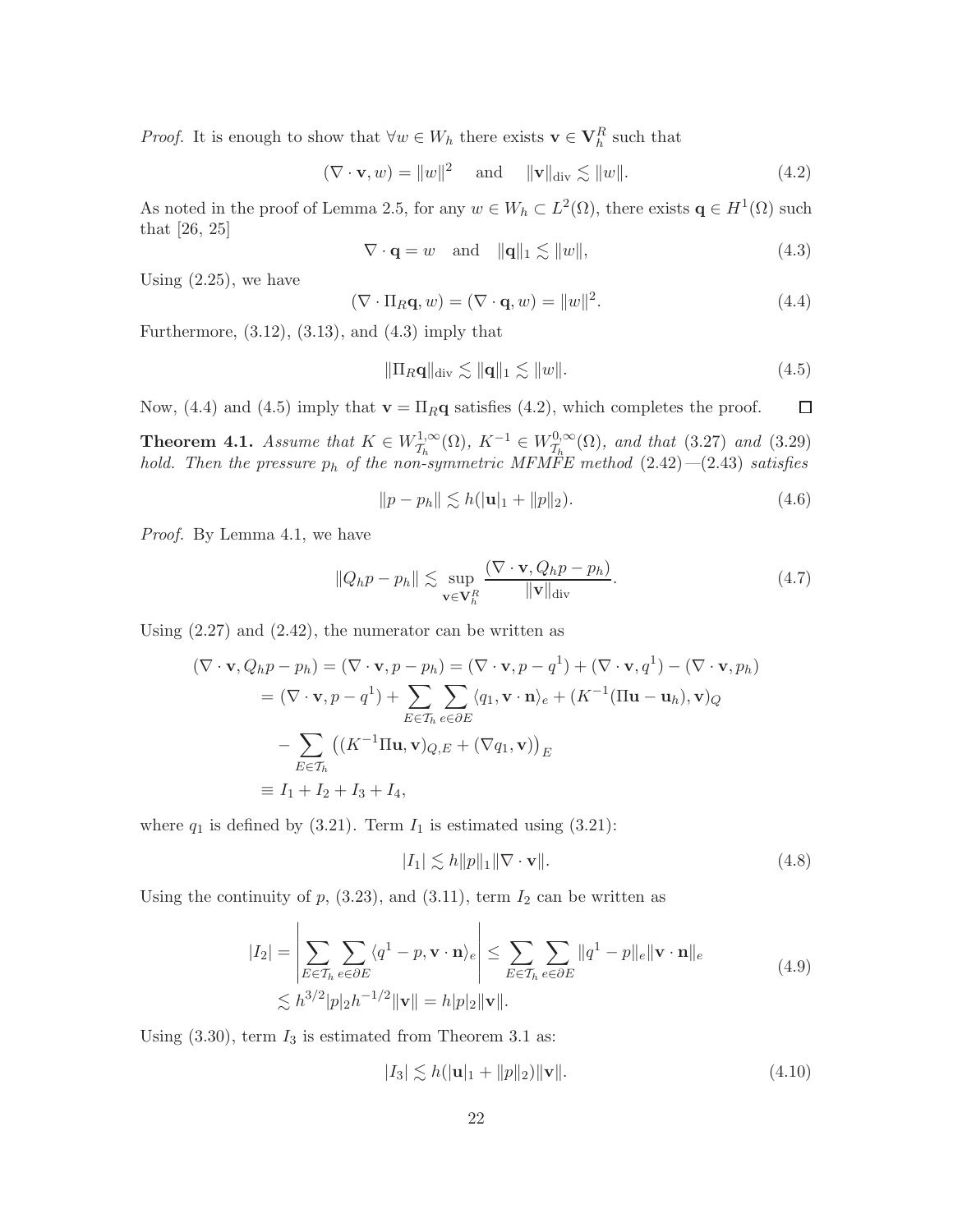Term  $I_4$  can be written as

$$
I_4 = \sum_{E \in \mathcal{T}_h} \left( (K^{-1} \Pi K \nabla p, \mathbf{v})_{Q,E} - (\nabla q_1, \mathbf{v})_E \right)
$$
  
\n
$$
= \sum_{E \in \mathcal{T}_h} \left( K^{-1} \Pi (K \nabla p - \overline{K}_E \nabla q^1), \mathbf{v} \right)_{Q,E}
$$
  
\n
$$
+ \sum_{E \in \mathcal{T}_h} \left( (K^{-1} \Pi \overline{K}_E \nabla q_1, \mathbf{v})_{Q,E} - (\nabla q_1, \mathbf{v})_E \right)
$$
  
\n
$$
\equiv I_4^a + I_4^b
$$
\n(4.11)

Using (3.30) and (3.12), we estimate term  $I_4^a$  as

$$
|I_4^a| \lesssim \sum_{E \in \mathcal{T}_h} ||K^{-1}\Pi(K\nabla p - \overline{K}_E \nabla q^1)||_E ||\mathbf{v}||_E
$$
  
\n
$$
\lesssim \sum_{E \in \mathcal{T}_h} (||K\nabla p - \overline{K}_E \nabla q^1||_E + h|K\nabla p - \overline{K}_E \nabla q^1|_{1,E}) ||\mathbf{v}||_E
$$
  
\n
$$
\lesssim \sum_{E \in \mathcal{T}_h} (||(K - \overline{K}_E)\nabla p||_E + ||\overline{K}_E(\nabla p - \nabla q^1)||_E + h|p|_{2,E}) ||\mathbf{v}||_E
$$
  
\n
$$
\lesssim h||p||_2 ||\mathbf{v}||,
$$
\n(4.12)

where we used  $(3.24)$  and  $(3.20)$  in the last inequality. Using  $(3.16)$  (or  $(3.17)$  for 2D) and Lemma 2.4, we have that

$$
I_4^b = (K^{-1}\overline{K}_E \nabla q_1, \mathbf{v})_Q - (\nabla q_1, \mathbf{v}) = 0.
$$
\n(4.13)

 $\Box$ 

A combination of (4.7)-(4.13) and (2.28) completes the proof.

# 5 Numerical Experiments

In this section, we test both the symmetric and the non-symmetric MFMFE methods on  $h^2$ -parallelograms and  $h^2$ -parallelepipeds as well as on highly distorted quadrilaterals and hexahedra. The velocity error  $\|\Pi \mathbf{u} - \mathbf{u}_h\|$  is approximated by the trapezoidal quadrature rule. The face error  $\|\mathbf{u} - \mathbf{u}_h\|_{\mathcal{F}_h}$  is computed by a high order Gaussian quadrature rule. The pressure error  $||p - p_h||$  is the discrete  $L^2$ -norm computed by the midpoint quadrature rule:  $||p - p_h||^2 \equiv \sum_{E \in \mathcal{T}_h} |E|(p - p_h)^2(m_e)$ , where  $m_e$  is the center of mass of the element E. We also report convergence in the discrete flux error

$$
\|\mathbf{u}-\mathbf{u}_h\|_{\mathcal{F}_h}^2 \equiv \sum_{E \in \mathcal{T}_h} \sum_{e \in \partial E} |E| \left(\frac{1}{|e|} \int_e \mathbf{u} \cdot \mathbf{n}_e - \frac{1}{|e|} \int_e \mathbf{u}_h \cdot \mathbf{n}_e\right)^2.
$$

The resulting linear algebraic system is solved using the software HYPRE (high performance preconditioners) developed by researchers at Lawrence Livermore National Laboratory<sup>1</sup>.

<sup>1</sup>https://computation.llnl.gov/casc/hypre/software.html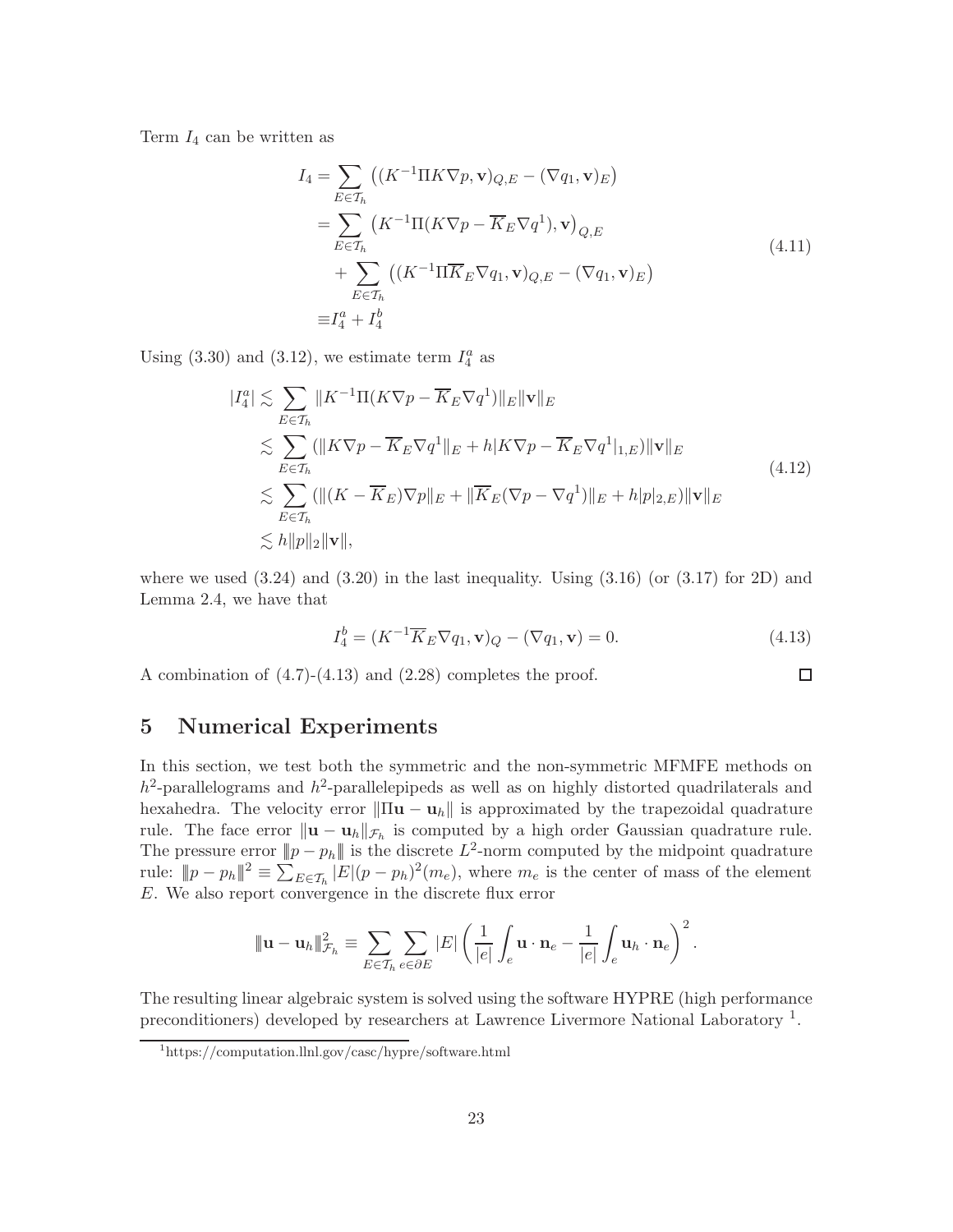

Figure 5: Smooth quadrilateral mesh (left) and randomly h-perturbed quadrilateral mesh (right).

## 5.1 2D examples

We consider two types of meshes - smooth and non-smooth. The smooth mesh is a  $C^{\infty}$ map of a uniform mesh on the unit square. The map is defined as

$$
x = \hat{x} + 0.06 \sin(2\pi \hat{x}) \sin(2\pi \hat{y}),
$$
  

$$
y = \hat{y} - 0.05 \sin(2\pi \hat{x}) \sin(2\pi \hat{y}).
$$

The mesh is shown on the left in Fig. 5. It is easy to check that in this case the elements are  $h^2$ -parallelograms. The second mesh consists of highly distorted quadrilaterals generated by perturbing the uniform mesh points in a random direction by a distance of size  $\mathcal{O}(h)$ , see the right Fig. 5. The grids on the different levels of refinement are obtained by mapping or perturbing refinements of the uniform grid.

We consider problem  $(1.1)$ – $(1.2)$  with a given analytical solution

$$
p(x, y) = \sin(3\pi x)^2 \sin(3\pi y)^2,
$$

and full permeability tensor

$$
\mathbf{K} = \left( \begin{array}{cc} 2 & 1.25 \\ 1.25 & 3 \end{array} \right).
$$

The boundary conditions are of Dirichlet type.

We first test the convergence of  $\|\mathbf{u} - \Pi \mathbf{u}\|_{\mathcal{F}_h}$ . The results for  $\mathbf{u} = -K\nabla p$ , where p and K are defined above, are given in Table 1. We observe second order convergence on both the smooth grids and the rough grids, which confirms the theoretical results in Section 3.4. The slight variation in the convergence rate on the randomly perturbed grids is due to varying shape regularity constants on the different grid levels.

Next, we test the convergence of the MFMFE method. Table 2 shows the numerical results on  $h^2$ -parallelogram meshes. As the theory predicts for the symmetric MFMFE method [44] and the non-symmetric MFMFE method, we observe first order convergence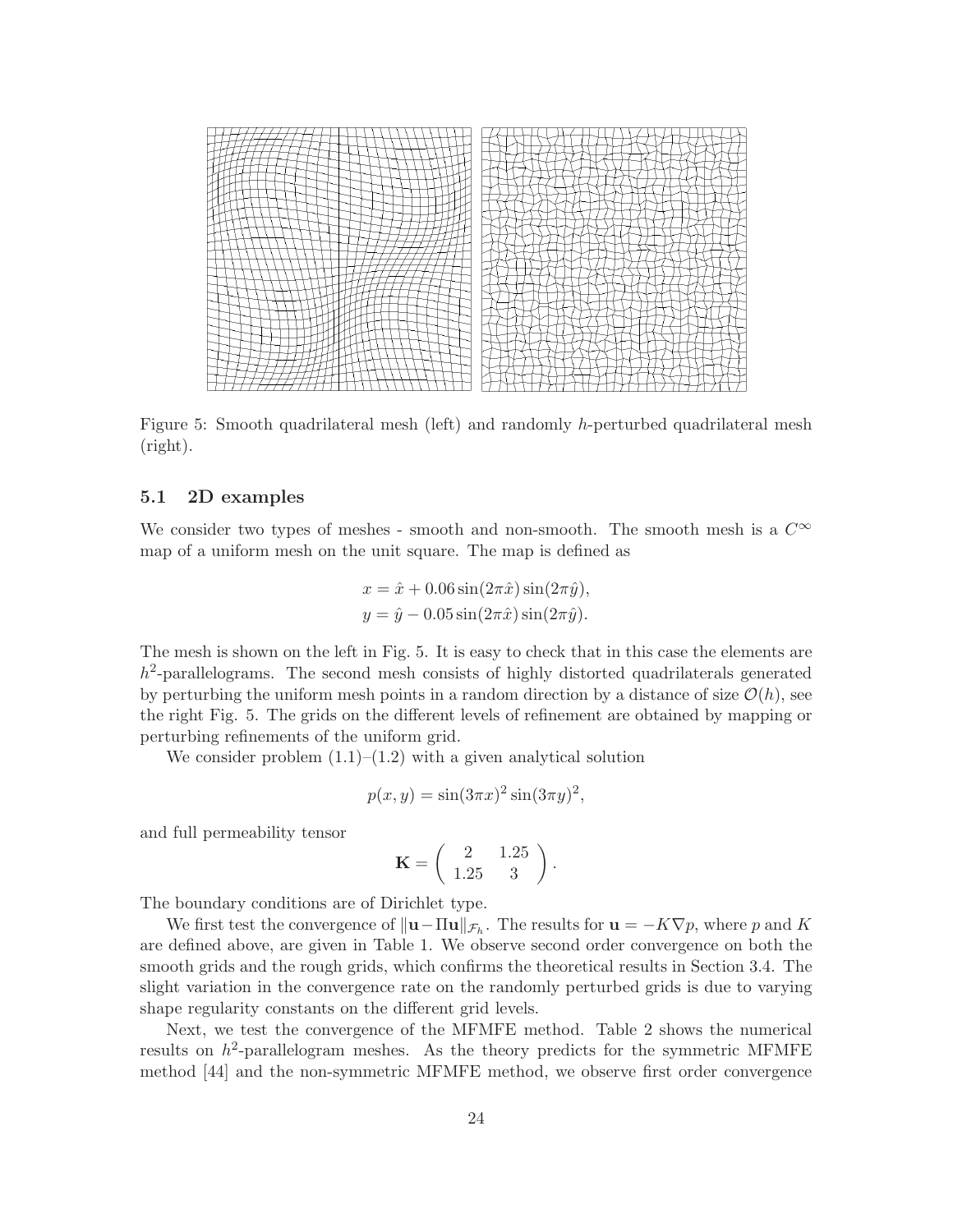| 1/h | Mesh 1       |      | Mesh 2       |      |
|-----|--------------|------|--------------|------|
| 8   | $3.20E + 00$ |      | $3.43E + 00$ |      |
| 16  | 8.64E-01     | 1.89 | $9.30E-01$   | 1.88 |
| 32  | $2.20E - 01$ | 1.97 | 2.47E-01     | 1.91 |
| 64  | 5.54E-02     | 1.99 | 5.34E-02     | 2.21 |
| 128 | 1.39E-02     | 1.99 | 1.38E-02     | 1.95 |
| 256 | 3.47E-03     | 2.00 | 3.80E-03     | 1.86 |

Table 1: Interpolation error  $\|\mathbf{u} - \Pi \mathbf{u}\|_{\mathcal{F}_h}$  on the 2D meshes

Table 2: Convergence in the 2D example on  $h^2$ -parallelogram grids

| 1/h | $  p-p_h  $ |      | $\ \Pi\mathbf{u}-\mathbf{u}_h\ $ |      | $\ \mathbf{u}-\mathbf{u}_h\ _{\mathcal{F}_h}$ |      |
|-----|-------------|------|----------------------------------|------|-----------------------------------------------|------|
| 8   | 4.70E-1     |      | $1.02E + 1$                      |      | $1.09E + 1$                                   |      |
| 16  | $2.03E-1$   | 1.21 | $4.38E + 0$                      | 1.22 | $4.08E + 0$                                   | 1.42 |
| 32  | $9.67E - 2$ | 1.07 | $2.19E + 0$                      | 1.00 | $1.82E + 0$                                   | 1.16 |
| 64  | 4.79E-2     | 1.01 | $1.10E + 0$                      | 0.99 | 8.85E-1                                       | 1.04 |
| 128 | $2.39E-2$   | 1.00 | $5.50E-1$                        | 1.00 | $4.40E-1$                                     | 1.01 |
| 256 | 1.19E-2     | 1.01 | $2.75E-1$                        | 1.00 | $2.19E-1$                                     | 1.01 |
|     |             |      |                                  |      |                                               |      |

Symmetric MFMFE

Non-symmetric MFMFE

|     | $1/h$   $  p-p_h  $ |      | $\ \Pi\mathbf{u}-\mathbf{u}_h\ $ |      | $\ \mathbf{u}-\mathbf{u}_h\ _{\mathcal{F}_h}$ |      |
|-----|---------------------|------|----------------------------------|------|-----------------------------------------------|------|
| 8   | 4.70E-1             |      | $1.03E + 1$                      |      | $1.08E + 1$                                   |      |
| 16  | $2.03E-1$           | 1.21 | $4.35E + 0$                      | 1.24 | $4.02E + 0$                                   | 1.43 |
| 32  | $9.67E - 2$         | 1.07 | $2.17E + 0$                      | 1.00 | $1.80E + 0$                                   | 1.16 |
| 64  | 4.79E-2             | 1.01 | $1.09E + 0$                      | 0.99 | 8.77E-1                                       | 1.04 |
| 128 | $2.39E-2$           | 1.00 | $5.45E-1$                        | 1.00 | $4.36E-1$                                     | 1.01 |
| 256 | $1.19E-2$           | 1.01 | $2.73E-1$                        | 1.00 | 2.17E-1                                       | 1.01 |

Symmetric (left) and Non-symmetric (right) MFMFE

|     |                  | $1/h$ $\ p-p_h\ $ $\ u-u_h\ _{\mathcal{F}_h}$                                                                                                                                                                                                 | $\ p-p_h\ $             | $ \! \! {\mathbf u}-{\mathbf u}_h \! \! _{\mathcal{F}_h}$ |      |
|-----|------------------|-----------------------------------------------------------------------------------------------------------------------------------------------------------------------------------------------------------------------------------------------|-------------------------|-----------------------------------------------------------|------|
| 8   |                  |                                                                                                                                                                                                                                               |                         |                                                           |      |
|     |                  | $\begin{array}{ccccccccc} 2.79\text{E-1} & - & 8.24\text{E+0} & - & 2.78\text{E-1} & - & 8.16\text{E+0} \\ 5.24\text{E-2} & 2.41 & 2.40\text{E+0} & 1.78 & 5.25\text{E-2} & 2.40 & 2.32\text{E+0} \end{array}$<br>16   $5.24E-2$ 2.41 2.40E+0 |                         |                                                           | 1.81 |
| 32  | $1.21E-2$ $2.11$ | $6.17E-1$                                                                                                                                                                                                                                     | $1.96$   $1.21E-2$ 2.12 | $5.94E-1$                                                 | 1.97 |
| 64  |                  | 2.97E-3 2.03 1.56E-1                                                                                                                                                                                                                          | $1.98$   2.98E-3 2.02   | $1.50E-1$                                                 | 1.99 |
| 128 | $7.40E-4$ 2.00   | $3.92E-2$                                                                                                                                                                                                                                     | $1.99$ 7.41E-4 2.01     | $3.77E-2$                                                 | 1.99 |
|     |                  | <b>256</b> 1.85E-4 2.00 9.82E-3                                                                                                                                                                                                               | $2.00$   1.85E-4 2.00   | $9.44E-3$                                                 | 2.00 |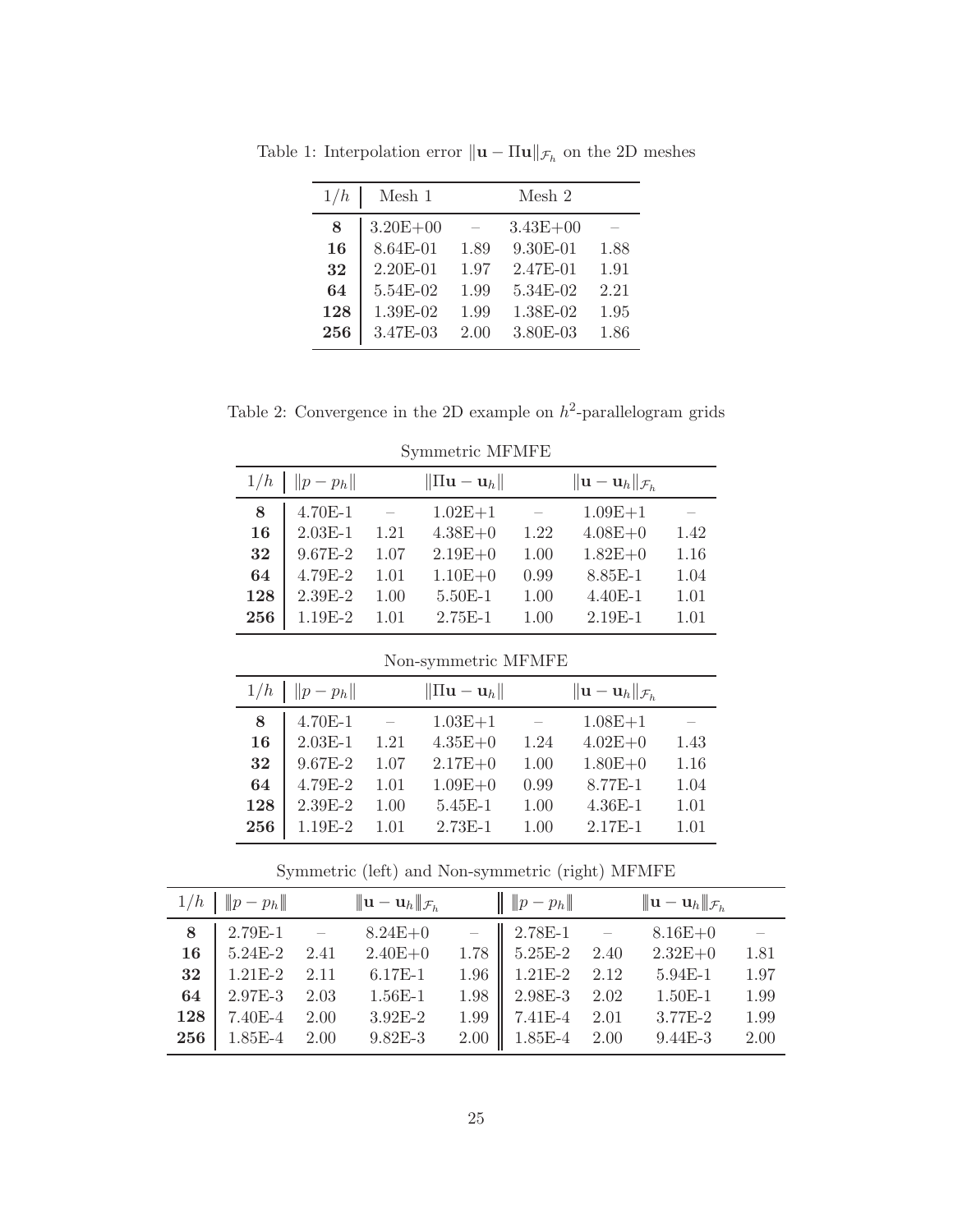|     | $\cup$ y minivario turn turn $\Box$ |                          |                                  |      |                                               |      |  |  |
|-----|-------------------------------------|--------------------------|----------------------------------|------|-----------------------------------------------|------|--|--|
|     | $1/h$   $  p-p_h  $                 |                          | $\ \Pi\mathbf{u}-\mathbf{u}_h\ $ |      | $\ \mathbf{u}-\mathbf{u}_h\ _{\mathcal{F}_h}$ |      |  |  |
| 8   | $6.13E-1$                           | $\overline{\phantom{m}}$ | $1.13E + 1$                      |      | $1.30E + 1$                                   |      |  |  |
| 16  | $2.14E-1$                           | 1.52                     | $4.82E + 0$                      | 1.23 | $4.53E + 0$                                   | 1.52 |  |  |
| 32  | $9.97E-2$                           | 1.10                     | $2.76E + 0$                      | 0.80 | $2.46E + 0$                                   | 0.88 |  |  |
| 64  | $4.96E - 2$                         | 1.01                     | $1.94E + 0$                      | 0.51 | $1.48E + 0$                                   | 0.73 |  |  |
| 128 | $2.51E-2$                           | 0.98                     | $1.69E + 0$                      | 0.20 | $1.34E + 0$                                   | 0.14 |  |  |
| 256 | $1.33E-2$                           | 0.92                     | $1.60E + 0$                      | 0.08 | $1.40E + 0$                                   | < 0  |  |  |

Table 3: Convergence in the 2D example on randomly h-perturbed quadrilateral grids

Symmetric MFMFE

Non-symmetric MFMFE

|     | $1/h$   $  p-p_h  $ |                    | $\ \Pi \mathbf{u} - \mathbf{u}_h\ $ |      | $\ \mathbf{u}-\mathbf{u}_h\ _{\mathcal{F}_h}$ |      |
|-----|---------------------|--------------------|-------------------------------------|------|-----------------------------------------------|------|
| 8   | $6.15E-1$           | $\hspace{0.1cm} -$ | $1.14E + 1$                         |      | $1.26E+1$                                     |      |
| 16  | $2.18E-1$           | 1.50               | $4.74E + 0$                         | 1.27 | $4.18E + 0$                                   | 1.59 |
| 32  | $1.00E-1$           | 1.12               | $2.38E + 0$                         | 0.99 | $1.95E + 0$                                   | 1.10 |
| 64  | $4.97E - 2$         | 1.01               | $1.18E + 0$                         | 1.01 | $8.02E - 1$                                   | 1.28 |
| 128 | $2.48E - 2$         | 1.00               | 5.92E-1                             | 1.00 | $4.07E-1$                                     | 0.98 |
| 256 | $1.24E-2$           | 1.00               | 2.97E-1                             | 1.00 | $2.24E-1$                                     | 0.86 |

 $1/h \parallel ||p - p_h||$   $||\mathbf{u} - \mathbf{u}_h||_{\mathcal{F}_h}$  $\|\|p - p_h\|$   $\|u - u_h\|_{\mathcal{F}_h}$ 8 3.67E-1 – 1.15E+1 – 3.62E-1 – 1.11E+1 – 6.88E-2 2.42 3.10E+0 1.89 7.54E-2 2.26 2.78E+0 2.00 1.46E-2 2.24 1.18E+0 1.39 1.41E-2 2.42 8.51E-1 1.71 64 | 5.59E-3 1.39 5.89E-1 1.00 || 3.19E-3 2.14 2.77E-1 1.62 128 | 5.08E-3 0.14 4.85E-1 0.28 || 7.63E-4 2.06 1.28E-1 1.11 | 5.13E-3  $\lt 0$  4.99E-1  $\lt 0$  | 2.17E-4 1.81 6.86E-2 0.90

Symmetric (left) and Non-symmetric (right) MFMFE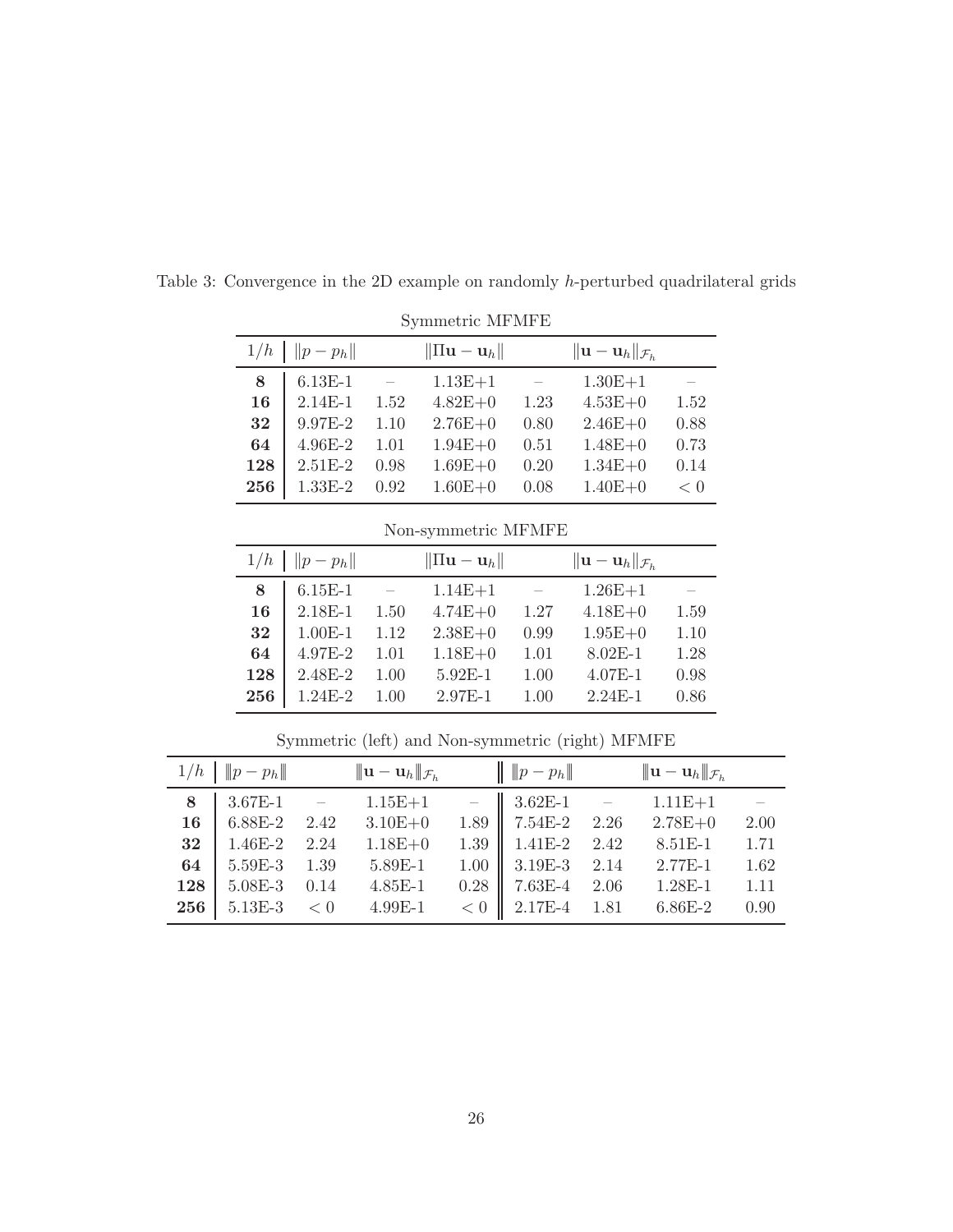for the pressure and the velocity. In addition, we obtain second order superconvergence for the face flux and the pressure at the cell centers.

Table 3 demonstrates the convergence behavior for the randomly perturbed grids of size  $\mathcal{O}(h)$ . The numerical results show that the non-symmetric MFMFE method has first order convergence for both the velocity and the pressure on these highly distorted grids. Clearly the convergence of the velocity and the pressure of the symmetric MFMFE method deteriorates.

## 5.2 3D examples

In the 3D examples we consider four hexahedral meshes. The first one is generated using a smooth map of a uniform grid given by

$$
x = \hat{x} + 0.03 \sin(3\pi \hat{x}) \cos(3\pi \hat{y}) \cos(3\pi \hat{z}),
$$
  
\n
$$
y = \hat{y} - 0.04 \cos(3\pi \hat{x}) \sin(3\pi \hat{y}) \cos(3\pi \hat{z}),
$$
  
\n
$$
z = \hat{z} + 0.05 \cos(3\pi \hat{x}) \cos(3\pi \hat{y}) \sin(3\pi \hat{z}).
$$

This mapping yields an  $h^2$ -parallelepiped mesh. We choose the second mesh to be an h-perturbed grid given in [38]. The third mesh is generated by random perturbation of uniform mesh points by a distance of size  $\mathcal{O}(h)$ . The fourth mesh is a h-perturbed fishbonelike mesh from [24]. Element faces are planar in the second mesh and non-planar in the other three meshes. The four meshes are shown in Fig. 6.

We consider problem  $(1.1)$ – $(1.2)$  with a given analytical solution

$$
p(x, y, z) = x^{2}(x - 1)^{2}y^{2}(y - 1)^{2}z^{2}(1 - z)^{2},
$$

and a full permeability tensor

$$
\mathbf{K} = \left( \begin{array}{rrr} 2 & 1 & 1 \\ 1 & 2 & 1 \\ 1 & 1 & 2 \end{array} \right).
$$

The convergence of  $\|\mathbf{u} - \Pi \mathbf{u}\|_{\mathcal{F}_h}$ ,  $\mathbf{u} = -K\nabla p$ , on the four grids is presented in Table 4. We observe first order convergence for the h-perturbed grids, as predicted by the theory. Moreover, second order convergence is obtained for the smooth grids. This can be proven by a scaling argument using the fact that the  $BDDF<sub>1</sub>$  interpolant preserves the normal components of linear vectors on the faces of the reference element. The scaling estimates developed in  $[28]$  for  $h^2$ -perturbed grids allow for the scaling argument to be employed without loss of accuracy. We note that such scaling argument would give no convergence on rough grids.

Tables 5–8 demonstrate the convergence behavior of both the symmetric and the nonsymmetric MFMFE methods on the four hexahedral meshes described above.

The non-symmetric MFMFE method developed in this paper is robust for all four meshes. In particular, it exhibits first order convergence for both velocity and pressure. These numerical results confirm the theory established in Theorems 3.1, 3.2, and 4.1. Furthermore, the computational results indicate second order superconvergence for pressure at the cell centers on all four meshes and for the face fluxes on the smooth mesh.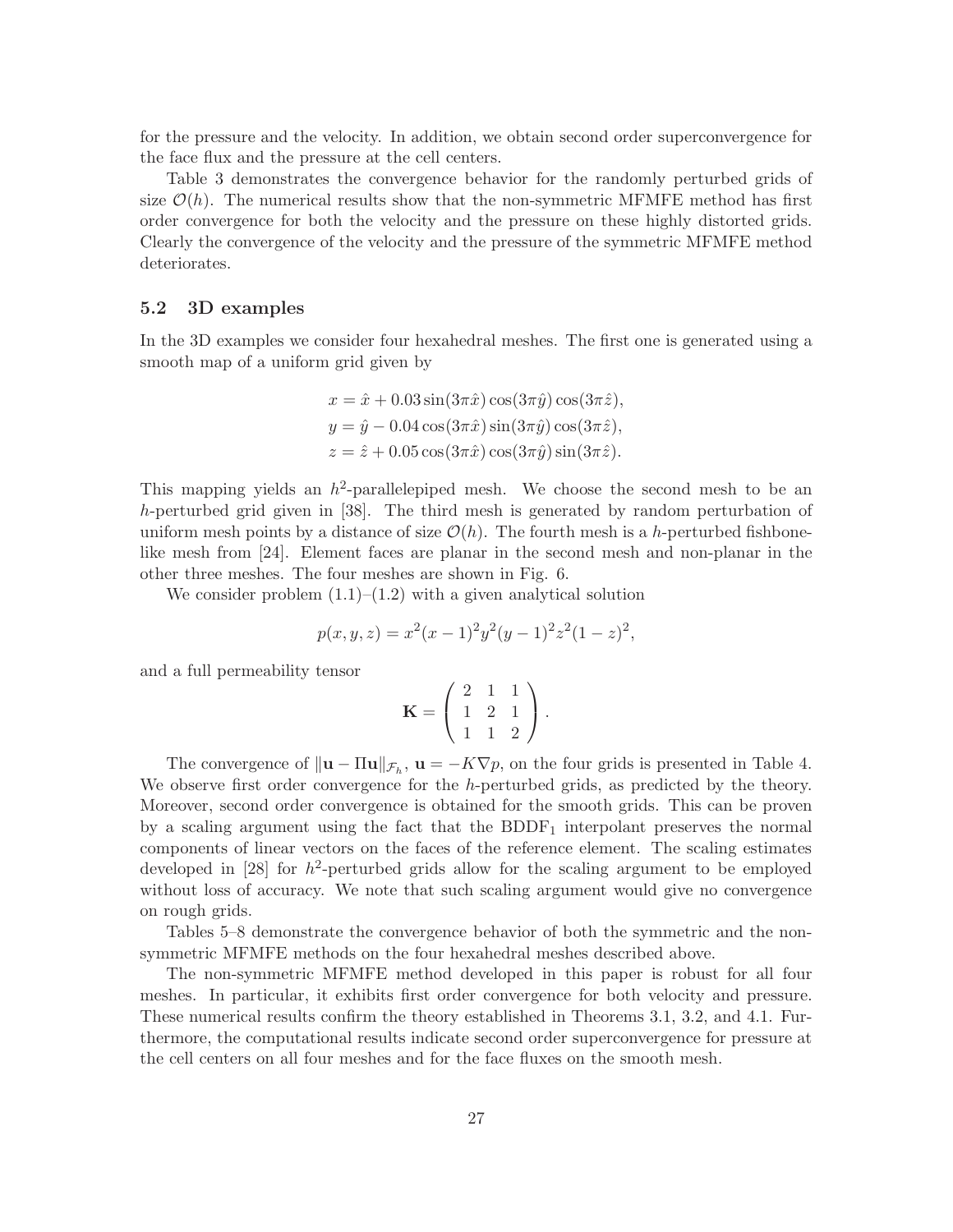

Figure 6: The four 3D meshes:  $h^2$ -perturbed hexahedral mesh (top-left), h-perturbed mesh [38] (top-right), randomly h-perturbed hexahedral mesh (bottom-left), and h-perturbed mesh [24] (bottom-right).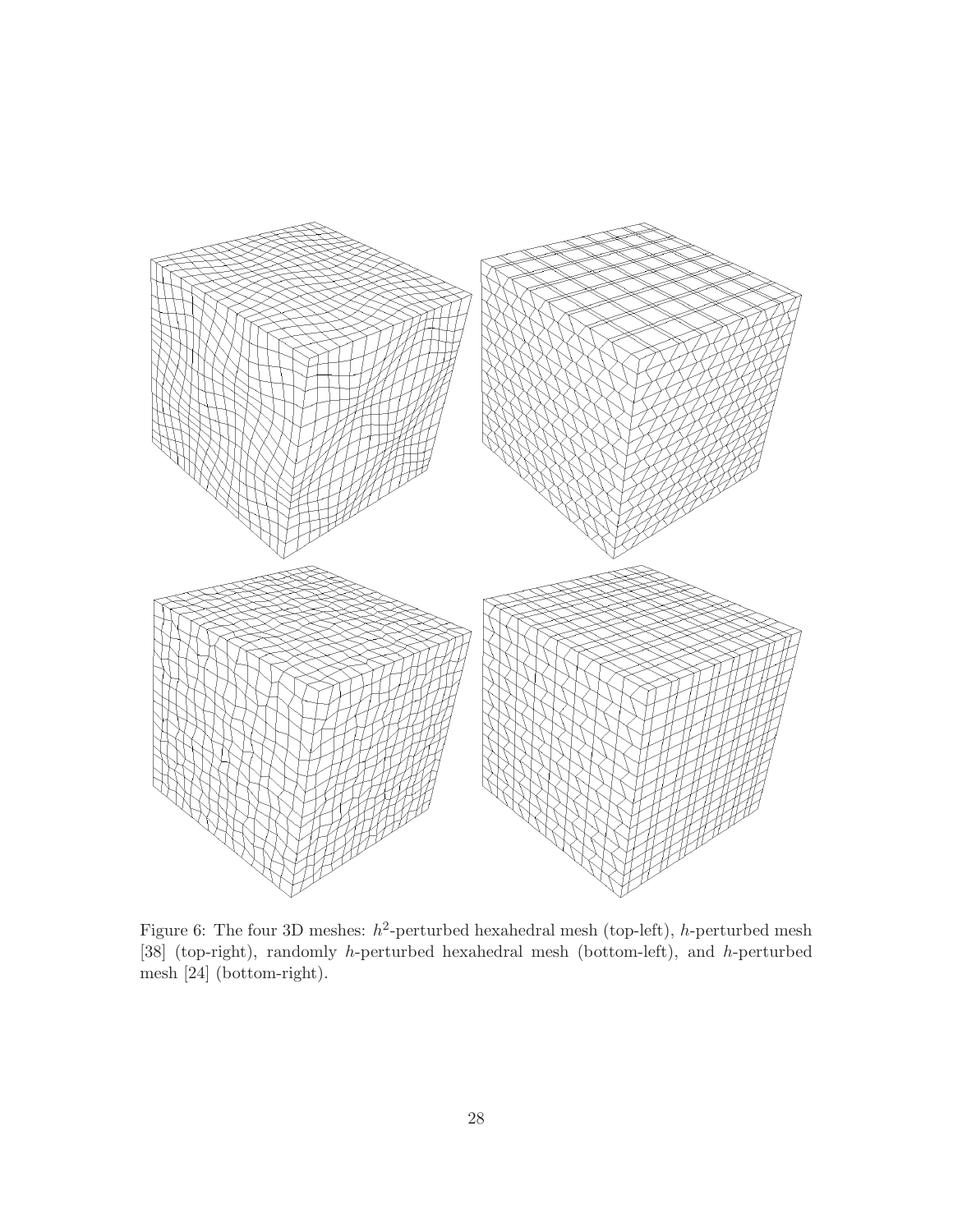| $1/h$   Mesh 1 Mesh 2 Mesh 3 Mesh 4                                                                                                                                                                |  |  |  |  |
|----------------------------------------------------------------------------------------------------------------------------------------------------------------------------------------------------|--|--|--|--|
| 4   $1.21E-04$ - $1.67E-04$ - $1.36E-04$ - $1.60E-04$ -                                                                                                                                            |  |  |  |  |
| 8 3.20E-05 1.92 7.20E-05 1.21 4.04E-05 1.75 5.65E-05 1.50                                                                                                                                          |  |  |  |  |
| $\begin{array}{ccccccccc} \textbf{16} & \textbf{7.26E-06} & \textbf{2.14} & \textbf{3.40E-05} & \textbf{1.08} & \textbf{1.57E-05} & \textbf{1.36} & \textbf{2.29E-05} & \textbf{1.30} \end{array}$ |  |  |  |  |
| 32   1.72E-06 2.08 1.69E-05 1.01 8.57E-06 0.87 1.06E-05 1.11                                                                                                                                       |  |  |  |  |
| 64 4.22E-07 2.03 8.51E-06 0.99 3.98E-06 1.11 5.21E-06 1.02                                                                                                                                         |  |  |  |  |
| 128 1.05E-07 2.01 4.28E-06 0.99 2.04E-06 0.96 2.59E-06 1.01                                                                                                                                        |  |  |  |  |

Table 4: Interpolation error  $\|\mathbf{u} - \Pi \mathbf{u}\|_{\mathcal{F}_h}$  on the 3D meshes

Table 5: Convergence in the first 3D example on smooth hexahedral grids

| 1/h                 | $  p-p_h  $ |      | $\ \Pi\mathbf{u}-\mathbf{u}_h\ $ |      | $\ \mathbf{u}-\mathbf{u}_h\ _{\mathcal{F}_h}$ |      |  |  |
|---------------------|-------------|------|----------------------------------|------|-----------------------------------------------|------|--|--|
| 4                   | $5.05E - 5$ |      | $4.36E - 4$                      |      | $4.41E - 4$                                   |      |  |  |
| 8                   | $2.49E - 5$ | 1.02 | $2.29E - 4$                      | 0.93 | 1.83E-4                                       | 1.27 |  |  |
| 16                  | $1.23E-5$   | 1.02 | 1.18E-4                          | 0.96 | 7.78E-5                                       | 1.23 |  |  |
| 32                  | $6.16E-6$   | 1.00 | 5.97E-5                          | 0.98 | $3.59E-5$                                     | 1.12 |  |  |
| 64                  | $3.08E - 6$ | 1.00 | $3.00E - 5$                      | 0.99 | $1.75E-5$                                     | 1.04 |  |  |
|                     |             |      |                                  |      |                                               |      |  |  |
| Non-symmetric MFMFE |             |      |                                  |      |                                               |      |  |  |
|                     |             |      |                                  |      |                                               |      |  |  |
| 1/h                 | $  p-p_h  $ |      | $\ \Pi\mathbf{u}-\mathbf{u}_h\ $ |      | $\ \mathbf{u}-\mathbf{u}_h\ _{\mathcal{F}_h}$ |      |  |  |
| 4                   | $5.05E - 5$ |      | 4.37E-4                          |      | $4.43E - 4$                                   |      |  |  |
| 8                   | $2.51E-5$   | 1.01 | $2.07E - 4$                      | 1.08 | $1.68E - 4$                                   | 1.40 |  |  |
| 16                  | $1.24E-5$   | 1.02 | $1.01E-4$                        | 1.04 | $6.65E - 5$                                   | 1.34 |  |  |
| 32                  | $6.16E-6$   | 1.01 | $5.03E - 5$                      | 1.01 | $3.01E - 5$                                   | 1.14 |  |  |
| 64                  | $3.08E - 6$ | 1.00 | $2.51E-5$                        | 1.00 | $1.46E - 5$                                   | 1.04 |  |  |

Symmetric MFMFE

Symmetric (left) and Non-symmetric (right) MFMFE

| $1/h$   $  p-p_h  $ | $ \! \! {\mathbf u}-{\mathbf u}_h \! \! _{\mathcal{F}_h}$                                                                                                                                                                    | $\ p-p_h\ $         | $ \! \! {\bf u}-{\bf u}_h \! \! _{\mathcal{F}_h}$ |      |
|---------------------|------------------------------------------------------------------------------------------------------------------------------------------------------------------------------------------------------------------------------|---------------------|---------------------------------------------------|------|
|                     | $\begin{array}{c cccccc} 4 & 1.61 \text{E-5} & - & 3.23 \text{E-4} & - & 1.61 \text{E-5} & - & 3.25 \text{E-4} \ 8 & 4.31 \text{E-6} & 1.90 & 9.79 \text{E-5} & 1.72 & 4.26 \text{E-6} & 1.92 & 9.03 \text{E-5} \end{array}$ |                     |                                                   |      |
|                     |                                                                                                                                                                                                                              |                     |                                                   | 1.85 |
|                     | 16 1.19E-6 1.86 2.69E-5                                                                                                                                                                                                      | $1.86$ 1.11E-6 1.94 | $2.22E-5$ $2.02$                                  |      |
|                     | 32 $3.12E-7$ 1.93 6.87E-6                                                                                                                                                                                                    |                     | 1.97   $2.83E-7$ 1.97 $5.43E-6$                   | 2.03 |
|                     | 64 7.91E-8 1.98 1.73E-6                                                                                                                                                                                                      |                     | $1.99$ 7.10E-8 1.99 1.35E-6                       | 2.01 |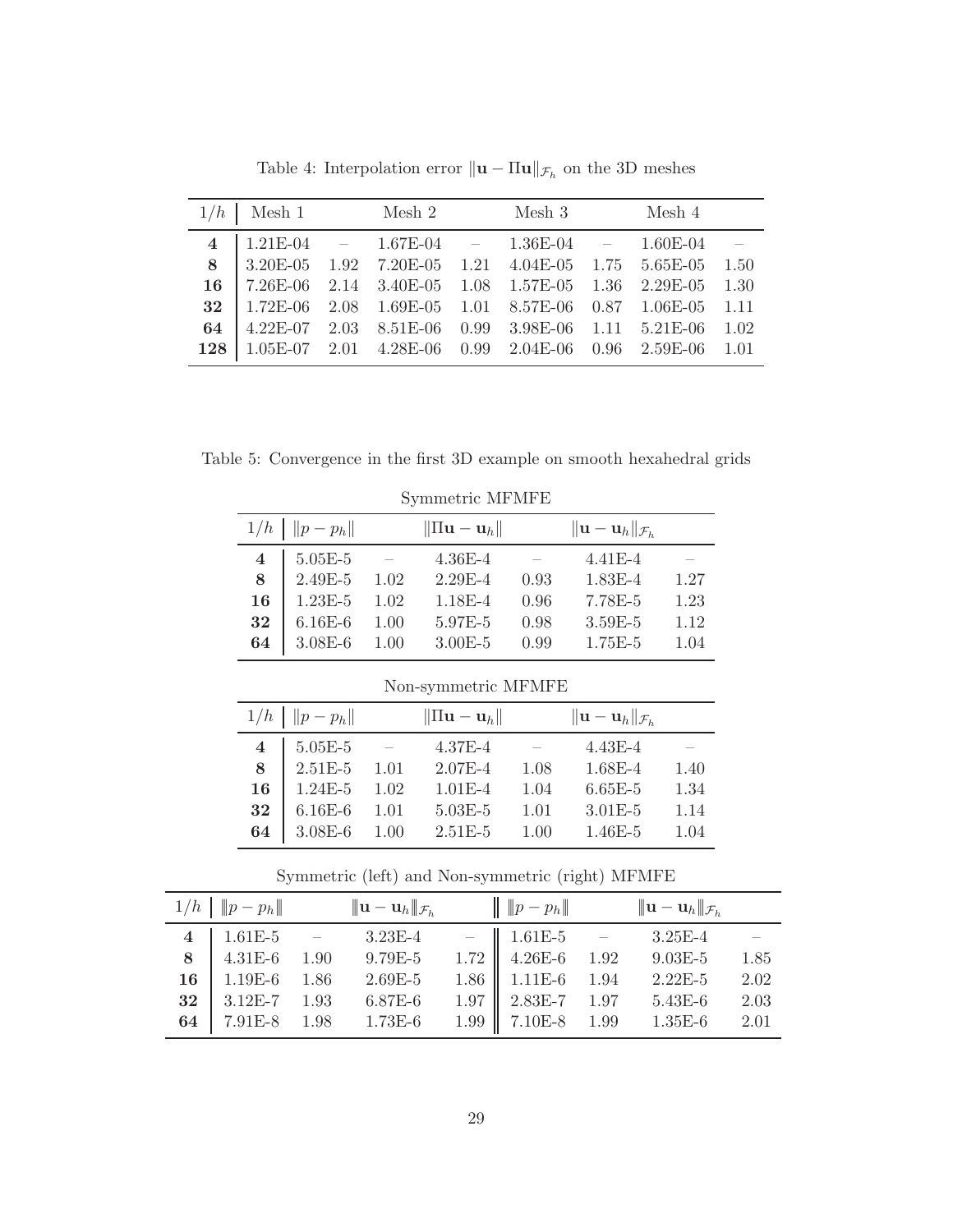|                     | Symmetric MFMFE |                                  |             |                                               |             |      |  |  |  |  |
|---------------------|-----------------|----------------------------------|-------------|-----------------------------------------------|-------------|------|--|--|--|--|
| $1/h$   $  p-p_h  $ |                 | $\ \Pi\mathbf{u}-\mathbf{u}_h\ $ |             | $\ \mathbf{u}-\mathbf{u}_h\ _{\mathcal{F}_h}$ |             |      |  |  |  |  |
| $\overline{4}$      | $6.55E-5$       |                                  | 5.49E-4     |                                               | $4.83E-4$   |      |  |  |  |  |
| 8                   | 3.26E-5         | 1.01                             | $3.13E-4$   | 0.81                                          | $2.12E-4$   | 1.19 |  |  |  |  |
| 16                  | $1.63E-5$       | 1.00                             | $1.62E - 4$ | 0.95                                          | $1.02E - 4$ | 1.06 |  |  |  |  |
| 32                  | $8.16E-6$       | 1.00                             | 8.46E-5     | 0.94                                          | 5.16E-5     | 0.98 |  |  |  |  |
| 64                  | $4.08E - 6$     | 1.00                             | $4.35E - 5$ | 0.96                                          | $2.63E-5$   | 0.97 |  |  |  |  |

Table 6: Second 3D example on an h-perturbed grid

# Non-symmetric MFMFE

| $1/h$   $  p-p_h  $                                                                                                  | $\ \Pi\mathbf{u}-\mathbf{u}_h\ $ |      | $\ \mathbf{u}-\mathbf{u}_h\ _{\mathcal{F}_h}$ |      |
|----------------------------------------------------------------------------------------------------------------------|----------------------------------|------|-----------------------------------------------|------|
|                                                                                                                      | $5.90E-4$ -                      |      | $4.72E-4$                                     |      |
| $\begin{array}{c cc} \textbf{4} & \textbf{6.10E-5} & - \\ \textbf{8} & \textbf{3.22E-5} & \textbf{0.92} \end{array}$ | $3.55E-4$                        | 0.73 | $2.25E - 4$                                   | 1.07 |
| $16$ 1.63E-5 0.98                                                                                                    | 1.87E-4 0.92                     |      | $1.13E-4$                                     | 0.99 |
| <b>32</b> 8.15E-6 1.00                                                                                               | $9.64E - 5$                      | 0.96 | $5.73E-5$                                     | 0.98 |
| 64 4.07E-6 1.00                                                                                                      | 4.89E-5 0.98                     |      | $2.89E - 5$                                   | 0.99 |

|  | $1/h \parallel   p - p_h  $ $  \mathbf{u} - \mathbf{u}_h  _{\mathcal{F}_h}$ $  \parallel p - p_h  $ $  \mathbf{u} - \mathbf{u}_h  _{\mathcal{F}_h}$                                                                                                |  |                                        |  |
|--|----------------------------------------------------------------------------------------------------------------------------------------------------------------------------------------------------------------------------------------------------|--|----------------------------------------|--|
|  | $\begin{array}{c cccccc} \textbf{4} & 2.09\text{E-5} & - & 3.71\text{E-4} & - & 1.76\text{E-5} & - & 3.46\text{E-4} & - \\ \textbf{8} & 5.38\text{E-6} & 1.96 & 1.23\text{E-4} & 1.59 & 4.63\text{E-6} & 1.93 & 1.18\text{E-4} & 1.55 \end{array}$ |  |                                        |  |
|  |                                                                                                                                                                                                                                                    |  |                                        |  |
|  | 16 1.36E-6 1.98 4.72E-5                                                                                                                                                                                                                            |  | 1.38 $1.18E-6$ 1.97 4.74E-5 1.32       |  |
|  | 32 3.45E-7 1.98 2.12E-5                                                                                                                                                                                                                            |  | 1.15 $\vert$ 2.98E-7 1.99 2.18E-5 1.12 |  |
|  | 64   8.69E-8 $1.99$ $1.03E-5$                                                                                                                                                                                                                      |  | $1.04$ 7.47E-8 2.00 1.06E-5 1.04       |  |

Symmetric (left) and Non-symmetric (right) MFMFE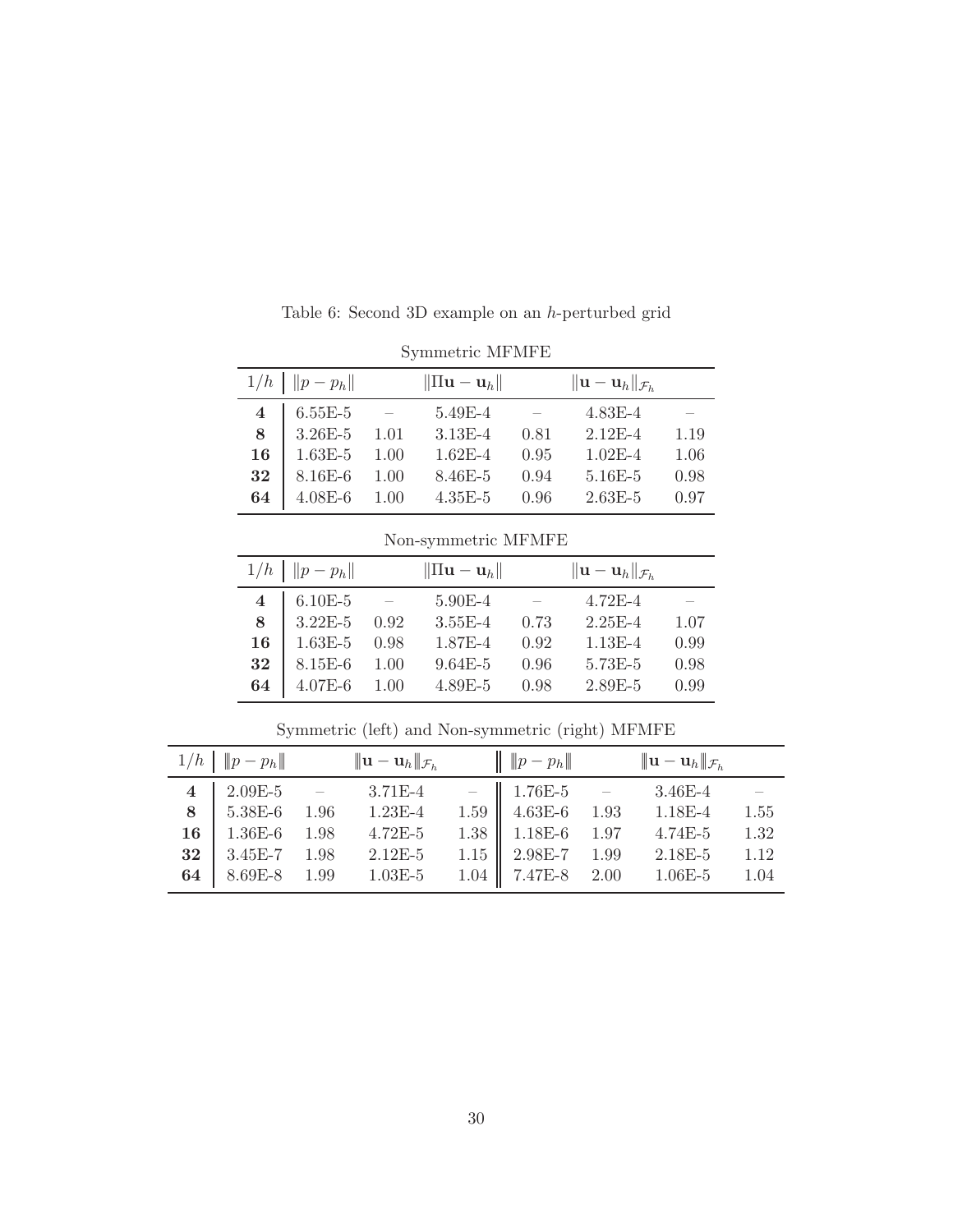| Symmetric MFMFE |                     |      |                                  |      |                                               |      |  |  |  |
|-----------------|---------------------|------|----------------------------------|------|-----------------------------------------------|------|--|--|--|
|                 | $1/h$   $  p-p_h  $ |      | $\ \Pi\mathbf{u}-\mathbf{u}_h\ $ |      | $\ \mathbf{u}-\mathbf{u}_h\ _{\mathcal{F}_h}$ |      |  |  |  |
| 4               | 5.29E-5             |      | $4.96E - 4$                      |      | 4.88E-4                                       |      |  |  |  |
| 8               | $2.59E-5$           | 1.03 | $2.55E-4$                        | 0.96 | $1.92E-4$                                     | 1.35 |  |  |  |
| 16              | $1.27E-5$           | 1.03 | 1.69E-4                          | 0.59 | $1.19E-4$                                     | 0.69 |  |  |  |
| 32              | $6.48E-6$           | 0.97 | $1.35E-4$                        | 0.32 | $1.12E-4$                                     | 0.09 |  |  |  |
| 64              | $3.51E-6$           | 0.88 | $1.27E-4$                        | 0.09 | $1.01E-4$                                     | 0.15 |  |  |  |

Table 7: Third 3D example on a randomly h-perturbed grid

Non-symmetric MFMFE

| $1/h$   $  p-p_h  $ | $\ \Pi\mathbf{u}-\mathbf{u}_h\ $ |                            | $\ \mathbf{u}-\mathbf{u}_h\ _{\mathcal{F}_h}$ |         |
|---------------------|----------------------------------|----------------------------|-----------------------------------------------|---------|
| $4   5.31E-5 -$     | $5.03E-4$                        | and the state of the state | $4.84E-4$                                     |         |
| 8 2.62E-5 1.02      | $2.31E - 4$                      | 1.12                       | $1.73E-4$                                     | 1.48    |
| 16 1.28E-5 1.03     | $1.16E-4$                        | 0.99                       | $8.00E-5$                                     | $-1.11$ |
| 32   6.39E-6 $1.00$ | $5.85E-5$                        | 0.99                       | $4.72E-5$                                     | 0.76    |
| 64 3.19E-6 1.00     | $2.94E - 5$                      | 0.99                       | $2.27E-5$ 1.06                                |         |

|  | $1/h \parallel   p - p_h  $ $  \mathbf{u} - \mathbf{u}_h  _{\mathcal{F}_h}$ $  \mathbf{v} - p_h  $ $  \mathbf{u} - \mathbf{u}_h  _{\mathcal{F}_h}$                                                                                              |  |                                    |      |
|--|-------------------------------------------------------------------------------------------------------------------------------------------------------------------------------------------------------------------------------------------------|--|------------------------------------|------|
|  | $\begin{array}{c cccccc} 4 & 1.62 \text{E-5} & - & 3.68 \text{E-4} & - & 1.67 \text{E-5} & - & 3.61 \text{E-4} & - \\ \hline 8 & 4.31 \text{E-6} & 1.91 & 1.06 \text{E-4} & 1.80 & 4.23 \text{E-6} & 1.98 & 9.47 \text{E-5} & 1.93 \end{array}$ |  |                                    |      |
|  |                                                                                                                                                                                                                                                 |  |                                    |      |
|  | 16   $1.82E-6$ 1.24 $5.43E-5$                                                                                                                                                                                                                   |  | $0.97$   1.11E-6 1.93 3.30E-5 1.52 |      |
|  | 32 1.52E-6 0.26 4.90E-5 0.15 2.81E-7 1.98 1.70E-5                                                                                                                                                                                               |  |                                    | 0.96 |
|  | 64 1.54E-6 < 0 4.39E-5 0.16 7.06E-8 1.99 7.82E-6 1.12                                                                                                                                                                                           |  |                                    |      |

Symmetric (left) and Non-symmetric (right) MFMFE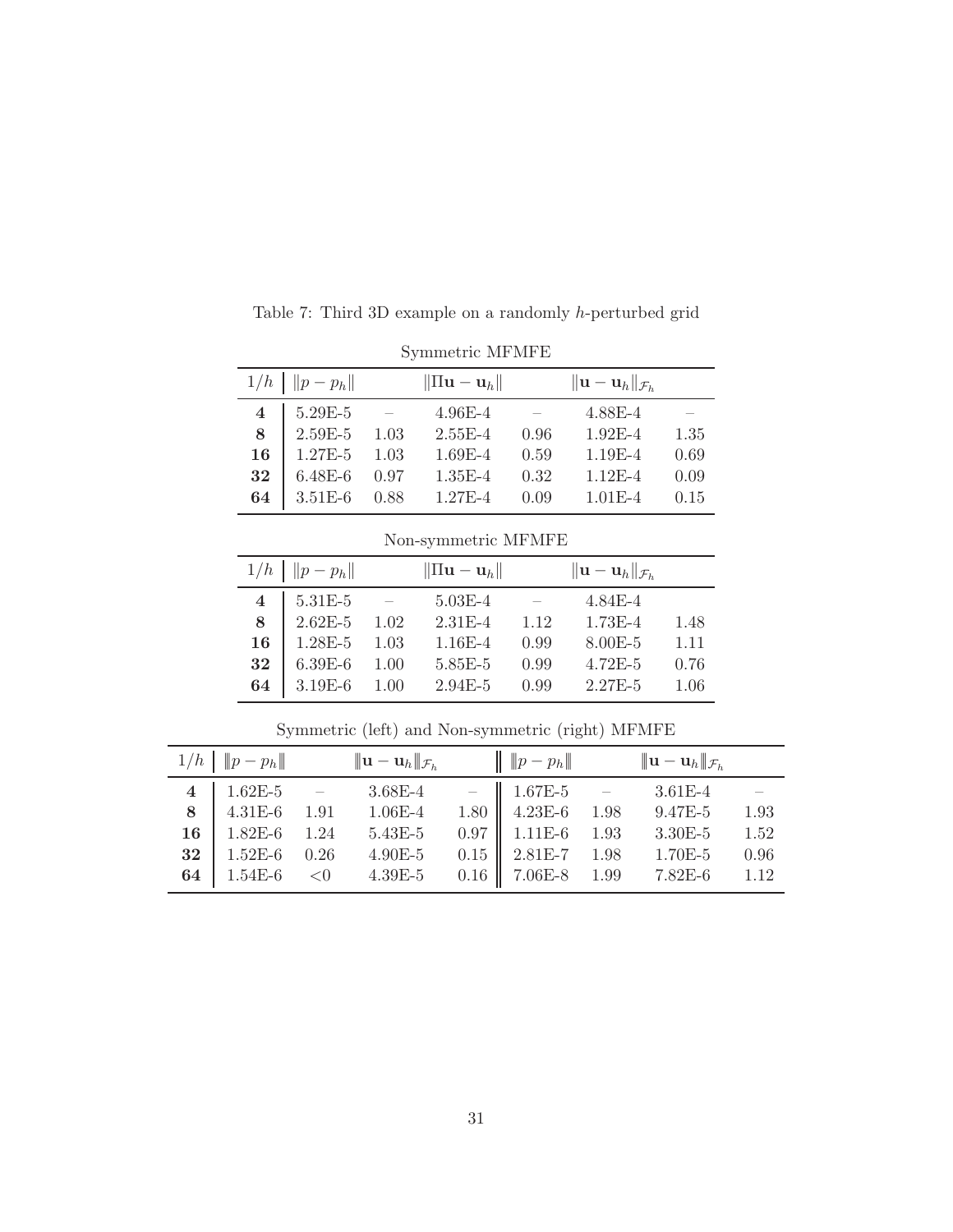|                | $1/h$   $  p-p_h  $ | $\ \Pi\mathbf{u}-\mathbf{u}_h\ $ |      | $\ \mathbf{u}-\mathbf{u}_h\ _{\mathcal{F}_h}$ |      |
|----------------|---------------------|----------------------------------|------|-----------------------------------------------|------|
| $\overline{4}$ | $5.99E-5$           | $5.34E-4$                        |      | $5.42E-4$                                     |      |
| 8              | $2.73E-5$ 1.13      | $2.43E-4$                        | 1.14 | $2.21E-4$                                     | 1.29 |
|                | 16   $1.33E-5$ 1.04 | $1.20E-4$                        | 1.02 | $1.03E-4$                                     | 1.10 |
| 32             | $6.63E-6$ 1.00      | $6.01E - 5$                      | 1.00 | $5.01E-5$                                     | 1.04 |
| 64             | $3.31E-6$ 1.00      | $3.00E - 5$                      | 1.00 | $2.49E-5$                                     | 1.01 |

Table 8: Fourth 3D example on a h-perturbed grid

Symmetric MFMFE

Non-symmetric MFMFE

|        | $1/h$   $  p-p_h  $ | $\ \Pi\mathbf{u}-\mathbf{u}_h\ $ |        | $\ \mathbf{u}-\mathbf{u}_h\ _{\mathcal{F}_h}$ |      |
|--------|---------------------|----------------------------------|--------|-----------------------------------------------|------|
|        |                     |                                  |        |                                               |      |
|        | $4   5.91E-5 -$     | 5.70E-4                          | $\sim$ | $5.51E-4$                                     |      |
|        | 8 2.72E-5 1.12      | $2.57E-4$                        | 1.15   | $2.26E - 4$                                   | 1.29 |
|        | 16   $1.33E-5$ 1.03 | $1.28E-4$                        | 1.01   | $1.05E-4$                                     | 1.11 |
| $32\,$ | $6.63E-6$ 1.00      | $6.36E-5$                        | 1.01   | $5.14E-5$                                     | 1.03 |
|        | 64 3.31E-6 1.00     | $3.18E - 5$                      | 1.00   | $2.55E-5$                                     | 1.01 |

|  | $1/h \parallel   p - p_h  $ $  \mathbf{u} - \mathbf{u}_h  _{\mathcal{F}_h}$ $  \mathbf{v} - p_h  $ $  \mathbf{u} - \mathbf{u}_h  _{\mathcal{F}_h}$                                     |  |                                            |  |
|--|----------------------------------------------------------------------------------------------------------------------------------------------------------------------------------------|--|--------------------------------------------|--|
|  | $\begin{tabular}{c cccccc} 4 & 1.79E-5 & - & 4.03E-4 & - & 1.70E-5 & - & 4.02E-4 & - \\ 8 & 4.81E-6 & 1.90 & 1.24E-4 & 1.70 & 4.71E-6 & 1.85 & 1.24E-4 & 1.70 \\ \hline \end{tabular}$ |  |                                            |  |
|  |                                                                                                                                                                                        |  |                                            |  |
|  |                                                                                                                                                                                        |  |                                            |  |
|  | 32   3.06E-7 2.00 1.81E-5                                                                                                                                                              |  | 1.26 $\parallel$ 3.02E-7 1.99 1.74E-5 1.28 |  |
|  | 64   7.65E-8 2.00 8.46E-6 1.10   7.56E-8 2.00 8.07E-6 1.11                                                                                                                             |  |                                            |  |

Symmetric (left) and Non-symmetric (right) MFMFE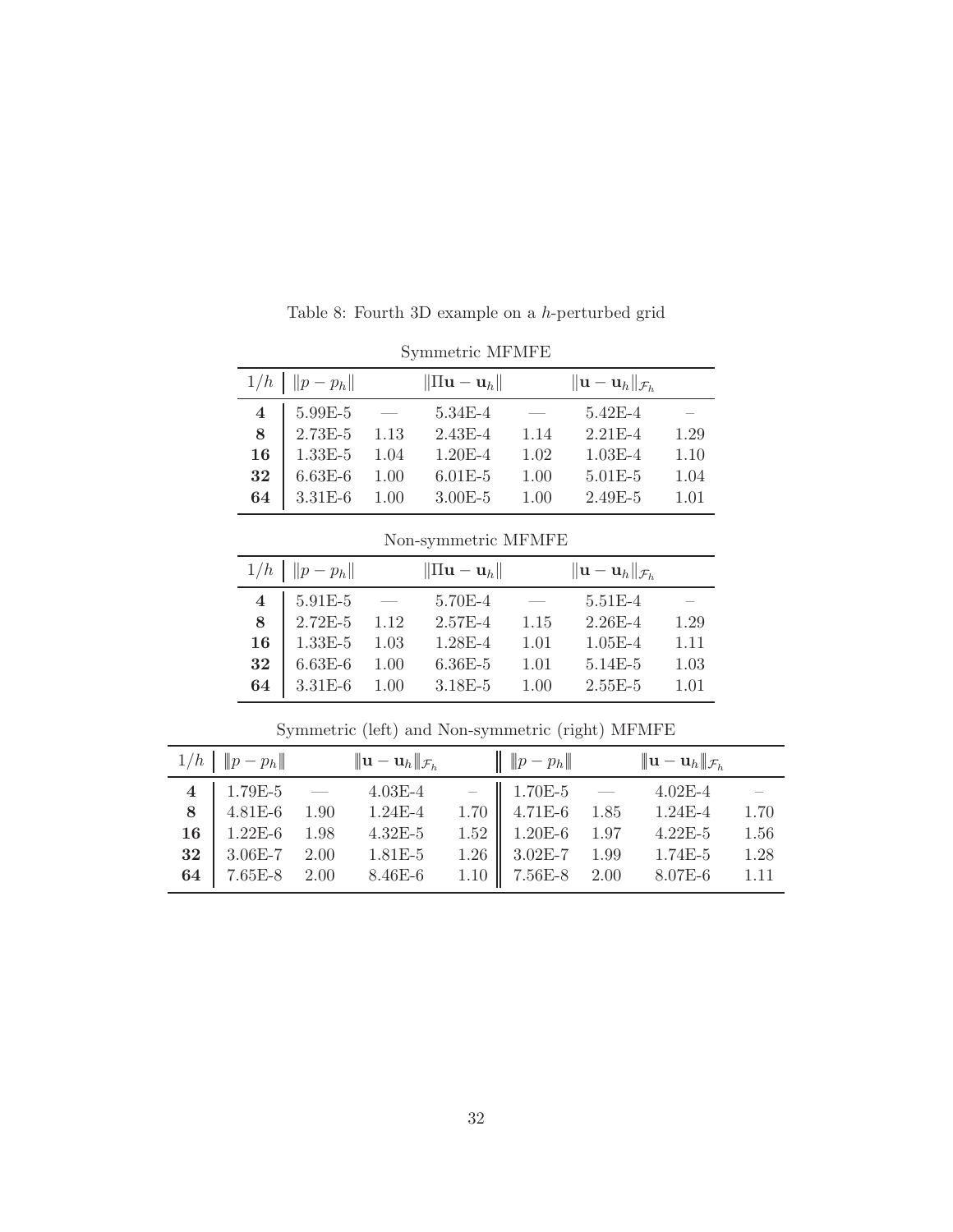

Figure 7: A "coupled" mesh consists of  $h^2$ -perturbed and randomly h-perturbed quadrilaterals, and uniform rectangles

The symmetric MFMFE method on  $h^2$ -parallelepipeds has been proven to have first order convergence for velocity and pressure [28]. Table 5 confirms this theoretical result. We also observe similar convergence on the second and fourth meshes, see Table 6 and Table 8, respectively. However, on the randomly perturbed mesh, the convergence of the velocity and the pressure in the symmetric MFMFE method deteriorates, see Table 7.

## 5.3 A coupled scheme

Both the theory and the numerical examples confirm that the symmetric MFMFE method is accurate on  $h^2$ -parallelograms and  $h^2$ -parallelepipeds, and the non-symmetric MFMFE method is accurate on general quadrilateral and hexahedral grids. Recall that the distinction between these two methods lies in the numerical quadrature, which is defined at the element level. Thus the symmetric and the non-symmetric MFMFE methods can be easily coupled element by element. In particular, one can select the symmetric quadrature rule for  $h^2$ perturbed elements and the non-symmetric quadrature rule for highly distorted elements. To test this concept, we choose the "coupled" mesh as shown in Fig. 7 consisting of the randomly h-perturbed and the  $h^2$ -perturbed meshes from Fig. 5, as well as a uniform mesh. The analytical solution, permeability, and boundary condition are the same as in Section 5.1. Table 9 demonstrates that the coupled method has first order convergence for the pressure and the velocity and has second order convergence for the pressure at the cell centers.

# 6 Conclusions

In this paper, a non-symmetric MFMFE method on both quadrilaterals and hexahedra is developed based on  $BDM_1$  and enhanced  $BDDF_1$  spaces, and a special quadrature rule. This method gives a cell-centered pressure stencil by locally eliminating the velocity degrees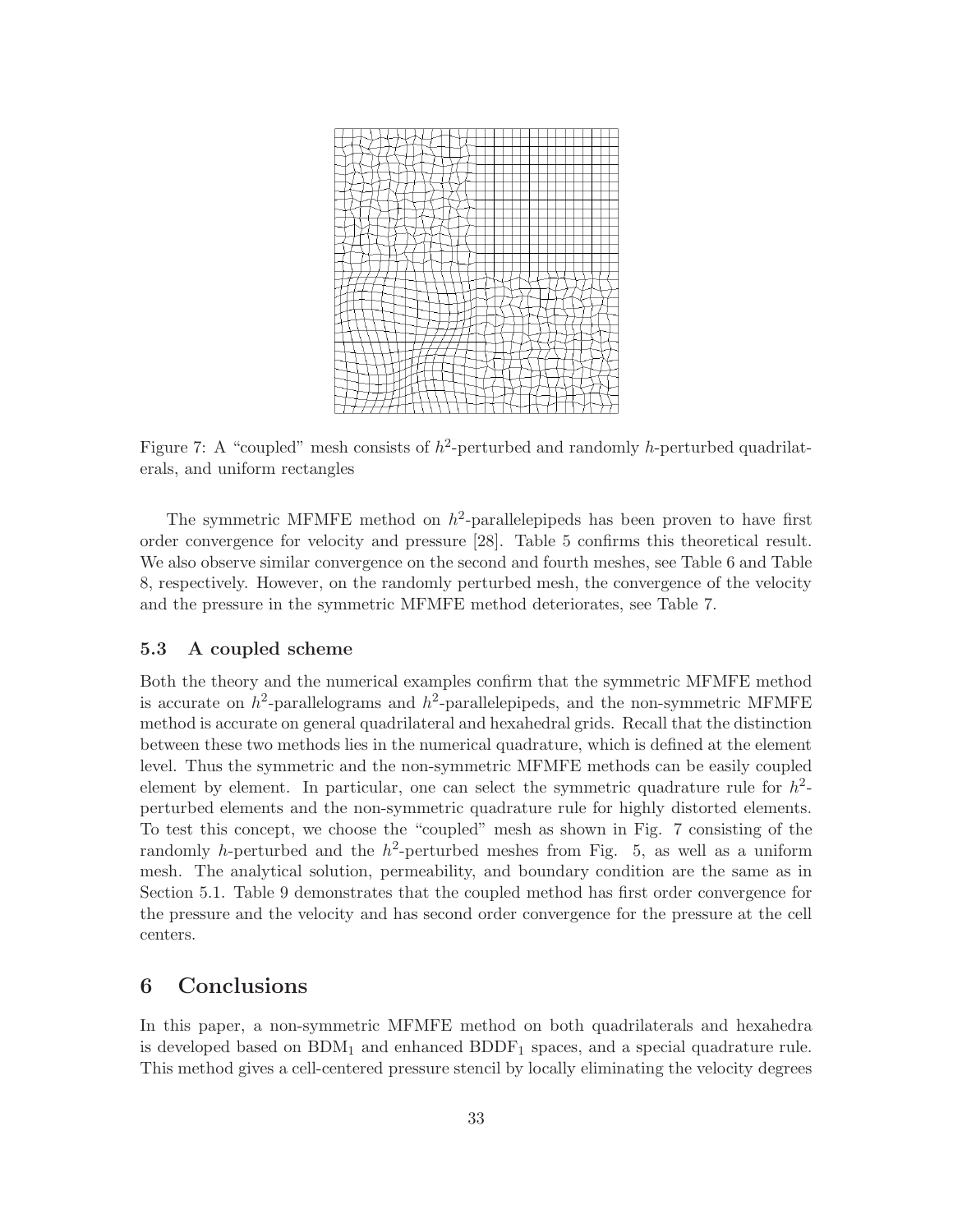| $  p-p_h  $             |             |             |                                |                                  |                                                                                                                                           |
|-------------------------|-------------|-------------|--------------------------------|----------------------------------|-------------------------------------------------------------------------------------------------------------------------------------------|
| $3.40E + 0$             |             | $4.52E+1$   |                                | $5.86E + 1$                      |                                                                                                                                           |
| 5.96E-1                 | 2.51        | $1.02E + 1$ | 2.15                           | $1.18E + 1$                      | 2.31                                                                                                                                      |
| $2.03E-1$               | 1.55        | $4.37E + 0$ | 1.22                           | $4.00E + 0$                      | 1.56                                                                                                                                      |
| $9.72E - 2$             | 1.06        | $2.16E+0$   | 1.02                           | $1.75E+0$                        | 1.19                                                                                                                                      |
| 4.79E-2                 | 1.02        | $1.11E + 0$ | 0.96                           | 8.58E-1                          | 1.03                                                                                                                                      |
| $2.39E-2$               | 1.00        | $5.53E-1$   | 1.01                           | $4.25E - 1$                      | 1.01                                                                                                                                      |
| 1.20E-2                 | 0.99        | $2.77E-1$   | 1.00                           | $2.13E-1$                        | 1.00                                                                                                                                      |
|                         |             |             |                                |                                  |                                                                                                                                           |
| 1/h                     |             |             |                                |                                  |                                                                                                                                           |
| $\overline{\mathbf{4}}$ |             |             |                                |                                  |                                                                                                                                           |
| 8                       | $3.96E - 1$ | 2.94        |                                | 2.48                             |                                                                                                                                           |
| 16                      | $4.77E-2$   | 3.05        |                                | 1.98                             |                                                                                                                                           |
| 32                      | $1.17E-2$   | 2.03        | $7.07E-1$                      | 1.82                             |                                                                                                                                           |
| 64                      | $2.91E-3$   | 2.01        | $2.39E-1$                      | 1.56                             |                                                                                                                                           |
| 128                     | $7.73E-4$   | 1.91        | $1.00E-1$                      | 1.26                             |                                                                                                                                           |
| $\bf 256$               | 1.84E-4     | 2.07        | $4.75E-2$                      | 1.07                             |                                                                                                                                           |
|                         |             |             | $\n  Q p - p_h$<br>$3.04E + 0$ | $\ \Pi\mathbf{u}-\mathbf{u}_h\ $ | $\ \mathbf{u}-\mathbf{u}_h\ _{\mathcal{F}_h}$<br>$\ \mathbf{u}-\mathbf{u}_h\ _{\mathcal{F}_h}$<br>$5.47E + 1$<br>$9.82E+0$<br>$2.49E + 0$ |

Table 9: Symmetric MFMFE coupled with Non-symmetric MFMFE

of freedom. On highly distorted quadrilateral and hexahedral grids, the non-symmetric MFMFE method gives better approximation than the symmetric formulation from [44, 28]. In particular, the non-symmetric MFMFE method exhibits first order convergence for pressure and normal velocities on faces, as well as second order superconvergence for the pressure at the cell centers. Furthermore, second order superconvergence is observed for the face fluxes on smooth meshes. The method can handle non-planar hexahedral faces. Since the symmetric and non-symmetric MFMFE methods are locally defined, they can be coupled so that the non-symmetric method is applied to highly distorted elements. Affine elements can also be coupled with quadrilateral and hexahedral elements. We remark that based on accurate velocities on faces one can obtain accurate velocity inside elements by applying post-processing techniques.

# References

- [1] I. Aavatsmark, *An introduction to multipoint flux approximations for quadrilateral grids*, Comp. Geosci., 6 (2002), pp. 405–432.
- [2] I. Aavatsmark, T. Barkve, O. Boe, and T. Mannseth, *Discretization on unstructured grids for inhomogeneous, anisotropic media. Part II: Discussion and numerical results*, SIAM J. Sci. Comput., 19 (1998), pp. 1717–1736.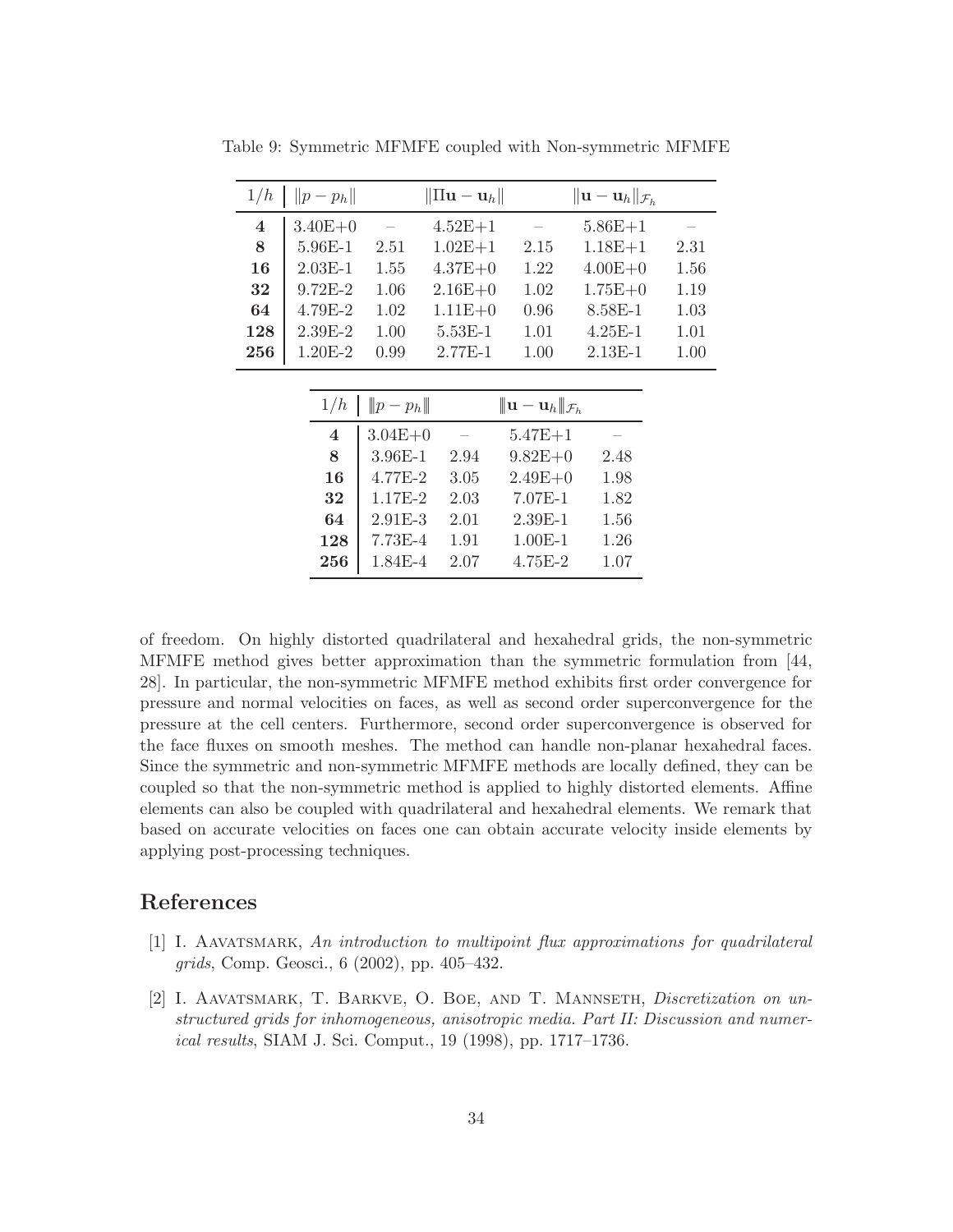- [3] S. Agmon, *Lectures on Elliptic Boundary Value Problems*, Van Nostrand, Princeton, NJ, 1965.
- [4] T. Arbogast, C. N. Dawson, P. T. Keenan, M. Wheeler, and I. Yotov, *Enhanced cell-centered finite differences for elliptic equations on general geometry*, SIAM J. Sci. Comput., 19 (1998), pp. 404–425.
- [5] T. Arbogast, M. Wheeler, and I. Yotov, *Mixed finite elements for elliptic problems with tensor coefficients as cell-centered finite differences*, SIAM J. Numer. Anal., 34 (1997), pp. 828–852.
- [6] D. N. ARNOLD, *An interior penalty finite element method with discontinuous elements*, SIAM J. Numer. Anal., 19 (1982), pp. 742–760.
- [7] D. N. Arnold, D. Boffi, and R. S. Falk, *Approximation by quadrilateral finite elements*, Math. Comp., 71 (2002), pp. 909–922.
- [8] , *Quadrilateral H(div) finite elements*, SIAM J. Numer. Anal., 42 (2005), pp. 2429– 2451.
- [9] D. N. Arnold and F. Brezzi, *Mixed and nonconforming finite element methods: Implementation, postrpocessing and error estimates*, Math. Mod. Numer. Anal., 19 (1985), pp. 7–32.
- [10] S. C. Brenner and L. R. Scott, *The Mathematical Theory of Finite Element Methods*, Texts in Applied Mathematics, Springer-Verlag, 2007.
- [11] F. Brezzi, J. Douglas, R. Duran, and M. Fortin, *Mixed finite elements for second order elliptic problems in three variables*, Numer. Math., 51 (1987), pp. 237– 250.
- [12] F. Brezzi, J. Douglas, and L. D. Marini, *Two families of mixed finite elements for second order elliptic problems*, Numer. Math., 47 (1985), pp. 217–235.
- [13] F. Brezzi and M. Fortin, *Mixed and Hybrid Finite Element Methods*, Spring-Verlag, New York, 1991.
- [14] F. Brezzi, M. Fortin, and L. D. Marini, *Error analysis of piecewise constant pressure approximations of Darcy's law*, Comput. Methods Appl. Mech. Eng., 195 (2006), pp. 1547–1559.
- [15] F. Brezzi, K. Lipnikov, and M. Shashkov, *Convergence of mimetic finite difference method for diffusion problems on polyhedral meshes*, SIAM J. Numer. Anal., 43 (2005), pp. 1872–1896.
- [16] F. Brezzi, K. Lipnikov, and M. Shashkov, *Convergence of mimetic finite difference method for diffusion problems on polyhedral meshes with curved faces*, Math. Mod. Methods. Appl. Sci., 16 (2006), pp. 275–297.
- [17] Z. Chen and J. Douglas, *Prismatic mixed finite elements for second order elliptic problems*, Calcolo, 26 (1989), pp. 135–148.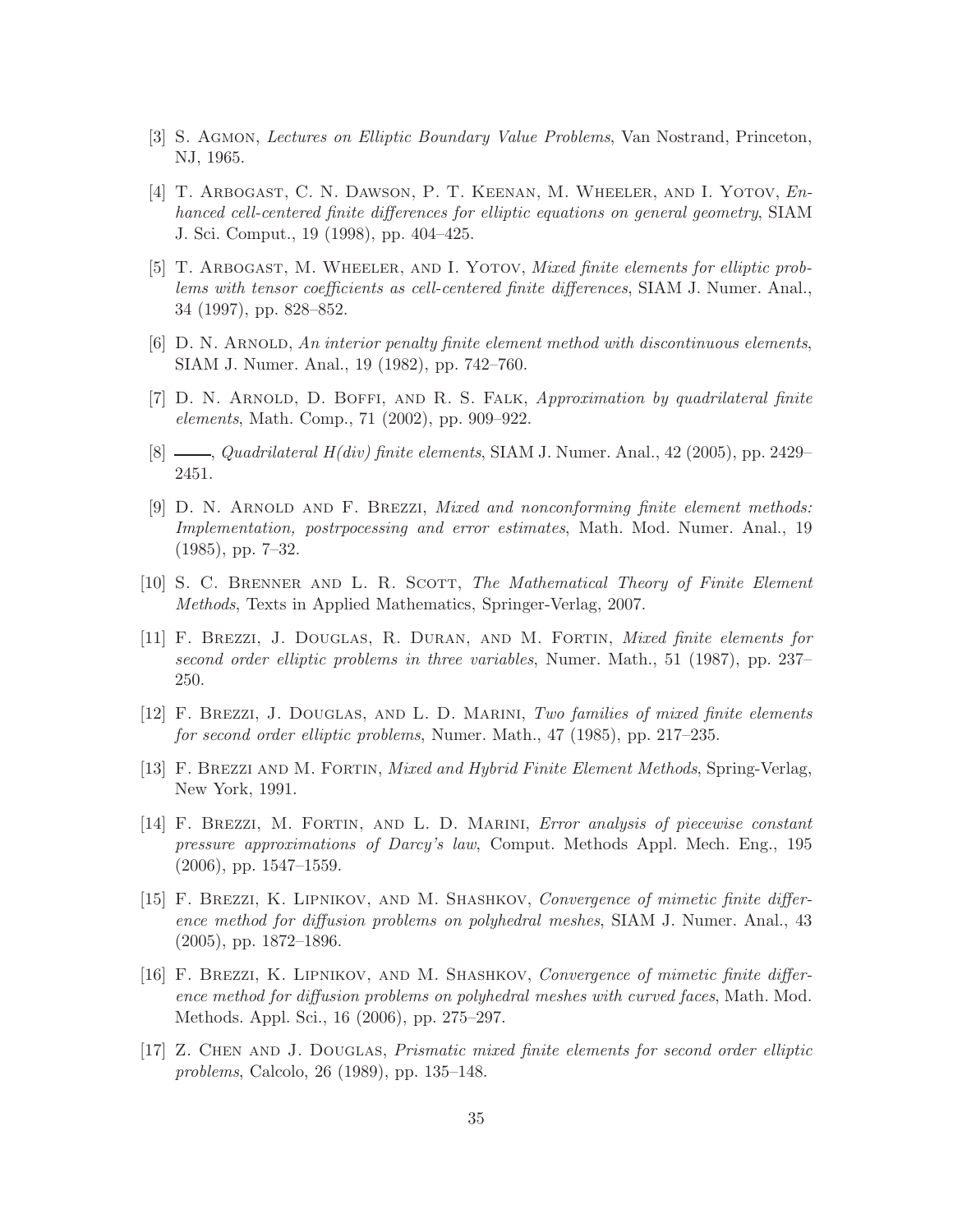- [18] P. G. Ciarlet, *The Finite Element Method for Elliptic Problems*, Stud. Math. Appl. 4, North-Holland, Amsterdam, 1978; reprinted, SIAM, Philadelphia, 2002.
- [19] J. Douglas and J. Wang, *A new family of mixed finite element spaces over rectangles*, Math. Appl. Comput., 12 (1993), pp. 183–197.
- [20] M. G. Edwards, *Unstructured control-volume distributed, full-tensor finite-volume schemes with flow based grids*, Comp. Geosci., 6 (2002), pp. 433–452.
- [21] M. G. Edwards and C. F. Rogers, *Finite volume discretization with imposed flux continuity for the general tensor pressure equation*, Comp. Geosci., 2 (1998), pp. 259– 290.
- [22] R. E. Ewing, M. M. Liu, and J. Wang, *Superconvergence of mixed finite element approximations over quadrilaterals*, SIAM. J. Numer. Anal., 36 (1999), pp. 772–787.
- [23] R. Eymard, T. Gallou¨et, and R. Herbin, *Finite volume methods*, in Handbook of numerical analysis, Vol. VII, Handb. Numer. Anal., VII, North-Holland, Amsterdam, 2000, pp. 713–1020.
- [24] R. S. Falk, P. Gatto, and P. Monk, *Hexahedral H(div) and H(curl) finite elements*, To appear in Math. Mod. Numer. Anal., (2010).
- [25] G. P. GALDI, An Introduction to the Mathematical Theory of the Navier-Stokes equa*tions*, vol. I, Springer-Verlag, New York, 1994. Linearized steady problems.
- [26] V. Girault and P. A. Raviart, *Finite Element Methods for Navier-Stokes Equations, Theory and Algorithms.*, Spring-Verlag, 1986.
- [27] J. Hyman, M. Shashkov, and S. Steinberg, *The numerical solution of diffusion problem in strongly heterogeneous non-isotropic materials*, J. Comp. Phys., 132 (1997), pp. 130–148.
- [28] R. Ingram, M. Wheeler, and I. Yotov, *A multipoint flux mixed finite element method on hexahedra*, To appear in SIAM J. Numer. Anal., (2010).
- [29] R. A. Klausen and R. Winther, *Convergence of multipoint flux approximations on quadrilateral grids*, Numer. Methods Partial Differential Equations, 22 (2006), pp. 1438–1454.
- [30] R. A. Klausen and R. Winther, *Robust convergence of multi point flux approximation on rough grids*, Numer. Math., 104 (2006), pp. 317–337.
- [31] Y. Kuznetsov and S. Repin, *Convergence analysis and error estimates for mixed finite element method on distorted meshes*, J. Numer. Math., 13 (2005), pp. 33–51.
- [32] K. Lipnikov, M. Shashkov, and I. Yotov, *Local flux mimetic finite difference methods*, Numer. Math., 112 (2009), pp. 115–152.
- [33] J. E. MARSDEN AND T. J. HUGHES, *Mathematical Foundations of Elasticity*, Prentice-Hall, Englewood Cliffs, NJ, 1983.